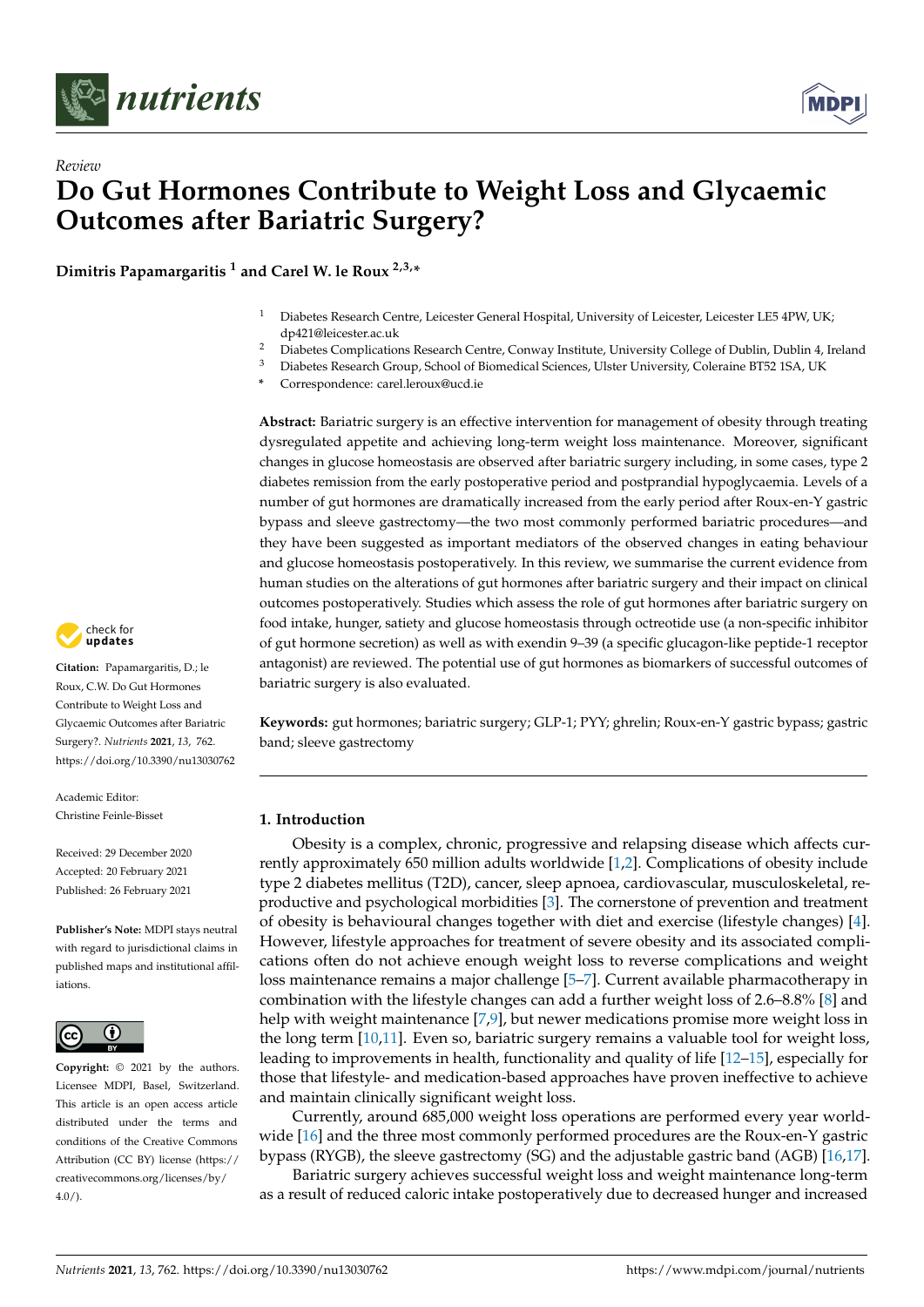satiety [\[18–](#page-18-14)[22\]](#page-18-15). The changes in satiety are profound from the early postoperative period after RYGB and SG and, in some cases, there are also alterations in food preferences after these procedures [\[23](#page-18-16)[,24\]](#page-19-0). These findings are different to what is observed after low-calorie diet, which can be very effective in the induction of weight loss, however, the vast majority of people fail to maintain the achieved weight loss in the long-term [\[6](#page-18-17)[,7](#page-18-5)[,25](#page-19-1)[,26\]](#page-19-2). On a low-calorie diet, people usually report an increase in hunger, a decrease in satiety and an increased desire to eat [\[18](#page-18-14)[,27](#page-19-3)[,28\]](#page-19-4) and this is likely due to robust compensatory processes that resist a drift of body fat stores below an established "set point" [\[29,](#page-19-5)[30\]](#page-19-6). The alterations in gut hormone levels after diet-induced weight loss have been suggested as an important mediator of eating behaviours favouring weight regain in the long term [\[27](#page-19-3)[,31\]](#page-19-7). More specifically, ghrelin, a hunger hormone, is increased after diet-induced weight loss when postprandial levels of satiety hormones are decreased [\[27,](#page-19-3)[31\]](#page-19-7).

In contrast, RYGB and SG lead to increased postprandial secretion of satiety hormones including glucagon-like peptide-1 (GLP-1), peptide YY (PYY), and oxyntomodulin (OXM) [\[23](#page-18-16)[,32](#page-19-8)[–34\]](#page-19-9). These changes in gut hormone secretion from the early period after RYGB and SG have been suggested as potential mediators of the increased satiety and reduced hunger postoperatively, indicating that bariatric surgery may address the dysfunctional appetite regulation in people with obesity. Moreover, significant improvements in glucose homeostasis and even remission of T2D occurs within days after bariatric surgery [\[35](#page-19-10)[–37\]](#page-19-11) due to well described changes in insulin secretion and sensitivity from the early postoperative period [\[38–](#page-19-12)[40\]](#page-19-13). The known effect of GLP-1 on insulin secretion [\[41,](#page-19-14)[42\]](#page-19-15) combined with the elevated GLP-1 levels postoperatively further increases the interest about the gut hormones as potential mediators of these effects.

In this review, we will evaluate the currently available evidence from human studies on:

- (a) The changes in gut hormones after bariatric surgery (Section [2\)](#page-1-0);
- (b) The role of gut hormones on weight loss outcomes after bariatric surgery (Section [3\)](#page-4-0) more specifically we will review their role as (i) biomarkers of successful weight loss postoperatively (Sections [3.1](#page-4-1) and [3.2\)](#page-6-0) and as (ii) mediators of the postoperative changes in food intake and appetite (Section [3.3\)](#page-6-1);
- (c) The role of GLP-1 after bariatric surgery on glycaemic outcomes (Section [4\)](#page-9-0)—we will evaluate the role of GLP-1 as mediator (i) of type 2 diabetes improvement/remission (Section [4.1\)](#page-9-1) and (ii) of postprandial hyperinsulinaemic hypoglycaemia (PHH) (Section [4.2\)](#page-12-0).

Figure [1](#page-2-0) demonstrates the three main sections of this review article for convenience of the readers. The focus for the sections exploring the role of gut hormones as mediators of weight loss and glycaemic outcomes after bariatric surgery will be on studies using either octreotide (a nonspecific inhibitor of gut hormones secretion) or exendin 9–39 (Ex-9, a specific GLP-1 antagonist).

## <span id="page-1-0"></span>**2. Changes in Gut Hormones after Bariatric Surgery**

Changes in gut hormone levels—especially those secreted from the L-cells with highest density in the ileum (such as GLP-1, PYY, OXM and glicentin)—have been consistently seen from the early postoperative period after RYGB and SG (Table 1). In contrast, gut hormone levels do not significantly change after AGB (Table 1).

## *2.1. Potential Explanations for the Increased Postprandial Gut Hormone Secretion from the Distal Gut after RYGB and SG*

In people with severe obesity, gastric emptying and small intestinal transit time are slower compared to lean people and are associated with reduction in postprandial glucose absorption and glycaemic excursions as well as with reduced postprandial rise in GLP-1 and glucose-dependent insulinotropic polypetide levels (GIP) [\[43\]](#page-19-16).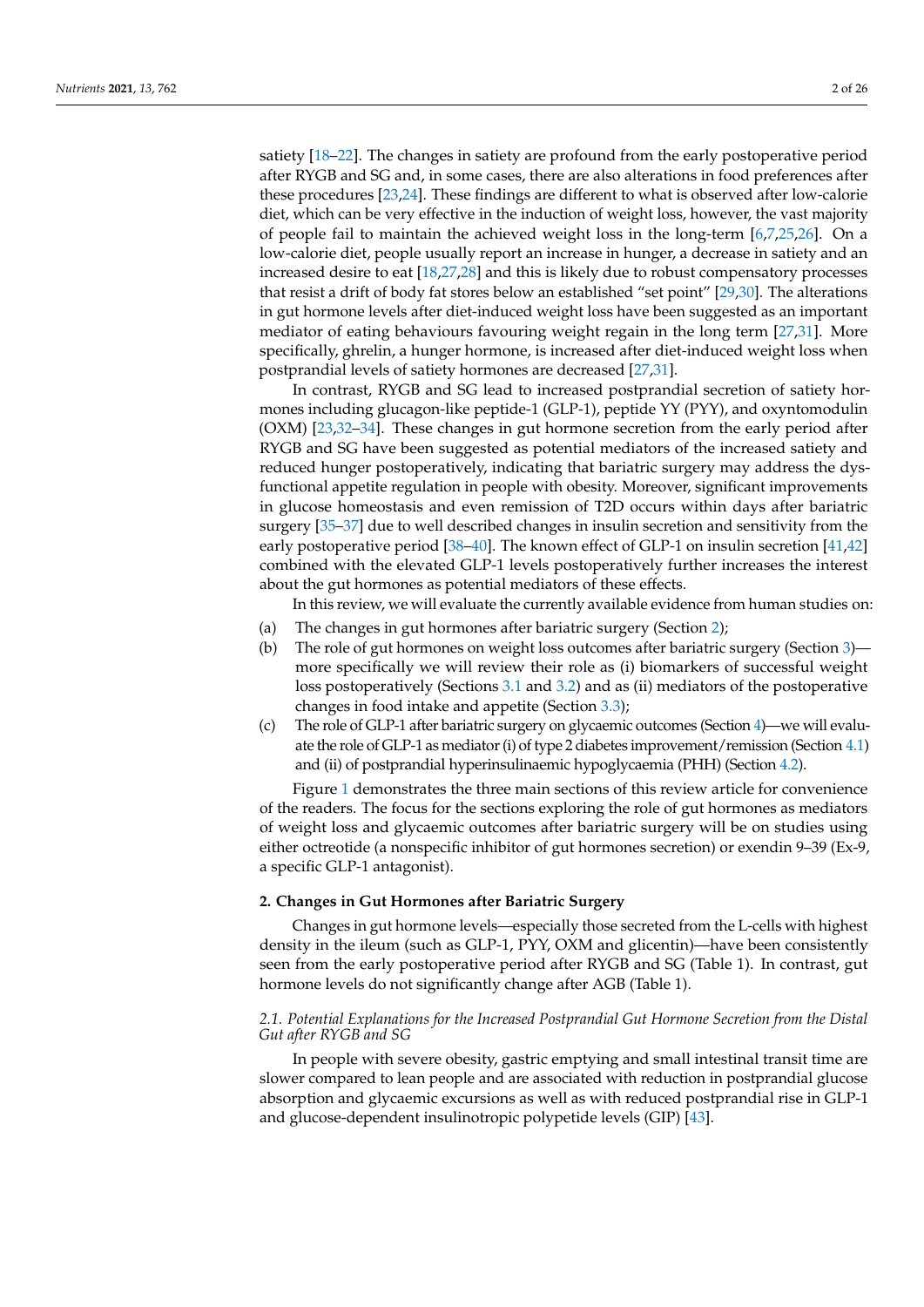# <span id="page-2-0"></span>Changes in gut hormones after bariatric surgery

**Gut hormones and weight loss** outcomes after bariatric surgery

# **GLP-1 and glycaemic outcomes** after bariatric surgery

**Figure 1.** Structure of the review article.

After RYGB, the rapid gastric emptying of both solids and liquids [\[44–](#page-19-17)[47\]](#page-20-0) and the bypass of the stomach and duodenum postoperatively result in accelerated nutrient delivery and absorption to the distal part of the gut [\[45\]](#page-19-18) and subsequently to increased postprandial secretion of gut hormones [\[33,](#page-19-19)[45](#page-19-18)[,48](#page-20-1)[,49\]](#page-20-2). After SG, there is increased gastric pressure [\[50](#page-20-3)[,51\]](#page-20-4), accelerated gastric emptying of nutrients [\[45](#page-19-18)[,52](#page-20-5)[,53\]](#page-20-6) and accelerated small bowel transit [\[54\]](#page-20-7) to induce an early and prolonged secretion of L-cell hormones from the intestine. In contrast, AGB does not alter the rate of gastric emptying for solids or liquids [\[55](#page-20-8)[,56\]](#page-20-9) and this is probably the reason that gut hormone secretion from the distal part of the gut is not significantly altered post-AGB [\[56\]](#page-20-9).

There are differences between RYGB and SG on macronutrient absorption—glucose and protein absorption are accelerated after RYGB [\[57,](#page-20-10)[58\]](#page-20-11), when after SG glucose absorption is increased (but less compared to RYGB) and protein absorption is not modified [\[45\]](#page-19-18). These differences may account for the different hormonal profiles observed between the two procedures [\[34](#page-19-9)[,45\]](#page-19-18).

The nutrient absorption from the gut appears to be more important for the gut hormone secretion compared to the exposure of the gut to nutrients [\[59](#page-20-12)[,60\]](#page-20-13). Further evidence on the importance of glucose absorption on GLP-1 secretion after RYGB comes from a study where sodium glucose co-transporters-1 (SGLT-1), a major mechanism of dietary glucose absorption from the gastrointestinal tract, were blocked in people who have undergone RYGB through canagliflozin, a dual SGLT-1/SGLT-2 inhibitor [\[61\]](#page-20-14). The study found that indeed dual SGLT-1/SGLT-2 inhibition could reduce glucose absorption and subsequently reduce peak GLP-1 levels and insulin secretion after RYGB [\[61\]](#page-20-14).

High gastric emptying rates after RYGB for prolonged periods may also induce adaptive changes, such as an increase in enteroendocrine cell number and surface area [\[62](#page-20-15)[,63\]](#page-20-16). Experiments with gastrostomy feeding and reversal of RYGB demonstrate acute reversal of excessive gut hormone secretion immediately after rerouting of nutrients to the stomach or after reversal of RYGB [\[64](#page-20-17)[,65\]](#page-20-18). This supports the concept that the rapid delivery and absorption of the nutrients at the distal part of the gut constitutes a more potent stimulus for secretion of gut hormones after RYGB compared to the changes in the enteroendocrine cells.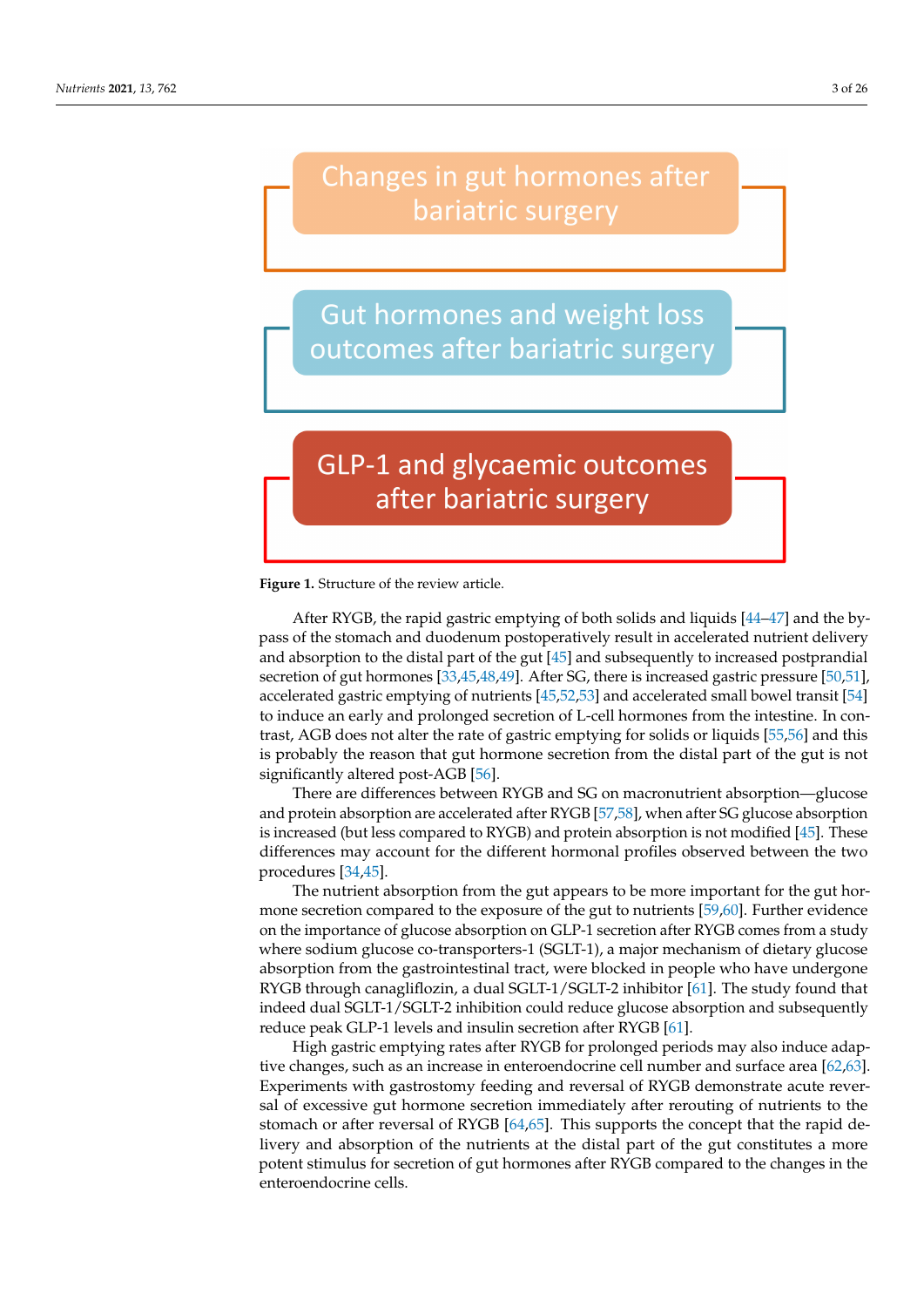Other mechanisms, such as changes in bile acid flow and bile acid plasma levels, may also play a role in gut hormone secretion after bariatric surgery, especially after RYGB [\[66](#page-20-19)[–68\]](#page-20-20). However, further studies are required to define the role of bile acids on gut hormone secretion after bariatric surgery, particularly as evidence on changes of bile acid levels after SG is conflicting [\[69–](#page-20-21)[73\]](#page-21-0) and the time course of bile acid changes after RYGB is unclear [\[70](#page-21-1)[,72](#page-21-2)[–74\]](#page-21-3).

### *2.2. Ghrelin*

Ghrelin is mainly produced from the  $X/A$  like cells of the stomach and to a lesser degree from the small intestine. Ghrelin is considered to be most active in its acylated form, and is a known orexigenic hormone which stimulates appetite and food intake [\[75\]](#page-21-4). Furthermore, ghrelin inhibits insulin secretion in healthy people [\[75–](#page-21-4)[77\]](#page-21-5). Plasma ghrelin levels are typically increased during prolonged fasting and suppressed immediately after food intake [\[75](#page-21-4)[,78](#page-21-6)[,79\]](#page-21-7). In states of increased adiposity, lower fasting plasma ghrelin levels are observed, coupled with blunted postprandial ghrelin suppression [\[80](#page-21-8)[,81\]](#page-21-9).

Changes in ghrelin levels after bariatric surgery are presented in Table 1 [\[33,](#page-19-19)[34](#page-19-9)[,82](#page-21-10)[–94\]](#page-22-0). It is of note that during the first months after RYGB, fasting and postprandial ghrelin levels are decreased, but over the first postoperative year, ghrelin levels after RYGB gradually increase [\[34,](#page-19-9)[86](#page-21-11)[–90\]](#page-21-12).

## *2.3. GIP*

GIP is secreted from K cells found throughout the small intestine, but in highest proportion in the duodenum and jejunum. GIP increases insulin secretion following ingestion of oral glucose in healthy volunteers [\[41\]](#page-19-14). On the other hand, in people with T2D, the insulinotropic capacity of exogenous GIP is markedly attenuated, but it appears to be improved after near-normalisation of glycaemic control [\[41,](#page-19-14)[95,](#page-22-1)[96\]](#page-22-2).

The changes in postprandial levels of GIP after RYGB and SG are inconsistent [\[33](#page-19-19)[,48,](#page-20-1)[83](#page-21-13)[,97–](#page-22-3)[101\]](#page-22-4) (Table 1). On the other hand, GIP levels after AGB appear unchanged [\[33](#page-19-19)[,56](#page-20-9)[,102](#page-22-5)[–104\]](#page-22-6) (Table 1).

## *2.4. GLP-1*

Glucagon-like peptide 1 (GLP-1) is secreted from L cells which predominate in the distal ileum and colon. GLP-1 stimulates insulin release in response to nutrient ingestion and reduces blood glucose levels in a glucose-dependent manner [\[41,](#page-19-14)[105\]](#page-22-7). GLP-1 is rapidly inactivated by the enzyme dipeptidyl-peptidase-4 (DPP-4) [\[106\]](#page-22-8). Additionally, endogenous GLP-1 inhibits gastric emptying, inhibits glucagon secretion and has centrally mediated effects upon appetite [\[105,](#page-22-7)[107\]](#page-22-9).

Postprandial levels of GLP-1 are significantly elevated after RYGB and SG [\[32–](#page-19-8)[34,](#page-19-9)[45,](#page-19-18)[83,](#page-21-13)[85,](#page-21-14)[90\]](#page-21-12), but they remain stable after AGB [\[56](#page-20-9)[,89](#page-21-15)[,91,](#page-21-16)[94\]](#page-22-0) (Table 1). The increase in postprandial GLP-1 levels after RYGB is more profound compared to SG in some studies [\[34](#page-19-9)[,45\]](#page-19-18), but not in all [\[90,](#page-21-12)[108\]](#page-22-10).

## *2.5. PYY*

PYY is a peptide secreted from intestinal endocrine L-cells of the distal gut following food ingestion along with GLP-1 [\[82](#page-21-10)[,109\]](#page-22-11). Following cleavage in the circulation by the enzyme DPP-4, PYY 1–36 is converted to PYY 3–36 which is considered to promote satiety [\[81\]](#page-21-9). PYY is released postprandially in proportion to the calories ingested [\[110\]](#page-22-12) and it increases satiety, reduces food intake, delays gastric emptying and reduces postprandial insulin secretion [\[111](#page-22-13)[–113\]](#page-22-14).

Alterations in PYY levels after bariatric surgery [\[21](#page-18-18)[,32](#page-19-8)[,34](#page-19-9)[,45](#page-19-18)[,83](#page-21-13)[,85](#page-21-14)[,89](#page-21-15)[,91](#page-21-16)[,94](#page-22-0)[,108](#page-22-10)[,114\]](#page-22-15) are described in Table 1. Postprandial PYY levels are elevated after RYGB and SG, with more potent changes after RYGB [\[34,](#page-19-9)[91,](#page-21-16)[108,](#page-22-10)[114\]](#page-22-15).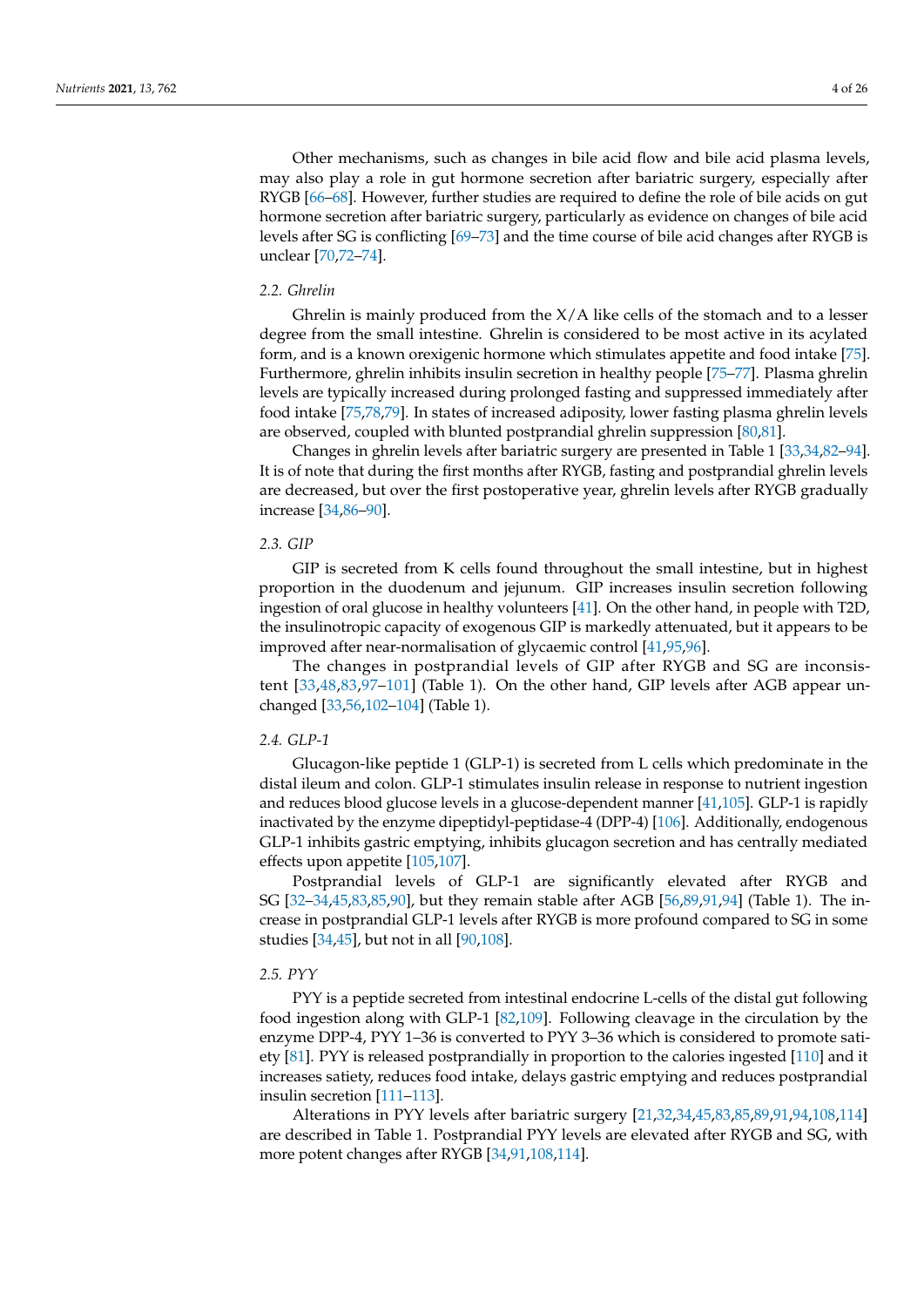## *2.6. Oxyntomodulin*

Oxyntomodulin (OXM) is a peptide hormone which is structurally similar to glucagon and is produced by the L-cells of the gut [\[81,](#page-21-9)[115\]](#page-22-16). OXM is a weak dual agonist of GLP-1 receptor and glucagon receptor [\[116\]](#page-22-17). A specific receptor for mediating the effect of OXM has not yet been identified in humans. Exogenous administration of OXM reduces food intake and increases energy expenditure in humans [\[117](#page-22-18)[,118\]](#page-22-19). Few studies have assessed the changes in oxyntomodulin levels after bariatric surgery [\[23](#page-18-16)[,33](#page-19-19)[,97,](#page-22-3)[119\]](#page-23-0) and their results are presented in Table [1.](#page-5-0)

### *2.7. Glicentin*

Glicentin contains the entire sequences of oxyntomodulin (and hence glucagon) and glicentin-related pancreatic peptide [\[120\]](#page-23-1) and it is cleaved from the proglucagon prohormone in the L-cell. It is unclear whether glicentin is a metabolically inert by-product of proglucagon processing, which is co-secreted from the L-cell, or has a distinct function [\[120](#page-23-1)[,121\]](#page-23-2). Currently, there is no known glicentin receptor in humans. Limited data is also available on the changes of glicentin levels after bariatric surgery [\[23](#page-18-16)[,33,](#page-19-19)[97\]](#page-22-3), however postprandial glicentin levels appear to be elevated after RYGB (Table [1\)](#page-5-0).

## <span id="page-4-0"></span>**3. The Role of Gut Hormones on Weight Outcomes after Bariatric Surgery**

#### <span id="page-4-1"></span>*3.1. Gut Hormone Levels as Predictors of Weight Loss before and after Bariatric Surgery*

Werling et al. [\[122\]](#page-23-3) reported that preoperative responses of GLP-1 and PYY to a mixed meal do not correlate with postoperative weight loss after RYGB surgery.

After RYGB and SG, the postprandial increase in oxyntomodulin and glicentin levels [% change of Area Under the Curve (AUC)]) during the first three to six months predict successful weight loss at twelve to eighteen months postoperatively [\[23,](#page-18-16)[33\]](#page-19-19) and it was also associated with favourable changes in eating behaviour [\[23\]](#page-18-16). The increase in glicentin levels was the strongest hormonal predictor of weight loss (was able to explain 22% of variation in weight loss at eighteen months [\[23\]](#page-18-16)), but combining multiple gut hormones (including PYY, ghrelin, GLP-1, oxyntomodulin and glicentin) not surprisingly increased further the predictive power for postoperative weight loss, suggesting synergistic effects of gut hormones for weight loss after bariatric surgery [\[23\]](#page-18-16). These results may reflect that glicentin, because of its longer half-life, is probably the best marker for the secretion of proglucagon-derived hormones with already established effects on food intake and weight loss (such as GLP-1) rather than being indicative of a regulatory role for glicentin on food choice and weight loss [\[23\]](#page-18-16). Therefore, early postprandial responses of gut hormones, including glicentin, may be early markers of postoperative weight loss.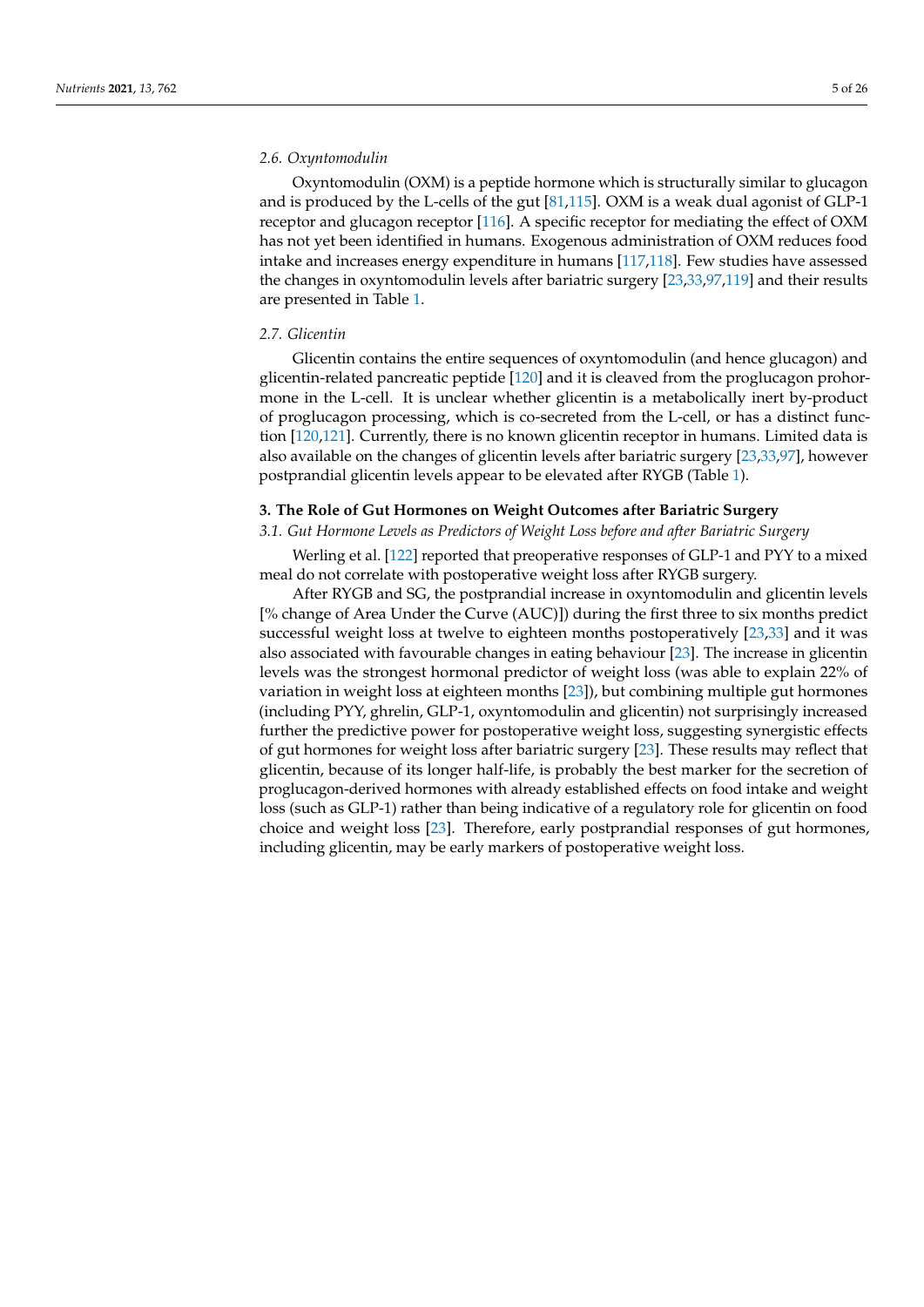| H          | <b>RYGB</b>                                                                                                                                                                                                                                             | <b>SG</b>                                                                                                                  | AGB                                                                                                                                                  |
|------------|---------------------------------------------------------------------------------------------------------------------------------------------------------------------------------------------------------------------------------------------------------|----------------------------------------------------------------------------------------------------------------------------|------------------------------------------------------------------------------------------------------------------------------------------------------|
| Ghrelin    | Fasting $\downarrow$ [85,87,88,90] or $\leftrightarrow$<br>[33, 34, 48, 88, 89, 91, 92. 94, 108, 114]<br>or $\uparrow$ [86–88,91,108]<br>Postprandial $\downarrow$ [48,85,90]<br>or $\leftrightarrow$ [33,34,48,89,94,108,114]<br>or $\uparrow$ [89,91] | Fasting \\ [23,33,34,83-85,90,93,108,114]<br>Postprandial ↓ [23,33,85,90,114]                                              | Fasting $\leftrightarrow$ [33,84,89,91,94,104]<br>or $\uparrow$ [84,91-93]<br>Postprandial $\leftrightarrow$<br>[9, 91, 94]<br>or $\uparrow$ [91,94] |
| GIP        | Fasting $\leftrightarrow$ [33,97-99,101,103]<br>Postprandial $\downarrow$ [33,103] or $\leftrightarrow$ [48,97,101]<br>or $\uparrow$ [98,101]                                                                                                           | Fasting $\leftrightarrow$ [33,83,104]<br>Postprandial $\downarrow$ [33,104] or $\leftrightarrow$ [105] or $\uparrow$ [104] | Fasting $\leftrightarrow$ [33,56,103,104]<br>Postprandial $\leftrightarrow$ [56,103]                                                                 |
| $GLP-1$    | Fasting $\leftrightarrow$ [23,33,34,48,85,91,94,97-99,108]<br>Postprandial $\uparrow\uparrow$ [23,34,48,89,90,91,94,97-99,101,114]                                                                                                                      | Fasting $\leftrightarrow$ [23,32-34,85,100,101,108,114]<br>Postprandial   [23,32-34,83,85,100,101]                         | Fasting $\leftrightarrow$ [33,56,89,91,94,103,104]<br>Postprandial $\leftrightarrow$ [56,89,91,94,103]                                               |
| <b>PYY</b> | Fasting $\leftrightarrow$ [21,23,34,89,94,108,114]<br>or $\uparrow$ [33,91,94,108]<br>Postprandial $\uparrow\uparrow$ [21,23,33,34,85,89-91,94,108,114]                                                                                                 | Fasting $\leftrightarrow$ [21,23,32-34,108,114]<br>Postprandial $\uparrow$ [21,32-34,83,90,108,114]                        | Fasting $\leftrightarrow$ [33,89,91,94]<br>Postprandial $\leftrightarrow$ [89,91,94]<br>or $\uparrow$ [91,94]                                        |
| <b>OXM</b> | Fasting $\leftrightarrow$ [23,33,97,119]<br>Postprandial $\uparrow \uparrow$ [23,33,97,119]                                                                                                                                                             | Fasting $\leftrightarrow$ [23,33]<br>Postprandial $\leftrightarrow$ [23] or $\uparrow$ [33]                                | Fasting $\leftrightarrow$ [33]<br>Postprandial NA                                                                                                    |
| Glicentin  | Fasting $\leftrightarrow$ [33,97] or $\uparrow$ [23]<br>Postprandial ↑↑ [23,33,97]                                                                                                                                                                      | Fasting $\leftrightarrow$ [23] or $\uparrow$ [33]<br>Postprandial $\leftrightarrow$ [23] or $\uparrow$ [33]                | Fasting $\leftrightarrow$ [33]<br>Postprandial NA                                                                                                    |

**Table 1.** Changes in gut hormones after the most commonly performed bariatric procedures.

<span id="page-5-0"></span>RYGB: Roux-en-y gastric bypass, SG: Sleeve gastrectomy, AGB: Adjustable gastric band, GLP-1: Glucagon Like Peptide-1, PYY: Peptide YY, GIP: Glucose-dependent Insulinotropic Polypeptide, OXM: Oxyntomodulin, ↓ reduced compared to preoperatively,  $\leftrightarrow$  no change compared to preoperatively,  $\uparrow$  increased compared to preoperatively,  $\downarrow$  very reduced compared to preoperatively,  $\uparrow$  very increased compared to preoperatively, NA: limited/no data available. Referenced studies are presented in brackets.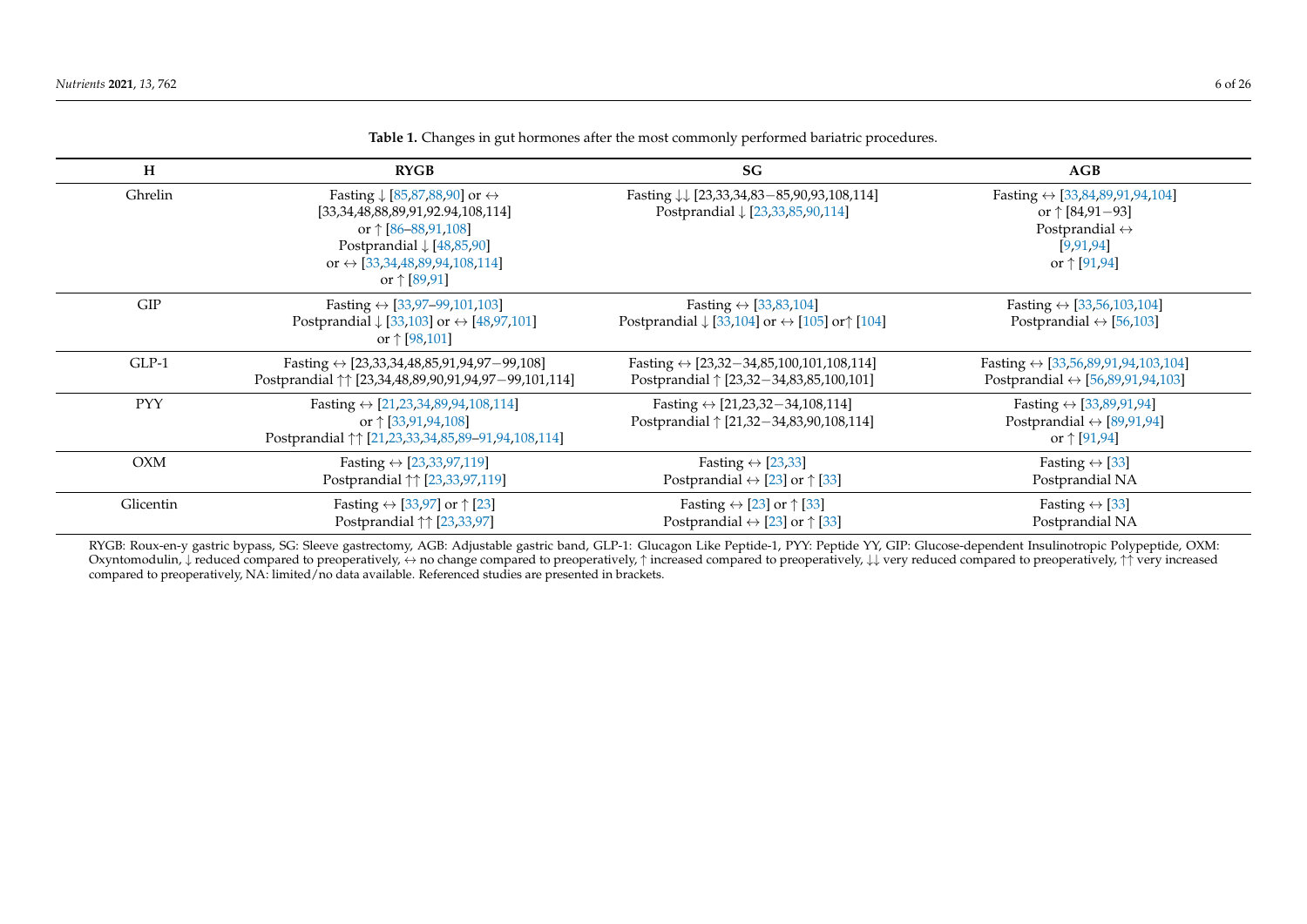## <span id="page-6-0"></span>*3.2. Gut Hormone Levels in Poor and Good Responders after Bariatric Surgery*

As discussed, multiple satiety gut hormones are elevated after RYGB and SG, but is there a difference in gut hormone levels between "good" responders and "poor" responders to bariatric surgery? Almost all the studies which have addressed this question have been performed after RYGB. Despite the different definitions for "good" and "poor" responders between the studies, people with "poor" postoperative weight loss after RYGB have elevated ghrelin levels and reduced secretion of satiety gut hormones (mainly GLP-1 levels and in some cases PYY levels) compared to "good" responders to the operation [\[19](#page-18-22)[,123](#page-23-5)[–125\]](#page-23-6). Moreover, suppression of hunger was more pronounced in "good" responders to RYGB after a standardized meal compared to "poor" responders [\[19,](#page-18-22)[125\]](#page-23-6).

"Poor" responders to bariatric surgery can be further categorized as primary "poor" responders (people who have undergone bariatric surgery and achieved suboptimal maximum weight loss compared to the expected) and secondary "poor" responders (people who achieved good maximum weight loss, but then experienced significant weight regain). There is a lack of standardisation in definitions for primary and secondary "poor" responders and "good" responders [\[126](#page-23-7)[,127\]](#page-23-8). The majority of people who are "poor" responders to bariatric surgery are secondary "poor" responders, with a 5% of bariatric surgery population being primary "poor" responders [\[126\]](#page-23-7). There may be a number of differences in physiology between primary and secondary "poor" responders compared to "good" responders to bariatric surgery.

De Hollanda et al. [\[124\]](#page-23-9) evaluated whether there is a difference in gut hormones between people who are secondary "poor" responders to RYGB (*n* = 22) compared to "good" responders to RYGB ( $n = 32$ ). They reported that secondary "poor" responders have lower GLP-1 and PYY levels and less suppression of ghrelin following a mixed meal test than "good" responders. Furthermore, ad libitum food intake (both absolute and body weight adjusted food intake) was increased in secondary "poor" responders compared to "good" responders to RYGB.

The main limitation in studies investigating differences between "good" and "poor" responders after bariatric surgery is the cross-sectional design. Thus, it is not possible to know whether the observed differences in gut hormones between "good" and "poor" responders were actually preceded the weight loss/weight gain postoperatively or are merely a consequence of the difference in body weight at the time of the study.

# <span id="page-6-1"></span>*3.3. Gut Hormones and Their Role in Appetite and Food Intake after Bariatric Surgery*

The increased levels of postprandial secretion of gut hormones (GLP-1, PYY) and their known role in food intake and appetite have predictably led to the hypothesis that changes in gut hormones are contributed to the observed changes in appetite and food intake after RYGB and SG. To demonstrate causality for the effect of gut hormones on satiety and food intake after bariatric surgery, a somatostatin analogue (octreotide) has been used to non-specifically attenuate the response of postprandial gut hormones (Table [2\)](#page-8-0). The first evidence to strongly suggest a role for the exaggerated response of gut hormones was provided when increased food intake and reduced satiety was shown in patients after RYGB who received octreotide compared to saline (placebo) within a randomized controlled trial [\[19\]](#page-18-22). In contrast, patients who had undergone AGB (an operation with minimal effect on gut hormones), did not exhibit changes in appetite or food intake with octreotide administration [\[19\]](#page-18-22).

De Hollanda et al. [\[124\]](#page-23-9) also found that octreotide suppressed gut hormone secretion, increased food intake and suppressed satiety after RYGB. However, the observed changes in food intake and satiety were comparable in secondary "poor" responders and "good" responders to RYGB, suggesting that the role of gut hormones in the weight regain in secondary "poor" responders may be limited.

In a recently presented conference abstract, Bojsen-Moller et al. [\[128\]](#page-23-10) reported that in primary "poor" responders to RYGB, octreotide attenuates gut hormone secretion but does not affect ad libitum food intake. In contrast, in "good" responders to the RYGB,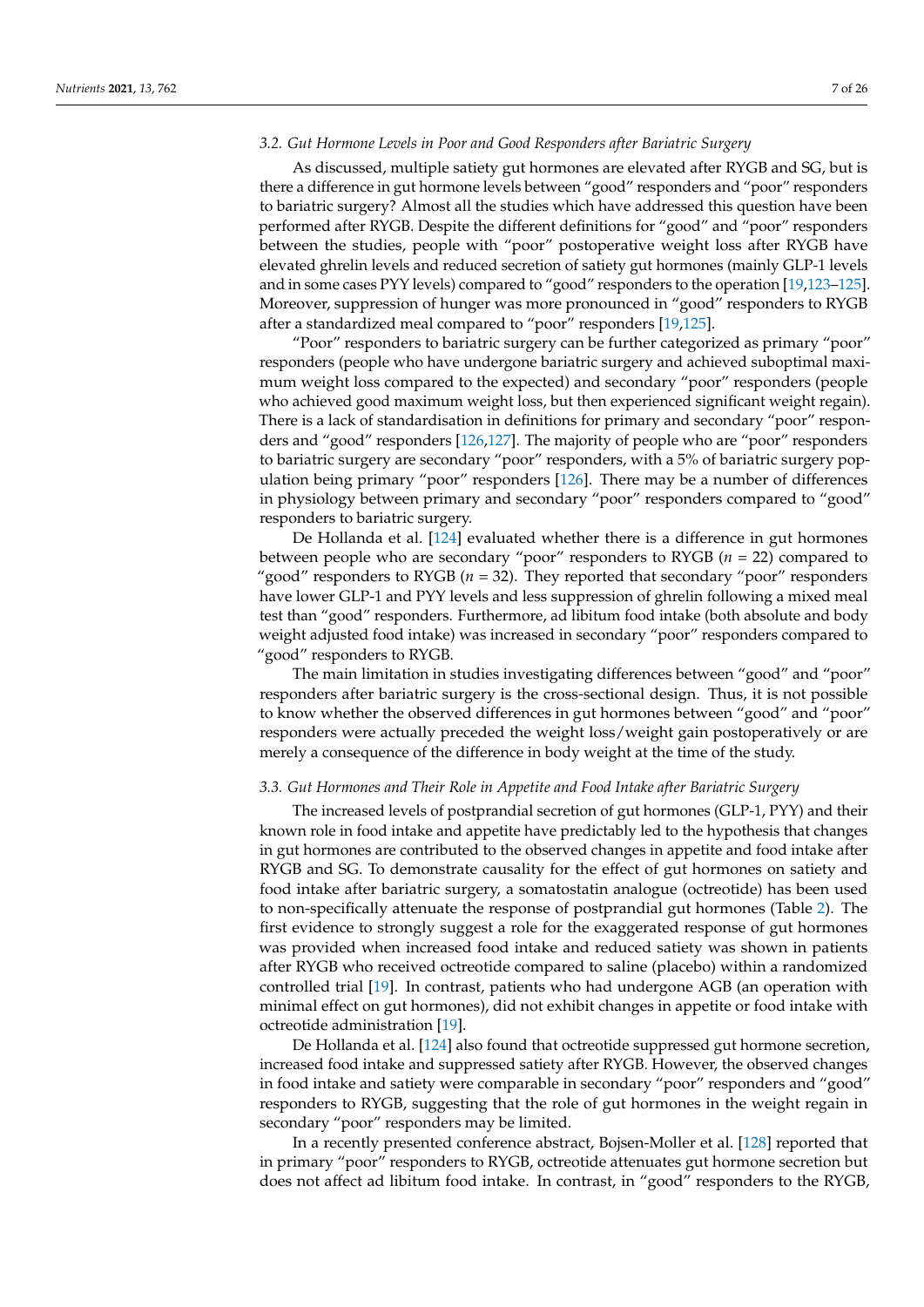there was an increase of 23% in ad libitum food intake with octreotide compared to placebo. Interestingly, in this study there was no significant difference in postprandial gut hormone levels (GLP-1, PYY or post-meal suppression of ghrelin) between primary "poor" responders and "good" responders. These observations suggest that impaired regulation of food intake by gut hormones may contribute to a primary "poor" response to RYGB.

As octreotide has non-specific effects to block gut hormone secretion, it is difficult to identify the main gut hormones contributing to food intake and appetite changes after RYGB. Moreover, octreotide has an inhibitory effect on gastrointestinal motility [\[129\]](#page-23-11), which may improve postprandial symptoms and affect further the appetite postoperatively.

In an attempt to isolate the particular role of GLP-1 on inhibition of food intake after RYGB, Svane et al. [\[130\]](#page-23-12) used the specific GLP-1 receptor antagonist Ex-9. Preoperatively, Ex-9 was associated with a 35% increased food intake in patients with obesity and T2D prior to RYGB compared to placebo. After RYGB, while food intake was less than preoperatively during Ex-9 and saline administration, there was no difference in food intake between Ex-9 and placebo. However, after administration of Ex-9, the already elevated postoperative GLP-1 and PYY levels were further increased. The increase in PYY levels was interpreted to indicate that while an inhibitory effect of GLP-1 on food intake may have been removed with the antagonist, at the same time an even greater PYY response occurs, which would favour inhibition of food intake so that the influence of Ex-9 on food intake after RYGB is neutral [\[130,](#page-23-12)[131\]](#page-23-13).

A subsequent study accordingly tried to block both GLP-1 and PYY actions [\[130\]](#page-23-12). Ex-9 was used to block GLP-1 actions, but as there is no available antagonist of PYY for use in humans, a DPP-4 inhibitor was used in order to inhibit the conversion of PYY 1–36 to PYY 3–36, which appears to be the actual satiety-promoting form of the hormone. In a crossover study patients after RYGB received placebo, Ex-9, sitagliptin (a DPP-4 inhibitor), and a combination of Ex-9 and sitagliptin. GLP-1 and PYY 3–36 levels were increased during placebo, and further increase following Ex-9 administration was observed as expected. The DPP-4 inhibitor caused further increases in active GLP-1 levels, but almost abolished the PYY 3–36 responses to food intake. The Ex-9 plus DPP-4 inhibitor in combination were associated with a significant increase of 20% in food intake [\[130](#page-23-12)[,131\]](#page-23-13). These observations strongly support the concept that GLP-1 and PYY 3–36 are involved synergistically in the inhibition of appetite and food intake following RYGB.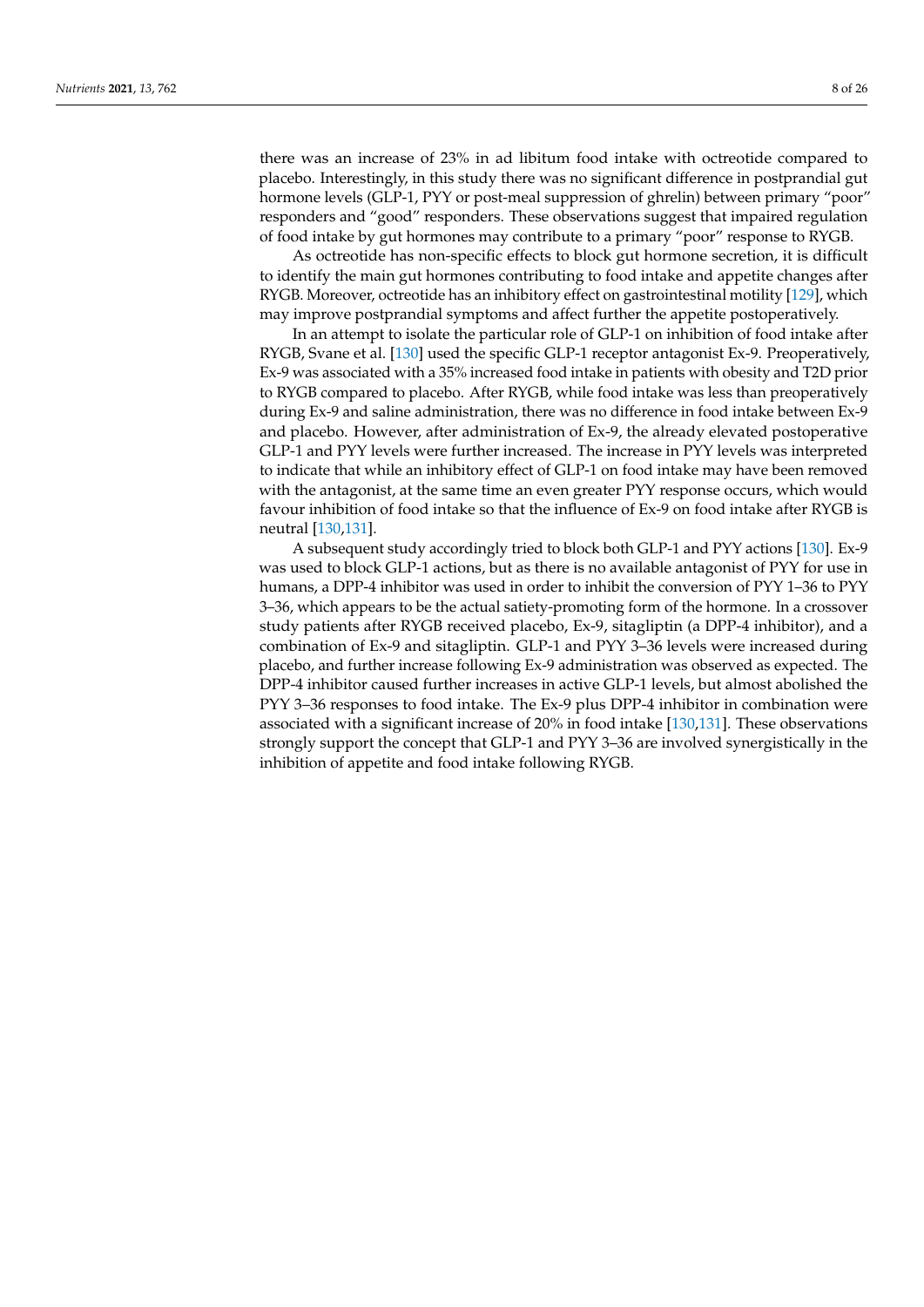| Author                                          | Groups                                                             | <b>No</b><br>$(\% F)$ | Octreotide<br>Dose/Saline                                   | Meal                                                                                              | Age<br>(years)               | <b>BMI</b> Preop<br>(kg/m <sup>2</sup> ) | <b>BMI</b> at<br>Assessment<br>(kg/m <sup>2</sup> ) | Time of<br>Assessment<br>(postoperative)          | <b>Food Intake</b><br>with<br>Octreotide vs.<br>Placebo             | Satiety/Fullness<br>with Octreotide<br>vs. Placebo                                 |
|-------------------------------------------------|--------------------------------------------------------------------|-----------------------|-------------------------------------------------------------|---------------------------------------------------------------------------------------------------|------------------------------|------------------------------------------|-----------------------------------------------------|---------------------------------------------------|---------------------------------------------------------------------|------------------------------------------------------------------------------------|
| Le Roux<br>2007 [19]                            | <b>RYGB</b><br>AGB                                                 | 7 (NR)<br>6(NR)       | $100 \text{ mcg}$<br>octreotide/<br>1 mL saline             | Ad libitum<br>meal<br>60 min after oc-<br>treotide/saline                                         | $43\pm4.5$<br>$41.1 \pm 5.6$ | $44.5 \pm 2.9$<br>$41.9 \pm 7.5$         | $33.2 \pm 1.9$<br>$29.6 \pm 1.5$                    | $9.5\pm1.5$<br>months<br>$17.0 \pm 1.4$<br>months | $\uparrow$ <sup>NC</sup> RYGB<br>$\leftrightarrow$ AGB              | $\uparrow$ <sup>NC</sup> RYGB<br>(Fullness)<br>$\leftrightarrow$ AGB<br>(Fullness) |
| De Hollanda<br>2015 [124]                       | RYGB,<br>secondary<br>"poor"<br>responders<br>$(EWL\% < 50\%)$     | $19(68.4\%)$          | $100 \text{ mcg}$<br>octreotide/<br>1 mL saline             | Ad libitum<br>meal 60 min<br>after oc-<br>trotide/saline                                          | $43.9 \pm 10.3$              | $46.9 \pm 5.0$                           | $39.9 \pm 4.0$                                      | $6.5 \pm 1.1$ years                               | +53.7% ( $\uparrow^{\rm ND}$ )<br>secondary<br>"poor"<br>responders | $\downarrow$ (satiety) in<br>secondary<br>"poor"<br>responders                     |
|                                                 | RYGB, "good"<br>responders<br>$(EWL > 50\%)$                       | 23 (78.3%)            |                                                             |                                                                                                   | $42.1 \pm 10$                | $45.6 \pm 5.6$                           | $28.7 \pm 3.3$                                      | $6.0 \pm 2.1$ years                               | +47.3% $(\uparrow)$<br>"good"<br>responders                         | $\downarrow$ (satiety) in<br>"good"<br>responders                                  |
| Bojsen-<br>Moller 2020<br>$[128]$<br>(abstract) | RYGB,<br>primary<br>"poor"<br>responders<br>(EBLmax)<br>$< 50\%$ ) | $20(100\%)$           | $1 \text{~mag/kg}$<br>octreotide<br>(max 100<br>mcg)/saline | Standardised<br><b>MMTT</b><br>30 min after oc-<br>treotide/saline<br>and then ad<br>libitum meal | $51 \pm 9$                   | $43.1 \pm 4.0$                           | $40\pm4.1$                                          | $4.8 \pm 2.0$ years                               | $-0.5\%$ ( $\leftrightarrow$ )<br>primary<br>"poor"<br>responders   | NR                                                                                 |
|                                                 | RYGB, "good"<br>responders<br>(EBLmax)<br>$>60\%$                  | $20(100\%)$           |                                                             | at 270 min                                                                                        | $51 \pm 9$                   | $43.0 \pm 3.6$                           | $29.2 \pm 3.3$                                      | $4.8 \pm 1.4$ years                               | +23% $($ <sup>*</sup> )<br>"good"<br>responders                     | NR                                                                                 |

**Table 2.** Studies using octreotide to assess food intake and satiety after bariatric surgery.

<span id="page-8-0"></span>Roux-en-Y gastric bypass, EWL%: Excess Weight Loss, EBLmax: Maximum Excess BMI Loss, F: Female, MMTT: Mixed Meal Tolerance Test, NR: Not Reported, ↑: increased with octreotide vs. placebo, ↔: no change with octreotide vs. placebo,  $\downarrow$ : reduced with octreotide vs. placebo,\*: significant difference between study groups on the outcome change with octreotide vs. placebo, <sup>NC</sup>: no comparison performed between study groups on the outcome change with octreotide vs. placebo, <sup>ND</sup>: no difference between study groups on the outcome change with octreotide vs. placebo.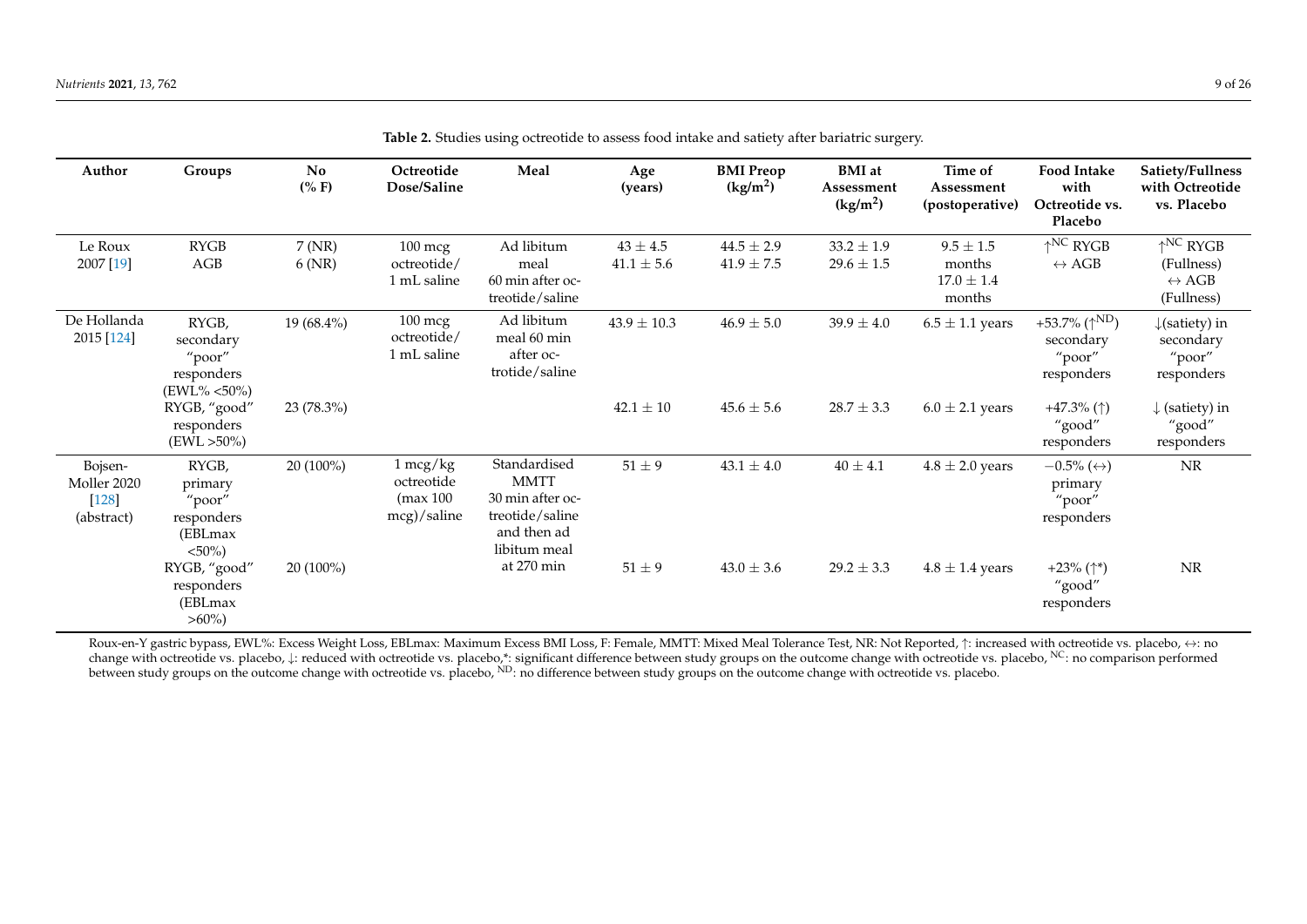# <span id="page-9-0"></span>**4. The Role of GLP-1 on Glycaemic Outcomes after Bariatric Surgery**

# <span id="page-9-1"></span>*4.1. GLP-1 as a Mediator of the Improvement in Glucose Homeostasis in People with Type 2 Diabetes after Bariatric Surgery*

Yoshino et al. assessed the changes in glucose homeostasis before and after matched weight loss induced by RYGB (*n* = 22) or diet alone (*n* = 22) in people with obesity and T2D [\[132\]](#page-23-16). After 18% weight loss, they found similar improvements in insulin sensitivity and beta cell function with RYGB and diet, suggesting that weight loss is the main driver for the observed improvements in glycaemic parameters after RYGB [\[132\]](#page-23-16). However, after bariatric surgery, the improvement in glucose homeostasis for people with T2D is observed from the first postoperative days, supporting the existence of weight loss independent mechanisms [\[36,](#page-19-22)[133\]](#page-23-17).

During the first postoperative weeks, the improvement in hepatic insulin sensitivity and insulin clearance due to calorie restriction and reduction in liver fat are contributed to the improvement in glucose homeostasis [\[36,](#page-19-22)[39,](#page-19-23)[134\]](#page-23-18). Additionally, the existence of RYGB mechanisms relevant to improvement in postprandial glucose metabolism which are independent to weight loss and calorie restriction is supported by the example of a patient with insulin-treated T2D who had a gastrostomy tube inserted after RYGB [\[135\]](#page-23-19). Five weeks after RYGB, this patient was given identical meals orally or through the gastrostomy tube on 2 consecutive days. On the day of oral feeding (200 mL of liquid meal, 300 kcal, consumed over 10 min), he had normal glucose tolerance with large GLP-1 and insulin responses; on the day of gastrostomy feeding (same meal, given over 10 min), he had glucose levels consistent with T2D and low GLP-1 and insulin levels. This was later confirmed in a larger cohort of patients [\[65\]](#page-20-18). These observations suggest an effect of RYGB on insulin secretion and beta cell function which can be activated by diverting food via the duodenum and it is independent of weight loss and calorie restriction.

Indeed, immediately after RYGB, beta cell function in response to a meal improves in subjects with T2D accompanied by an increased postprandial GLP-1 secretion [\[133,](#page-23-17)[136](#page-23-20)[–138\]](#page-23-21). Studies with Ex-9, have demonstrated causality between the increased GLP-1 secretion and the increased postprandial insulin secretion after RYGB in people with T2D (Table 3). In every study where people with T2D preoperatively were given Ex-9 vs. placebo after RYGB, at any postoperative time point, postprandial insulin secretion (whether measured as insulin, c-peptide or insulin secretion rate) was significantly reduced following Ex-9 administration and compared to the non-operated control population [\[37,](#page-19-11)[139–](#page-23-22)[141\]](#page-23-23) (Table 3). Similar findings have been reported in people with T2D remission two years after SG [\[142\]](#page-23-24) and in people without T2D who have undergone RYBG or SG [\[142](#page-23-24)[–146\]](#page-24-0). These findings confirm that postprandial GLP-1 action is key mediator of postprandial insulin secretion after RYGB and SG; however, whether this increased insulin secretion is fundamental to the improvement in postprandial glucose levels during the early postoperative period in people with T2D is more complex, as multiple other factors may contribute to glucose homeostasis. These factors include the improved hepatic insulin sensitivity and insulin clearance due to caloric restriction during the first weeks postoperatively and, subsequently, on the gradual improvement in peripheral insulin sensitivity due to weight loss [\[39](#page-19-23)[,131\]](#page-23-13).

4.1.1. Studies Using Exendin 9–39 during the Early Postoperative Period in People with Type 2 Diabetes after Bariatric Surgery

Jorgensen et al. [\[37\]](#page-19-11) studied meal-induced responses in patients with obesity and T2D before, 1 week and 3 months after RYGB with or without simultaneous infusions of Ex-9. The Ex-9 administration impaired insulin secretion before, and particularly after, the operation; insulin secretion reverted to the preoperative values with the Ex-9 infusion at the first week and the third month postoperatively. As a result, with the administration of Ex-9 glucose tolerance worsened to preoperatively levels at the first week postoperative and was still impaired at 3 months. These findings strongly support a role of GLP-1 for improved beta cell function and improvement in glucose tolerance during the first postoperative weeks.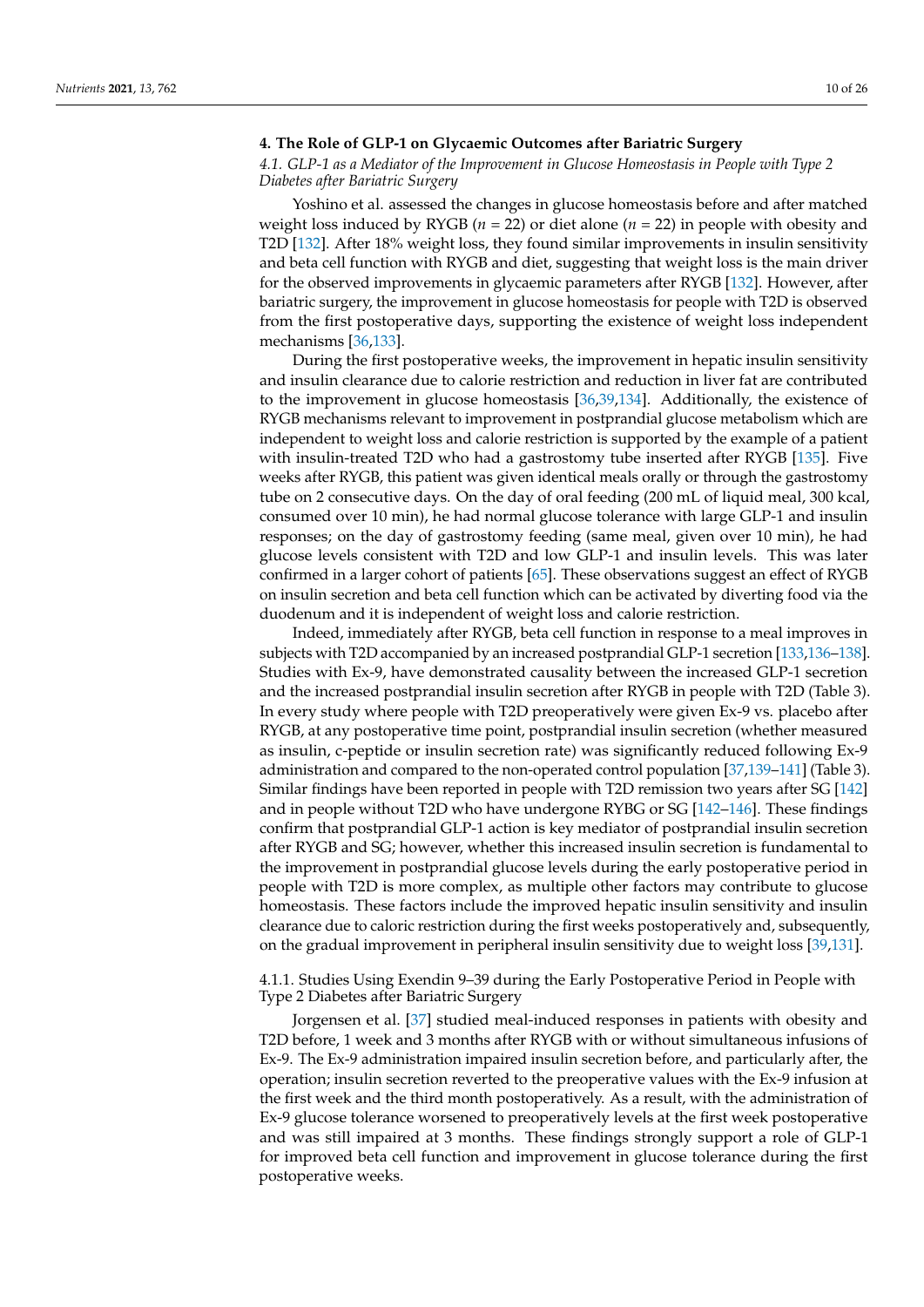Another study by Shah et al. [\[141\]](#page-23-23) assessed the role of GLP-1 action on insulin secretion and insulin clearance rate after an oral glucose tolerance test at 3 months post-RYGB, in people with T2D preoperatively (*n* = 22). Blockade of GLP-1 action with Ex-9 resulted as expected in 49% reduction in postprandial insulin levels and 51% reduction in insulin secretion rate compared to placebo as well as in 19% increase in postprandial insulin

did not report the changes in glucose levels. On the other hand, a prospective case–control study compared the effects of Ex-9 on insulin secretion and postprandial glucose levels in 10 people with T2D after RYGB and 10 people with T2D who received an intensive lifestyle intervention after both groups have achieved 10% weight loss (12 kg) [\[140\]](#page-23-25). As expected, despite the comparable weight reduction between the two groups, RYGB was associated with a larger postprandial GLP-1 and insulin secretion compared to the intensive lifestyle intervention group. Ex-9 had a greater impact on insulin secretion reduction in people who have undergone RYGB than the intensive lifestyle group. Postprandial glucose levels and glucose tolerance deteriorated comparably in both RYGB and intensive lifestyle modification group during Ex-9 infusion. Therefore, this study confirms that in people with T2D preoperatively, GLP-1 action after RYGB has an important role on postoperative insulin secretion. However, the role of the excessive GLP-1 secretion after RYGB on the improvement of postprandial glucose levels and glucose tolerance after 10% weight loss may be limited compared to other factors such as the improved hepatic and peripheral insulin sensitivity, a finding in partial agreement with the study from Yoshino et al. [\[132\]](#page-23-16)

clearance rate [\[141\]](#page-23-23). However, this study did not have a non-surgical control group and

An important factor that may contribute to the attenuated improvement in postprandial glucose levels after RYGB despite the substantial improvement in GLP-1 mediated insulin secretion is the paradoxical increase in postprandial glucagon levels after RYGB compared to the non-surgical groups, which increases further after administration of Ex-9 [\[37](#page-19-11)[,140](#page-23-25)[,147\]](#page-24-1). The underlying aetiology for the increased glucagon levels after gastrointestinal surgery is still under investigation. The glucagon concentrations after RYGB appear to follow closely the amino acid absorption and plasma amino acid concentrations [\[45\]](#page-19-18), in agreement with recent evidence suggesting that glucagon and amino acids are linked in a mutual feedback cycle between the liver and the pancreatic a-cells [\[148\]](#page-24-2). Furthermore, there is evidence that part of the excessive postprandial glucagon concentration after RYGB might be gastrointestinally derived. More specifically, the expression of the glucagon gene in the small intestine appears to be increased after surgery and glucagon was identified in small intestine biopsy specimens obtained after, but not before RYGB [\[149\]](#page-24-3). These findings suggest that glucagon derived from small intestine enteroendocrine L cells may contribute to postprandial plasma concentrations of glucagon after RYGB [\[149\]](#page-24-3). Finally, accurate measurement of postprandial glucagon levels after RYGB can be challenging [\[150\]](#page-24-4) and in some cases, the elevated plasma glucagon in people after gastrointestinal surgery may represent an assay artefact due to increased concentrations of cross-reacting proglucagon peptides [\[151\]](#page-24-5).

Future research on the role of GLP-1 on T2D remission/improvement during the early postoperative period may also focus in people who have undergone SG. Currently there is limited number of studies with Ex-9 for people with T2D who have undergone SG (Table 3), despite that it is the most commonly performed procedure worldwide.

4.1.2. Studies Using Exendin 9–39 after the Early Postoperative Period in People with Type 2 Diabetes after Bariatric Surgery

Few studies have investigated the effect of endogenous GLP-1 action on postprandial glucose levels in subjects with T2D remission who had undergone RYGB or SG at least two years before assessment, with the use of Ex-9 (Table 3) [\[139,](#page-23-22)[142\]](#page-23-24). Jimenez et al. [\[139\]](#page-23-22), in a cross-sectional study, assessed eight people who had undergone RYGB and achieved T2D remission and 34% weight loss at the time of assessment. A control group of seven people without diabetes and normal BMI was also recruited. In the RYGB group, insulin and C-peptide secretion decrease with Ex-9 administration, by 52% and 24%, respectively,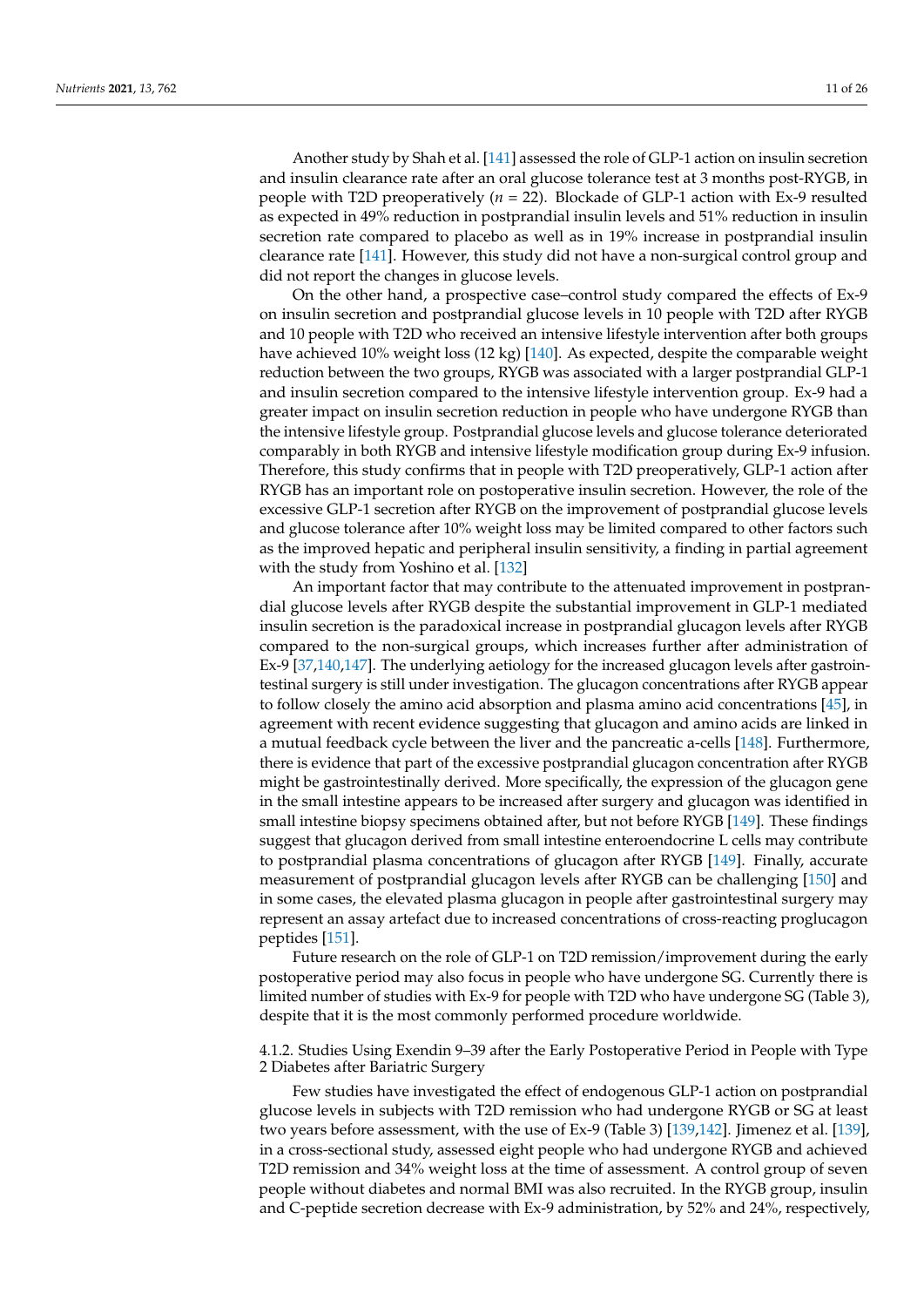when there was no change in insulin and C-peptide levels with Ex-9 administration in the control group. Postprandial glucose levels in the RYGB group after administration of Ex-9 increased by approximately 2 mmol/l between  $90'$  and  $120'$  post-meal which was not observed in the control group [\[139\]](#page-23-22). This study accordingly confirmed a role of GLP-1 for increased insulin secretion in people with T2D remission even >2 years after RYGB. Moreover, it demonstrated that GLP-1 action is contributed to the improvements in postprandial glucose levels for people who achieve T2D remission after RYGB, even if the improvement in peripheral insulin sensitivity due to substantial weight loss appears to be the main mediator of the improvement in postprandial glucose levels and T2D remission at this time.

A subsequent study from the same group assessed eight people with obesity and T2D who underwent SG more than two years ago and had achieved T2D remission. There was a control group with six BMI-matched people without T2D preoperatively who have also undergone SG at least 2 years ago and a second control group of eight people without diabetes and normal BMI [\[142\]](#page-23-24). Ex-9 administration was associated with impaired insulin secretion in the SG groups (the T2D remission group and the control group without T2D) compared to the non-operated control group. The blockade of GLP-1 through Ex-9 resulted in a moderate deterioration of postprandial glucose levels in all the three groups. However, postprandial glucose levels after Ex-9 were comparable between the three groups suggesting a limited role for the excess GLP-1 secretion after SG on the improvement in postprandial glucose levels in people with T2D remission after significant weight loss through SG.

An important consideration to the above studies using Ex-9 to investigate the role of GLP-1 on insulin secretion and postprandial glucose levels in people with T2D after bariatric surgery is that almost all of them have been performed in people with short duration of T2D and presumably reasonable beta cell functional capacity [\[37](#page-19-11)[,139,](#page-23-22)[140,](#page-23-25)[142\]](#page-23-24). People with impaired insulin secretion and beta cell function before and after surgery are those who do not achieve T2D remission [\[137,](#page-23-26)[152\]](#page-24-6), despite that postprandial GLP-1 levels are similar between people who achieve or do not achieve T2D remission [\[37](#page-19-11)[,139](#page-23-22)[,140](#page-23-25)[,142](#page-23-24)[,153\]](#page-24-7). Therefore, exaggerated GLP-1 responses after RYGB and SG are probably insufficient in individuals with poor functional capacity of beta cells to secrete enough insulin and to achieve important improvement in postprandial glucose levels postoperatively [\[153,](#page-24-7)[154\]](#page-24-8).

Another limitation of studies assessing the impact of Ex-9 on glucose homeostasis after bariatric surgery is the small number of participants (the majority of studies had less than 10 participants, Table 3) and therefore the results should be interpreted with caution. Other challenges regarding the interpretation of the results include the different amount of intravenous Ex-9 administered at different studies (Table 3), as well as the increased glucagon levels after Ex-9 administration in some cases [\[155\]](#page-24-9), which as discussed before, may affect the postprandial glucose levels. Finally, the increased levels of PYY and GLP-1 after Ex-9 administration [\[130\]](#page-23-12) may suggest that Ex-9 interfere with intestinal endocrine feedback loops [\[155\]](#page-24-9) which may also affect the glucose levels.

Between the other gut hormones (except of GLP-1) which may contribute to changes in glucose homeostasis after bariatric surgery, GIP is of interest due to its known insulinotropic effect. Data on GIP action after bariatric surgery is limited and GIP levels are inconsistent after RYGB and SG. There are no studies with specific GIP antagonists to assess the role of GIP on glucose homeostasis after RYGB or SG. To determine whether GIP is important after RYGB, patients without diabetes who underwent RYGB were given the DPP-4 inhibitor sitagliptin to increase the bioavailability of both GLP-1 and GIP [\[146](#page-24-0)[,156\]](#page-24-10). They then received Ex-9 (in combination with sitagliptin) in order to block GLP-1 action and consequently, isolate the impact of GIP signalling on glucose tolerance. Interestingly, sitagliptin did not improve glucose tolerance or *beta* cell function when GLP-1 receptor signalling was blocked [\[146\]](#page-24-0). In contrast, patients with T2D who have not undergone bariatric procedures fully responded to the DPP-4 inhibitor with improved glucose tolerance and insulin secretion, when DPP-4 inhibitor was combined with Ex-9 [\[156,](#page-24-10)[157\]](#page-24-11). Together these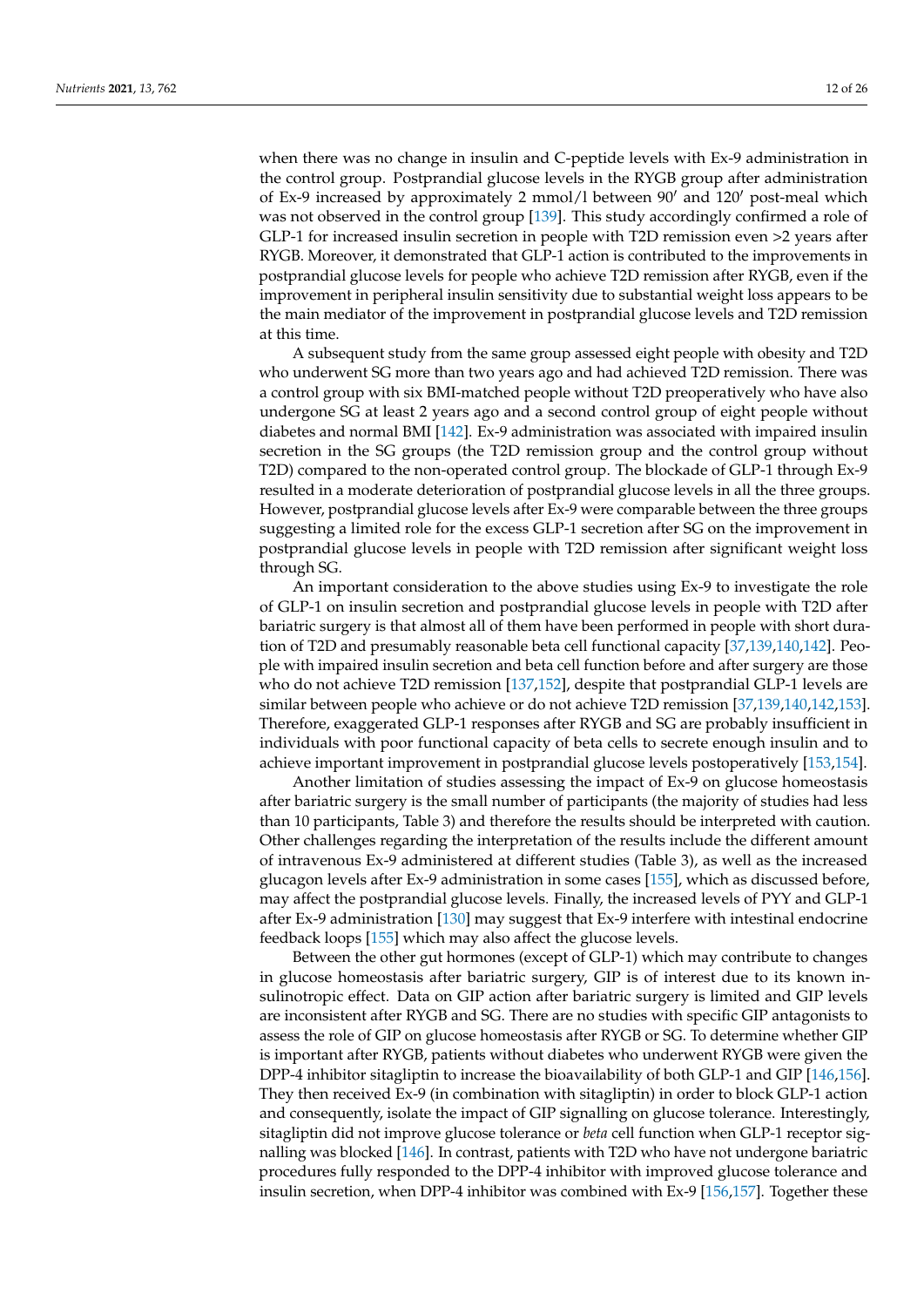data may suggest that RYGB shifts the balance of the incretin effect towards GLP-1 and away from GIP [\[156\]](#page-24-10). Nevertheless, a specific GIP antagonist for human use is currently available and its use in future studies may help us understand better the role of GIP as well as the role of the combined GIP/GLP-1 action on glucose homeostasis and diabetes remission after bariatric surgery [\[155\]](#page-24-9).

## <span id="page-12-0"></span>*4.2. GLP-1 and Postprandial Hypoglycaemia after Bariatric Surgery*

Postprandial hyperinsulinaemic hypoglycaemia (PHH) is a well described condition after RYGB and SG, which is associated with reduced quality of life, high degree of functional disability (inability to work, drive and care for others) and weight regain [\[158](#page-24-12)[–160\]](#page-24-13). The incidence of PHH ranges between 17–75% after RYGB and SG, depending on the definition of hypoglycaemia, the population studied and the diagnostic tool used to assess hypoglycaemia [\[161–](#page-24-14)[168\]](#page-25-0). The vast majority (around 80%) of hypoglycaemic episodes after bariatric surgery detected with continuous glucose monitoring (CGM) are asymptomatic [\[162\]](#page-24-15), however, data on self-reported hypoglycaemia symptoms in a general population after RYGB and SG suggests that the prevalence of severe symptomatic hypoglycaemia (defined as self-reported severe symptoms of hypoglycaemia in Edinburgh hypoglycaemia scale, hypoglycaemic episodes required assistance from others, episodes of syncope, seizure or medically confirmed hypoglycaemia) is 11.6% [\[164\]](#page-24-16). The incidence of hypoglycaemia seems to be comparable between RYGB and SG [\[163\]](#page-24-17), but RYGB is associated with more severe hypoglycaemic episodes and symptoms [\[163,](#page-24-17)[166\]](#page-24-18). RYGB is also associated with higher risk of hospitalisation due to symptomatic hypoglycaemia compared to a control population, but the actual proportion of RYGB patients presented to hospital with hypoglycaemia was low (0.2%) [\[169\]](#page-25-1). Currently, the treatment options for PHH after bariatric surgery are limited. Patients are commonly advised to follow dietary modifications of small and frequent meals with controlled portions of low glycaemic index carbohydrates [\[170\]](#page-25-2).

The underlying pathophysiology of PHH after RYGB is poorly defined but several studies have shown that after RYGB people who experience PHH have higher postprandial peak glucose levels, higher peak insulin secretion and higher peak GLP-1 levels compared to those without PHH [\[171–](#page-25-3)[173\]](#page-25-4). PHH is a condition which often affects people without T2D preoperatively and is likely to be the outcome of the altered nutrient delivery and altered glucose absorption after RYGB rather than inherent beta-cell hypertrophy or hyperfunction [\[64](#page-20-17)[,164\]](#page-24-16). Per this theory, feeding through gastrostomy tube to the remnant stomach after RYGB or reversal of RYGB operation can lead to remission/improvement of PHH, as well as reduction in the peak glucose, GLP-1 and insulin levels [\[64\]](#page-20-17).

Ex-9 has been used in order to demonstrate causality between the exaggerated GLP-1 secretion and the PHH [\[143](#page-23-27)[,144](#page-24-19)[,174\]](#page-25-5). Blockade of GLP-1 action through intravenous Ex-9 in individuals with PHH reduced postprandial insulin secretion by around 50– 70% [\[143,](#page-23-27)[144,](#page-24-19)[175\]](#page-25-6), increased the glucagon levels, increased the postprandial glucose levels (including the nadir glucose levels) and reduced the risk and symptoms of hypoglycaemia [\[143,](#page-23-27)[144\]](#page-24-19) (Table [3\)](#page-16-0). Subjects with confirmed PHH after RYGB exhibited a greater glycaemic response to intravenous Ex-9 administration with a pronounced increase in postprandial glucose [\[144\]](#page-24-19) (Table [3\)](#page-16-0). In an early phase trial in people with PHH after RYGB, subcutaneous Ex-9 increased the postprandial glucose nadir by 66%, reduced peak insulin levels by 57%, and reduced neuroglycopenic symptoms by 80% [\[174\]](#page-25-5) (Table [3\)](#page-16-0). A phase 2 trial confirmed the safety, tolerability and efficacy of subcutaneous GLP-1 antagonist as a treatment for PHH [\[176\]](#page-25-7). More specifically, twice daily administration of subcutaneous exendin 9–39 for 3 days, effectively raised the nadir glucose levels by 39–47% and improved by 47% the symptoms suggestive of hypoglycaemia after an oral glucose tolerance test (see also Table [3\)](#page-16-0) [\[176\]](#page-25-7).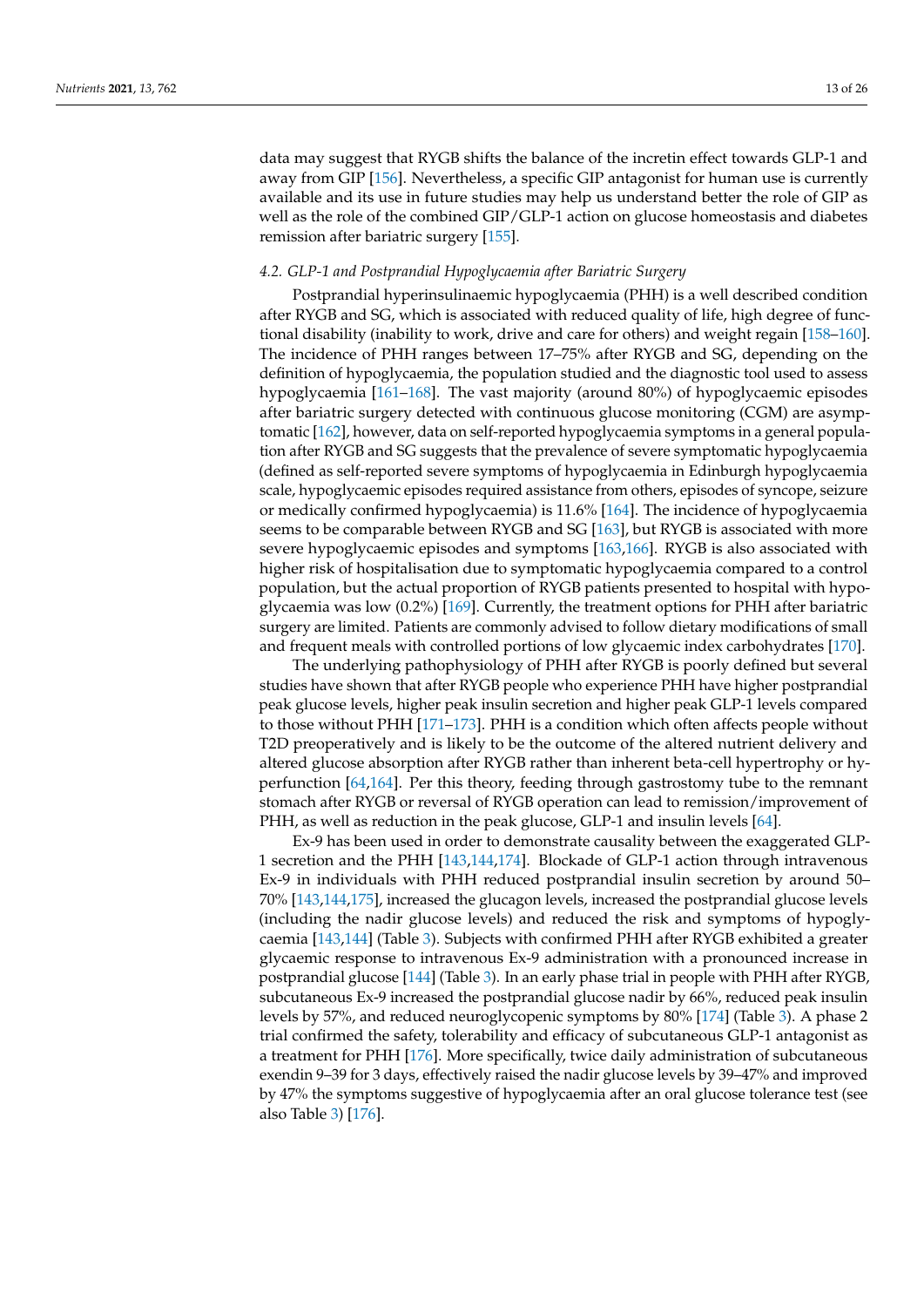| Author                 | Groups                                                                                | No $(F%)$  | Meal                                                               | $Ex-9$<br>Dose/Placebo                                                 | Age (years)  | <b>BMI</b> before<br>Interven-<br>tion<br>(Kg/m <sup>2</sup> ) | <b>BMI</b> at As-<br>sessment<br>(Kg/m <sup>2</sup> ) | Time of As-<br>sessment                           | T <sub>2</sub> D<br>Duration<br>(years) | Glucose<br>Parameters<br>with<br>$Ex-9$ vs.<br>Placebo                                                  | Insulin<br>Parameters<br>with Ex-9<br>vs. Placebo               | C-Peptide<br>Parameters<br>with Ex-9<br>vs. Placebo             |
|------------------------|---------------------------------------------------------------------------------------|------------|--------------------------------------------------------------------|------------------------------------------------------------------------|--------------|----------------------------------------------------------------|-------------------------------------------------------|---------------------------------------------------|-----------------------------------------|---------------------------------------------------------------------------------------------------------|-----------------------------------------------------------------|-----------------------------------------------------------------|
|                        |                                                                                       |            |                                                                    |                                                                        |              | Studies in Population with T2D Preoperatively.                 |                                                       |                                                   |                                         |                                                                                                         |                                                                 |                                                                 |
| Jorgensen<br>2013 [37] | RYGB, T2D<br>preopera-<br>tively                                                      | 9(33%)     | <b>MMTT, 300</b><br>kcal, 50%<br>carbs, 35%<br>fat, 15%<br>protein | 43,000<br>pmol/kg<br>bolus and<br>then 900<br>pmol/kg/min<br>OR saline | $50 \pm 3$   |                                                                | 37.67<br>(mean)                                       | 1 week<br>postop                                  | $5.7\pm1.3$                             | $+64.6%$<br>$(\uparrow^{\text{NC}})$ AUC<br>$(0 - 240)$<br>$+28.8%$<br>$(\uparrow^{NC})$ 2 h<br>glucose | $-22.9%$<br>$(\downarrow^{\text{NC}})$ AUC<br>$(0 - 240)$       | $-28.4%$<br>$(\downarrow^{\text{NC}})$ AUC<br>$(0 - 240)$       |
|                        | RYGB, T2D<br>preopera-<br>tively                                                      |            |                                                                    | (IV)                                                                   |              |                                                                | 34.03<br>(mean)                                       | 3 months<br>postop                                |                                         | +39.2% ( $\leftrightarrow$<br>$NC$ ) AUC<br>$(0 - 240)$<br>$+29.2%$<br>$(\uparrow^{NC})$ 2 h<br>glucose | $-31.7\%$ ( $\leftrightarrow$<br>$NC$ ) AUC<br>$(0 - 240)$      | $-25.5%$<br>$(\downarrow^\text{NC})$ AUC<br>$(0 - 240)$         |
|                        | Preoperative<br>values used<br>as control                                             |            |                                                                    |                                                                        |              | $39.2 \pm 2.4$                                                 |                                                       | Preop                                             |                                         | +49.7 $($ $\uparrow$ )<br>$\mathbf{AUC}$<br>$(0 - 240)$<br>$+18\%$ (†) 2 h<br>glucose                   | $-2.9\%$ ( $\leftrightarrow$ )<br>$\mathbf{AUC}$<br>$(0 - 240)$ | $-2.1\%$ ( $\leftrightarrow$ )<br>$\mathbf{AUC}$<br>$(0 - 240)$ |
| Vetter<br>2015 [140]   | RYGB, T2D<br>preopera-<br>tively                                                      | 10 (90%)   | <b>MMTT, 240</b><br>Kcal, 55%<br>carbs, 25%<br>protein             | 7500<br>pmol/kg<br>bolus and<br>then 750                               | $54 \pm 6.6$ | $43.2 \pm 1.9$                                                 | $39.1 \pm 1.4$                                        | $58.9 \pm 12.1$<br>days postop                    | $5.2 \pm 3.3$                           | $+41.4%$<br>$(\uparrow^{ND})$ AUC<br>$(0 - 180)$                                                        | $-44.9%$<br>$(\downarrow^{\text{ND}})$ AUC<br>$(0 - 180)$       | $-37.1\%$ ( $\downarrow^*$ )<br>$\mathbf{AUC}$<br>$(0 - 180)$   |
|                        | Intensive<br>lifestyle<br>modifica-<br>tion (ILM),<br>T <sub>2</sub> D at<br>baseline | $10(50\%)$ | $20\%$ fat                                                         | pmol/kg/min $51.8 \pm 11.6$<br>OR saline<br>(IV)                       |              | $41.8 \pm 1.2$                                                 | $37.3 \pm 1.4$                                        | $85.5 \pm 24.4$<br>days<br>post-ILM<br>initiation | $3.1 \pm 2.7$                           | +44.4% $($ $\uparrow$ )<br>AUC<br>$(0 - 180)$                                                           | $-10\%$ ( $\leftrightarrow$ )<br>AUC<br>$(0 - 180)$             | $-5.1\%$ ( $\leftrightarrow$ )<br><b>AUC</b><br>$(0 - 180)$     |

**Table 3.** Studies using the GLP-1 antagonist Exendin 9–39 to assess glycaemic outcomes in people with type 2 diabetes or postprandial hypoglycaemia after bariatric surgery.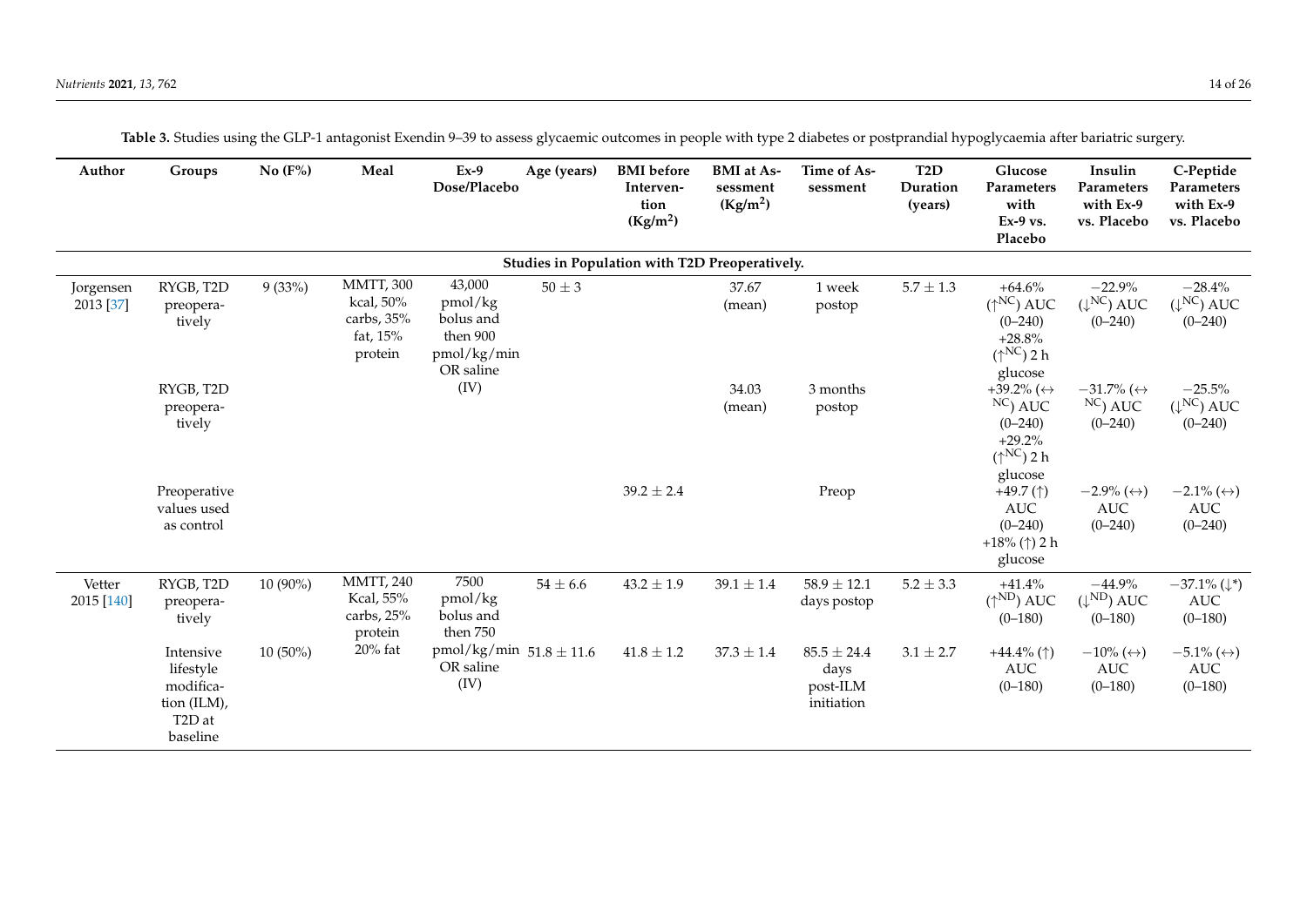|                              | <b>Table 3. Cont.</b>                                   |            |                                                                        |                                                                              |                 |                                                                |                                                       |                                   |                                         |                                                                                              |                                                                         |                                                                          |
|------------------------------|---------------------------------------------------------|------------|------------------------------------------------------------------------|------------------------------------------------------------------------------|-----------------|----------------------------------------------------------------|-------------------------------------------------------|-----------------------------------|-----------------------------------------|----------------------------------------------------------------------------------------------|-------------------------------------------------------------------------|--------------------------------------------------------------------------|
| Shah 2019<br>$[141]$         | RYGB, T2D<br>preopera-<br>tively<br>No control<br>group | 22 (91%)   | $75$ g of oral<br>glucose                                              | 600<br>pmol/kg/min<br>OR saline<br>(IV)                                      | $44.1 \pm 8.6$  | $42.1 \pm 5.1$                                                 | $34.9 \pm 4.6$                                        | 3 months                          | $8.26 \pm 7.6$                          | $\rm{NR}$                                                                                    | $-48.8\%$<br>$(\downarrow^{\text{NA}})$ in<br><b>AUC</b><br>$(0 - 180)$ | $-51.1%$<br>$(\downarrow^{\text{NA}})$ in<br><b>ISR AUC</b><br>$(0-180)$ |
| <b>Jimenez</b><br>2013 [139] | RYGB, T2D<br>remission                                  | $8(100\%)$ | <b>MMTT, 398</b><br>kcal, 50%<br>carbs, $35%$<br>fat, $15%$<br>protein | 7500<br>pmol/kg<br>bolus and<br>then 750<br>pmol/kg/min                      | $54.1 \pm 8.4$  | $46.8 \pm 6.6$                                                 | $30.8 \pm 4.7$                                        | $NR$ ( $>24$<br>months<br>postop) | $2.1\pm1.1$                             | $+10.07\%$<br>$(\uparrow^{\rm NC})$ AUC<br>$(0-120)$<br>+NR $(\uparrow^{NC})$<br>2 h glucose | $-53.8%$<br>$(\downarrow^{\text{NC}})$ AUC<br>$(0-120)$                 | $-24.9%$<br>$(\downarrow^{\text{NC}})$ in<br>AUC<br>$(0-120)$            |
|                              | Healthy<br>controls                                     | 7(NR)      |                                                                        | OR saline<br>(IV)                                                            | $47.0\pm10.8$   | NA                                                             | $21.1 \pm 1.3$                                        | NA                                | NA                                      | +9.3% ( $\uparrow$ )<br><b>AUC</b><br>$(0-120)$<br>+NR $(\leftrightarrow)$ 2<br>h glucose    | $-4\%$ ( $\leftrightarrow$ ) in<br>AUC<br>$(0-120)$                     | $-2.9\%$ ( $\leftrightarrow$ )<br>in AUC<br>$(0-120)$                    |
| Author                       | Groups                                                  | No $(F% )$ | Meal                                                                   | $Ex-9$<br>Dose/Placebo                                                       | Age (years)     | <b>BMI</b> before<br>Interven-<br>tion<br>(Kg/m <sup>2</sup> ) | <b>BMI</b> at As-<br>sessment<br>(Kg/m <sup>2</sup> ) | Time of As-<br>sessment           | T <sub>2</sub> D<br>Duration<br>(years) | Glucose<br>Parameters<br>with<br>$Ex-9$ vs.<br>Placebo                                       | Insulin<br>Parameters<br>with Ex-9<br>vs. Placebo                       | C-Peptide<br>Parameters<br>with Ex-9<br>vs. Placebo                      |
| Jimenez<br>2014 [142]        | SG, T2D<br>remission                                    | 8(67%)     | <b>MMTT, 398</b><br>kcal, 50%<br>carbs, 35%<br>fat, $15%$<br>protein   | 7500<br>pmol/kg<br>bolus and<br>then 750<br>pmol/kg/min<br>OR saline<br>(IV) | $49.8 \pm 12.4$ | $47.7 \pm 5.5$                                                 | $32.7 \pm 2.3$                                        | $3.4 \pm 0.9$<br>year-<br>spostop | $2.8\pm1.8$                             | $+12.4%$<br>$(NR)$ in<br>AUC<br>$(0-120)$<br>+23.7% $($ 1)<br>in 2 h<br>glucose              | $-18.4\%$ ( $\downarrow^*$ )<br>in total<br>insulin<br>output           | $-39.1\%$ ( $\downarrow$ )<br>in b-cell<br>glucose<br>sensitivity        |
|                              | SG, without<br>T2D preop                                | 6(67%)     |                                                                        |                                                                              | $52.1 \pm 13.1$ | $44.9 \pm 5.3$                                                 | $31.1 \pm 4.2$                                        | $2.9 \pm 0.9$<br>years<br>postop  | <b>NA</b>                               | $+2.9\%$ (NR)<br>in AUC<br>$(0-120)$<br>$+16.7\%$ ( $\leftrightarrow$ )<br>in 2 h<br>glucose | $-11.1\%$ ( $\downarrow^*$ )<br>in total<br>insulin<br>output           | $+3.3\%$ (NR)<br>in b-cell<br>glucose<br>sensitivity                     |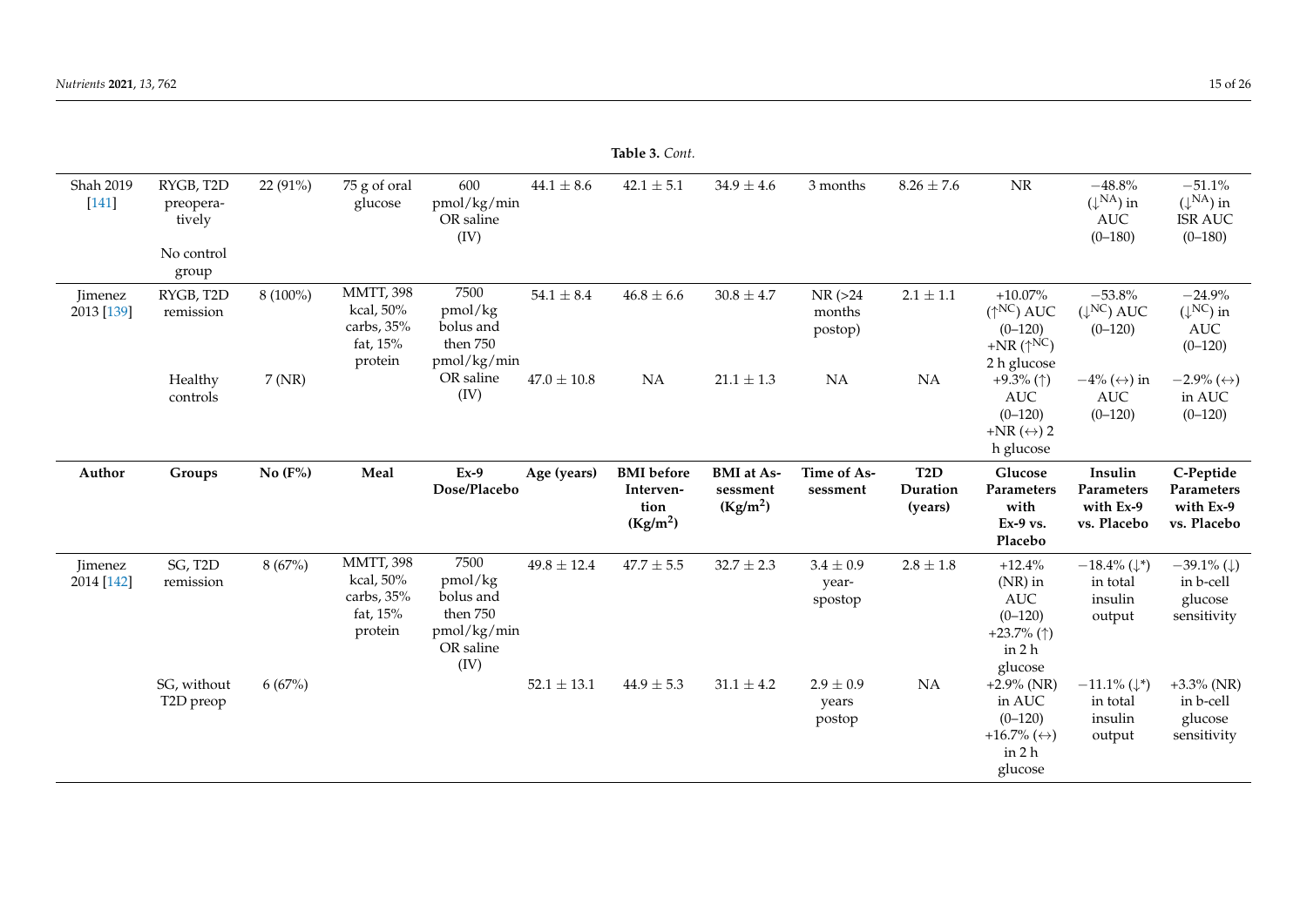| Table 3. Cont.       |                                              |            |                                                                    |                                                                              |                |              |                |                                  |           |                                                                                                |                                                                                                       |                                                                                      |
|----------------------|----------------------------------------------|------------|--------------------------------------------------------------------|------------------------------------------------------------------------------|----------------|--------------|----------------|----------------------------------|-----------|------------------------------------------------------------------------------------------------|-------------------------------------------------------------------------------------------------------|--------------------------------------------------------------------------------------|
|                      | Healthy<br>controls                          | 8(67%)     |                                                                    |                                                                              | $50\pm13$      | NA           | $23.3 \pm 2.0$ | <b>NA</b>                        | NA        | $+9.4\%$ (NR)<br>in AUC<br>$(0-120)$<br>$+12.7\%$ ( $\leftrightarrow$ )<br>in 2 h<br>glucose   | +2.4% $(\leftrightarrow)$<br>in total<br>insulin<br>output                                            | $-33.7%$<br>$(NR)$ in<br>b-cell<br>glucose<br>sensitivity                            |
|                      |                                              |            |                                                                    | Studies in Populations with Postprandial Hyperinsulinaemic Hypoglycaemia     |                |              |                |                                  |           |                                                                                                |                                                                                                       |                                                                                      |
| Salehi<br>2014 [144] | RYGB with<br>established<br>PHH              | $9(100\%)$ | <b>MMTT, 350</b><br>kcal, 57%<br>carbs, 28%<br>fat, 15%<br>protein | 7500<br>pmol/kg<br>bolus and<br>then 750<br>pmol/kg/min<br>OR saline         | $44.6 \pm 4.5$ | $48 \pm 2.6$ | $30.9 \pm 2.5$ | $3.9 \pm 0.5$<br>years<br>postop | NA        | $+67.3%$<br>$(NR)$ in<br>nadir levels<br>$+250.4\%$<br>$(\uparrow^*,^{**})$ AUC<br>$(0 - 180)$ | $-63.3\%$<br>$(\downarrow^*,^{**})$ AUC<br>$(0 - 180)$                                                | $-46.8%$<br>$(\downarrow^*,^{**})$ in<br><b>ISR AUC</b><br>$(0-180)$                 |
|                      | <b>RYGB</b><br>without<br>symptoms<br>of PHH | 7(43%)     |                                                                    | (IV)                                                                         | $47.6 \pm 3.0$ | $55 \pm 2.6$ | $33.8\pm3.4$   | $3.6 \pm 0.7$<br>years<br>postop | <b>NA</b> | $+14.3%$<br>$(NR)$ in<br>nadir levels<br>+32.1% ( $\leftrightarrow$<br>$ND$ ) AUC<br>$(0-180)$ | $-19.2\%$ ( $\leftrightarrow$<br><sup>ND</sup> ) AUC<br>$(0-180)$                                     | $-22.4\%$ ( $\leftrightarrow$<br><sup>ND</sup> ) in ISR<br><b>AUC</b><br>$(0 - 180)$ |
|                      | BMI-<br>matched<br>controls                  | 8(88%)     |                                                                    |                                                                              | $33.1 \pm 3.3$ | <b>NA</b>    | $32.8\pm1.1$   | <b>NA</b>                        | <b>NA</b> | $+9.8\%$ (NR)<br>in nadir<br>levels<br>$+5.4\%$ ( $\leftrightarrow$ )<br>AUC<br>$(0 - 180)$    | $-22.2\%$ ( $\leftrightarrow$ )<br>AUC<br>$(0-180)$                                                   | $-22.6\%$ ( $\leftrightarrow$ )<br>in ISR AUC<br>$(0-180)$                           |
| Craig<br>2017 [143]  | RYGB with<br>established<br>$\mathbf{PHH}$   | 8 (100%)   | 75 g of oral<br>glucose                                            | 7500<br>pmol/kg<br>bolus and<br>then 750<br>pmol/kg/min<br>OR saline<br>(IV) | $46.4\pm4$     | $\rm{NR}$    | $31.2\pm2$     | 5 years<br>postop                | NA        | +69.2% $(\uparrow)$<br>in nadir<br>levels<br>+21.1% $(\uparrow)$<br>AUC<br>$(0 - 180)$         | $-56\%$ ( $\downarrow$ ) in<br>peak levels<br>$-57.1\%$ ( $\downarrow$ )<br><b>AUC</b><br>$(0 - 180)$ | $-51.4\%$ ( $\downarrow$ )<br>AUC<br>$(0 - 180)$                                     |
|                      | BMI-<br>matched<br>controls                  | $8(100\%)$ |                                                                    |                                                                              | $47\pm3$       | NA           | $31.0\pm0$     | NA                               | <b>NA</b> | NA                                                                                             | <b>NA</b>                                                                                             | <b>NA</b>                                                                            |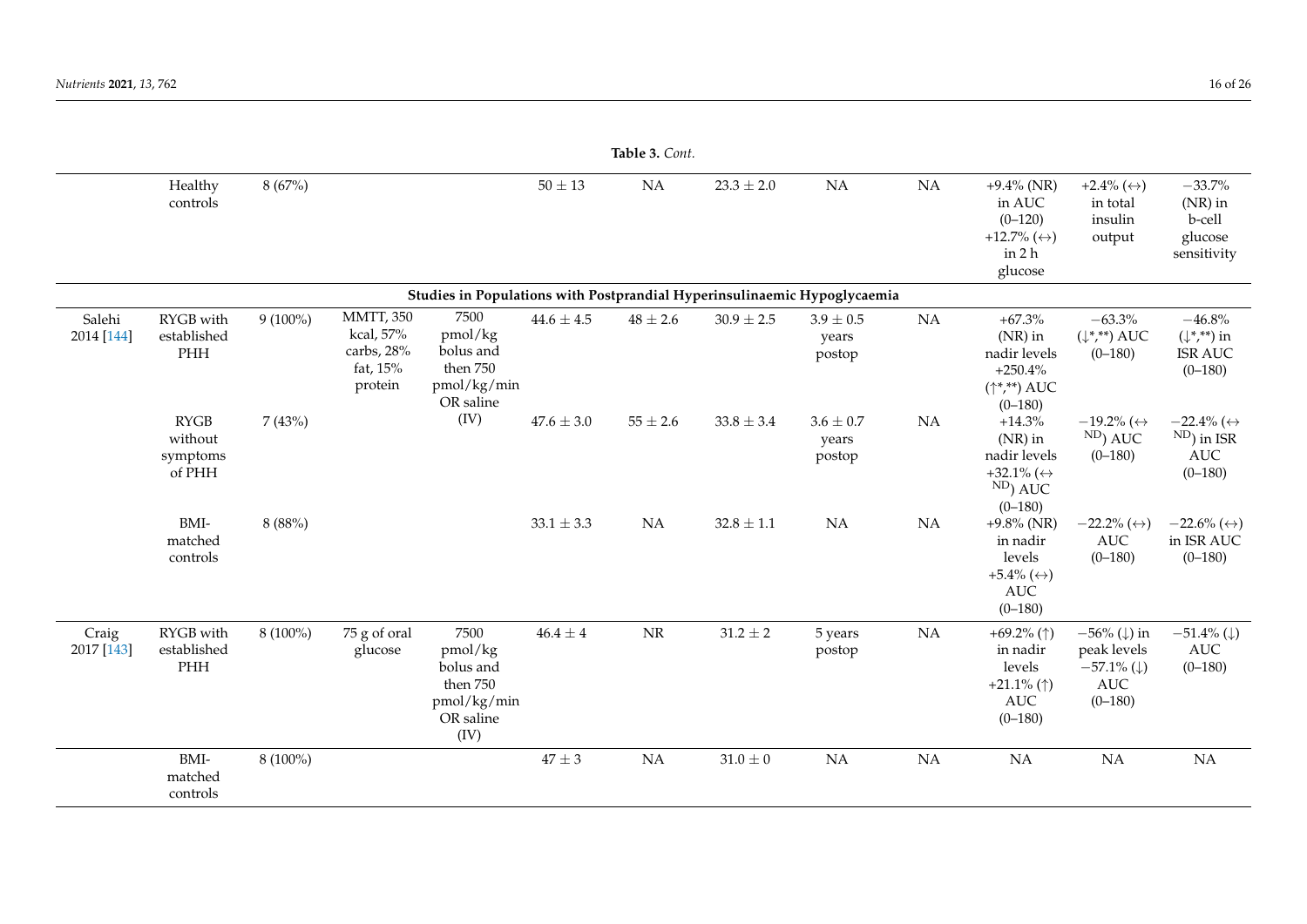|                        | <b>Table 3.</b> Cont.                                                                    |            |                                                      |                                                     |              |              |            |                                  |           |                                                                                                                                      |                                                                                                              |                                                                                      |
|------------------------|------------------------------------------------------------------------------------------|------------|------------------------------------------------------|-----------------------------------------------------|--------------|--------------|------------|----------------------------------|-----------|--------------------------------------------------------------------------------------------------------------------------------------|--------------------------------------------------------------------------------------------------------------|--------------------------------------------------------------------------------------|
| Craig 2018<br>$[174]$  | RYGB with<br>established<br>PHH<br>No control<br>group                                   | $8(100\%)$ | 75 g of oral<br>glucose                              | $0.13 - 0.38$<br>mg/kg<br>(subcut)                  | $45 \pm 3.8$ | $49 \pm 2.3$ | $29\pm1.3$ | 6.9 years<br>postop              | <b>NA</b> | +66% ( $\uparrow^{\text{NA}}$ )<br>in nadir<br>levels<br>+72% ( $\uparrow^{NA}$ )<br>$\mathbf{AUC}$<br>$(90 - 180)$                  | $-57\%$ ( $\downarrow$ ) in<br>peak levels<br>$-48\%$ ( $\downarrow$ )<br>AUC (0-60)                         | $-44\%$ ( $\downarrow$ ) in<br>peak levels<br>$-31\%$ ( $\downarrow$ )<br>AUC (0-60) |
| Tan<br>2020 [176]      | RYGB with<br>established<br>PHH<br>(treated<br>with Lyo<br>$Ex-9$                        | 14 (100%)  | 75 g of oral<br>glucose                              | $0.05 - 0.46$<br>mg/kg bd<br>for 3 days<br>(subcut) | $45\pm5$     | $48\pm3$     | $28\pm4$   | 8.6 years<br>postop              | <b>NA</b> | +39% ( $\uparrow$ <sup>NA</sup> )<br>in nadir<br>levels <sup>^</sup><br>+79% ( $\uparrow^{NA}$ )<br>AUC<br>$(90 - 180)$ <sup>*</sup> | $-50\%$ ( $\downarrow$ ) in<br>peak levels <sup>^</sup><br>$-47\%$ ( $\downarrow$ )<br>AUC<br>$(0 - 60)^{2}$ | NA<br>NA                                                                             |
|                        | RYGB with<br>established<br>PHH<br>(treated<br>with Liq<br>$Ex-9$<br>No control<br>group | $5(100\%)$ |                                                      | $0.38$ mg/kg<br>bd for 3<br>days<br>(subcut)        | $51\pm3$     | $50\pm4$     | $30\pm4$   | 10.2 years<br>postop             | <b>NA</b> | +47% ( $\uparrow^{\text{NA}}$ )<br>in nadir<br>levels $+71%$<br>$(\uparrow)$ AUC<br>$(90 - 180)$                                     | $-67\%$ ( $\leftrightarrow$ )<br>in peak<br>levels<br>$-63\%$ ( $\downarrow$ )<br>AUC (0-60)                 | NA NA                                                                                |
| Salehi 2011<br>$[175]$ | <b>RYGB</b><br>without<br>symptoms<br>of PHH                                             | 12(75%)    | <b>MMTT</b><br>with clamp<br>MMTT, 57%<br>carbs, 15% | 7500<br>pmol/kg<br>bolus and<br>then 750            | $47\pm2$     | $52\pm2$     | $33\pm1$   | $3.3 \pm 0.3$<br>years<br>postop | <b>NA</b> | $0\%$ AUC<br>$(95 - 270)$<br>(clamp<br>study)                                                                                        | $-50\%$ ( $\downarrow^*$ )<br>$\mathbf{AUC}$<br>$(95 - 270)$                                                 | $-28\%$ (NR)<br>AUC<br>$(95 - 270)$                                                  |
|                        | RYGB with<br>symptoms<br>of PHH                                                          | 12 (92%)   | protein,<br>$28%$ fat                                | pmol/kg/min<br>OR saline<br>(IV)                    | $39 \pm 2$   | $52\pm2$     | $32 \pm 2$ | $3.7 \pm 0.4$<br>years<br>postop | <b>NA</b> | $0\%$ AUC<br>$(95 - 270)$<br>(clamp<br>study)                                                                                        | $-54\%$ ( $\downarrow^*$ )<br>$\mathbf{AUC}$<br>$(95 - 270)$                                                 | $-37\%$ (NR)<br>AUC<br>$(95 - 270)$                                                  |
|                        | BMI<br>matched<br>controls                                                               | $10(80\%)$ |                                                      |                                                     | $43\pm3$     |              | $33 \pm 2$ | NA                               | <b>NA</b> | $0\%$ AUC<br>$(95 - 270)$<br>(clamp<br>study)                                                                                        | $-16\%$ (NR)<br>$\mathbf{AUC}$<br>$(95 - 270)$                                                               | $-12\%$ (NR)<br>AUC<br>$(95 - 270)$                                                  |

<span id="page-16-0"></span>Roux-en-Y gastric bypass, T2D: Type 2 Diabetes Mellitus, F: Female, MMTT: Mixed Meal Tolerance Test, SG: Sleeve Gastrectomy, PHH: Postprandial Hyperinsulinaemic Hypoglycaemia, Ex-9: Exendin 9–39, AUC: Area Under the Curve, 2 h: 2 h, ISR: Insulin Secretion Rate, bd: twice daily, NA: Not Applicable, NR: Not Reported, ↑: increased with Ex-9 vs. placebo, ↔: no change with Ex-9 vs. placebo, ↓: reduced with Ex-9 vs. placebo,\*: significant difference between surgical and non-surgical group on the outcome change with Ex-9 vs. placebo, <sup>NC</sup>: no comparison performed between study groups on the outcome change with Ex-9 vs. placebo, <sup>ND</sup>: no difference between surgical and non-surgical group on the outcome change with Ex-9 vs. placebo, <sup>\*\*</sup>: significant difference between surgical groups on the outcome change with Ex-9 vs. placebo, ^ the analysis is for a subgroup of 6 participants received ≥20 mg (≥0.35 mg/kg) of subcutaneous Lyophilized (Lyo) Ex-9, Lyo: Lyophilized Ex-9, Liq: Liquid form of Ex-9, IV: intravenous, subcut: subcutaneous.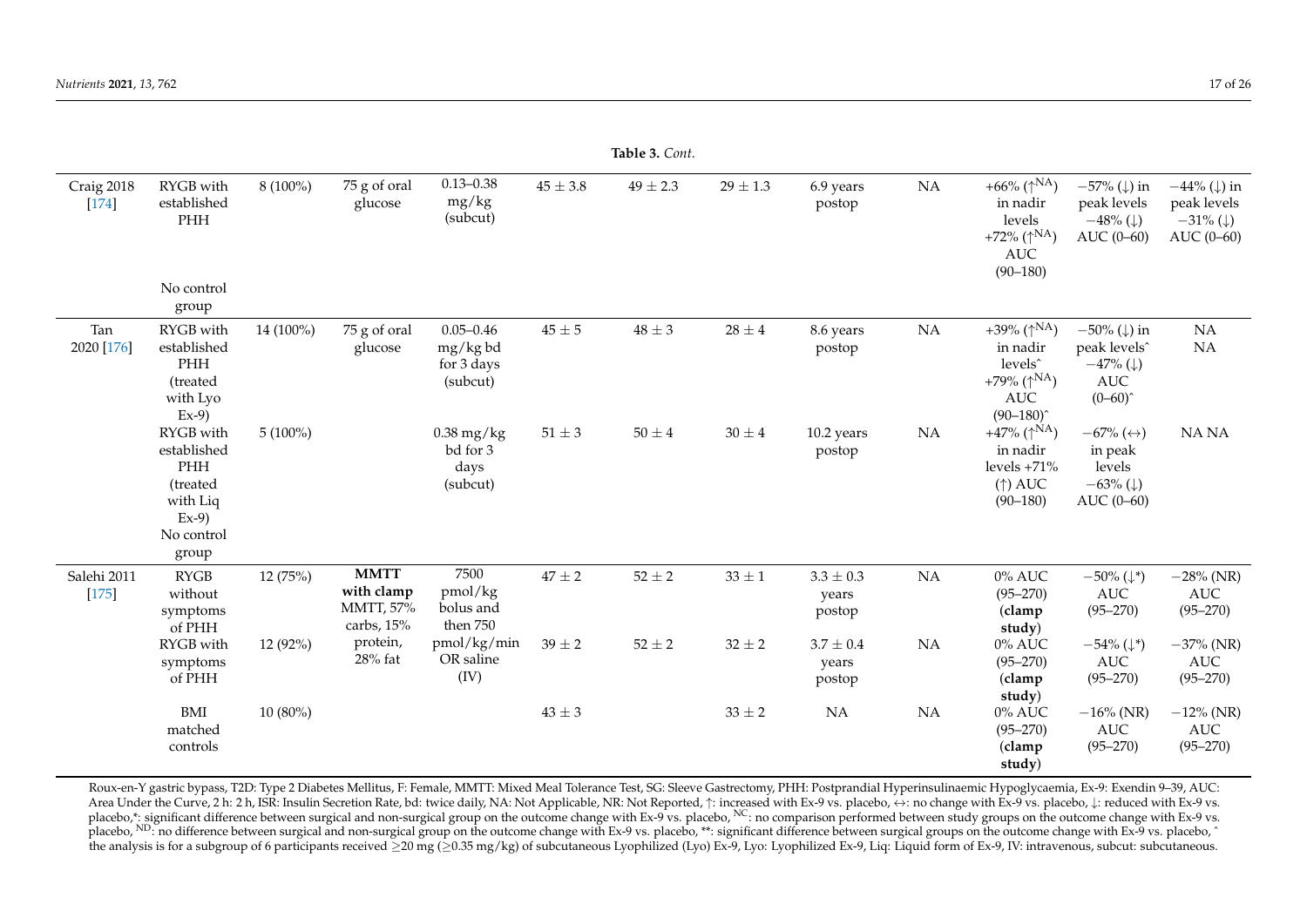### **5. Pharmaceutical Use of Gut Hormones after Bariatric Surgery**

Multiple GLP-1 receptor analogues (GLP-1 RA) are currently available for the management of obesity and T2D. The GRAVITAS (GLP-1 Receptor Agonist interVentIon for poor responders after bariAtric Surgery) randomized controlled trial [\[177\]](#page-25-11), demonstrated that in individuals with persistent or recurrent T2D after RYGB or SG, use of 1.8 mg liraglutide once daily in combination with lifestyle advice and support for 6 months reduced HbA1c by 1.2% and led to an additional weight loss of 4.2 kg compared to placebo [\[177\]](#page-25-11). Moreover, in a recent retrospective analysis of 2092 patients, the use of liraglutide 3.0 mg (licensed for treatment of obesity) was evaluated in patients who have had bariatric surgery (*n* = 188), as well as non-surgical patients [\[178\]](#page-25-12). Weight loss achieved was approximately  $6\%$  after  $\geq 16$  weeks, which was comparable between the surgical and non-surgical groups, confirming the potential effectiveness of liraglutide 3.0 mg after bariatric surgery [\[178\]](#page-25-12). Observational studies using liraglutide 3.0 mg after bariatric surgery have reported similar results regarding weight loss [\[179\]](#page-25-13).

These findings suggest that despite the increased endogenous postprandial GLP-1 secretion after RYGB and SG, GLP-1 RA could still be effective after bariatric surgery on improving weight loss and glycaemic control in T2D. Currently, a number of clinical trials with liraglutide 3.0 mg are taking place for treatment of "poor" responders to bariatric surgery [\[180\]](#page-25-14) or for treatment of weight regain after bariatric surgery [\[181\]](#page-25-15).

### **6. Conclusions**

Each bariatric procedure has a unique gut hormone profile. Changes in gut hormones after RYGB have an important and synergistic role to increase satiety and reduce food intake postoperatively. The best evidence currently exists for GLP-1 and PYY 3–36 to reduce food intake after surgery. Moreover, postprandial changes in glicentin and oxyntomodulin during the early postoperative period after RYGB and SG are associated with weight loss outcomes. These hormones have the potential to be used as early markers of inadequate postoperative weight loss to identify people who may require additional postoperative supportive care.

GLP-1 contributes also to increased insulin secretion after RYGB from the early postoperative period in people with and without T2D. GLP-1 may also be pivotal to PHH after RYGB and ongoing studies are assessing the safety and efficacy of a subcutaneous GLP-1 receptor antagonist (Ex-9) as a treatment option. Interpretation of the role of enhanced GLP-1 responses to improved postprandial glucose levels in people with preoperative T2D is confounded by the effects of caloric restriction on glucose homeostasis during the early postoperative setting and the effects of weight loss in the late postoperative setting.

Based on the described changes in gut hormones after RYGB and SG and the evidence of their synergistic action in reducing food intake and appetite, combinations of gut hormone receptor agonists aiming to replicate the hormonal changes after bariatric surgery are under development and may form the next generation of treatments for obesity and T2D [\[182\]](#page-25-16).

**Author Contributions:** Conceptualization, D.P. and C.W.l.R.; Methodology, D.P. and C.W.l.R.; Investigation, D.P., C.W.l.R.; Writing—Original Draft Preparation, D.P.; Writing—Review and Editing, C.W.l.R.; Visualization, D.P. and C.W.l.R.; Supervision, C.W.l.R. All authors have read and agreed to the published version of the manuscript.

**Funding:** This research received no external funding.

**Acknowledgments:** D.P. is funded by a National Institute of Health Research Clinical Lectureship. C.W.l.R. is funded by the Health Research Board in Ireland and the Irish Research Council.

**Conflicts of Interest:** D.P. reports grants from the Novo Nordisk UK Research Foundation, the Academy of Medical Sciences and Health Education East Midlands. C.W.L.R. serves on advisory boards for Novo Nordisk, Boehringer Ingelheim, Herbalife, GI Dynamics, Keyron, and Johnson&Johnson.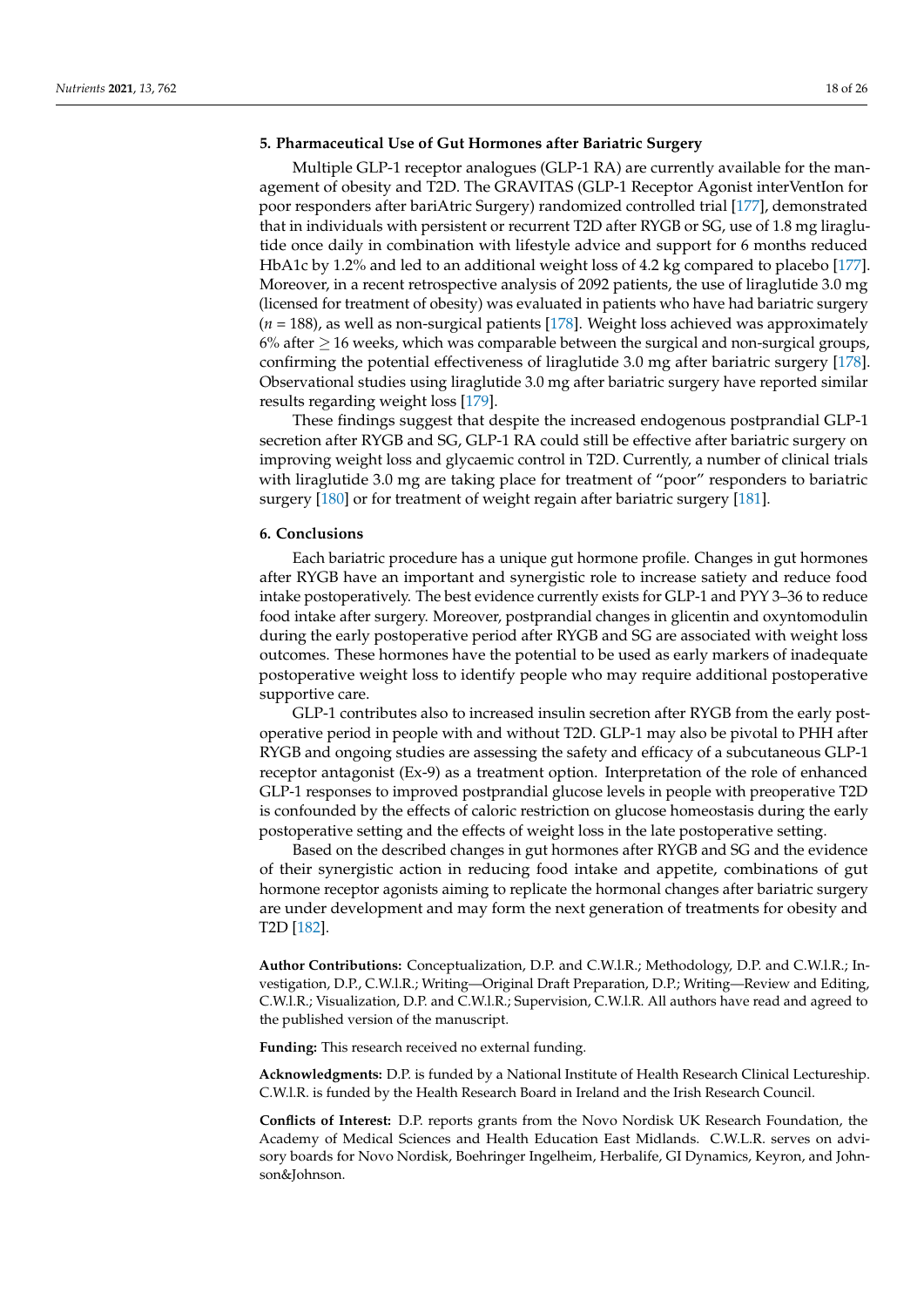## <span id="page-18-20"></span>**References**

- <span id="page-18-0"></span>1. Bray, G.A.; Kim, K.K.; Wilding, J.P.H. Obesity: A chronic relapsing progressive disease process. A position statement of the World Obesity Federation. *Obes. Rev.* **2017**, *18*, 715–723. [\[CrossRef\]](http://doi.org/10.1111/obr.12551) [\[PubMed\]](http://www.ncbi.nlm.nih.gov/pubmed/28489290)
- <span id="page-18-1"></span>2. W.H.O. Obesity and Overweight. Available online: [https://www.who.int/news-room/fact-sheets/detail/obesity-and](https://www.who.int/news-room/fact-sheets/detail/obesity-and-overweight)[overweight](https://www.who.int/news-room/fact-sheets/detail/obesity-and-overweight) (accessed on 7 December 2020).
- <span id="page-18-2"></span>3. Haslam, D.W.; James, W.P. Obesity. *Lancet* **2005**, *366*, 1197–1209. [\[CrossRef\]](http://doi.org/10.1016/S0140-6736(05)67483-1)
- <span id="page-18-3"></span>4. Bray, G.A.; Frühbeck, G.; Ryan, D.H.; Wilding, J.P. Management of obesity. *Lancet* **2016**, *387*, 1947–1956. [\[CrossRef\]](http://doi.org/10.1016/S0140-6736(16)00271-3)
- <span id="page-18-4"></span>5. Purcell, K.; Sumithran, P.; Prendergast, L.A.; Bouniu, C.J.; Delbridge, E.; Proietto, J. The effect of rate of weight loss on long-term weight management: A randomised controlled trial. *Lancet Diabetes Endocrinol.* **2014**, *2*, 954–962. [\[CrossRef\]](http://doi.org/10.1016/S2213-8587(14)70200-1)
- <span id="page-18-17"></span>6. Wadden, T.A. Treatment of obesity by moderate and severe caloric restriction. Results of clinical research trials. *Ann. Intern. Med.* **1993**, *119*, 688–693. [\[CrossRef\]](http://doi.org/10.7326/0003-4819-119-7_Part_2-199310011-00012)
- <span id="page-18-5"></span>7. Johansson, K.; Neovius, M.; Hemmingsson, E. Effects of anti-obesity drugs, diet, and exercise on weight-loss maintenance after a very-low-calorie diet or low-calorie diet: A systematic review and meta-analysis of randomized controlled trials. *Am. J. Clin. Nutr* **2014**, *99*, 14–23. [\[CrossRef\]](http://doi.org/10.3945/ajcn.113.070052)
- <span id="page-18-6"></span>8. Khera, R.; Murad, M.H.; Chandar, A.K.; Dulai, P.S.; Wang, Z.; Prokop, L.J.; Loomba, R.; Camilleri, M.; Singh, S. Association of Pharmacological Treatments for Obesity With Weight Loss and Adverse Events: A Systematic Review and Meta-analysis. *JAMA* **2016**, *315*, 2424–2434. [\[CrossRef\]](http://doi.org/10.1001/jama.2016.7602)
- <span id="page-18-7"></span>9. Wadden, T.A.; Hollander, P.; Klein, S.; Niswender, K.; Woo, V.; Hale, P.M.; Aronne, L. Weight maintenance and additional weight loss with liraglutide after low-calorie-diet-induced weight loss: The SCALE Maintenance randomized study. *Int. J. Obes.* **2013**, *37*, 1443–1451. [\[CrossRef\]](http://doi.org/10.1038/ijo.2013.120)
- <span id="page-18-8"></span>10. Kushner, R.F.; Calanna, S.; Davies, M.; Dicker, D.; Garvey, W.T.; Goldman, B.; Lingvay, I.; Thomsen, M.; Wadden, T.A.; Wharton, S.; et al. Semaglutide 2.4 mg for the Treatment of Obesity: Key Elements of the STEP Trials 1 to 5. *Obesity* **2020**, *28*, 1050–1061. [\[CrossRef\]](http://doi.org/10.1002/oby.22794)
- <span id="page-18-23"></span><span id="page-18-9"></span>11. O'Neil, P.M.; Birkenfeld, A.L.; McGowan, B.; Mosenzon, O.; Pedersen, S.D.; Wharton, S.; Carson, C.G.; Jepsen, C.H.; Kabisch, M.; Wilding, J.P.H. Efficacy and safety of semaglutide compared with liraglutide and placebo for weight loss in patients with obesity: A randomised, double-blind, placebo and active controlled, dose-ranging, phase 2 trial. *Lancet* **2018**, *392*, 637–649. [\[CrossRef\]](http://doi.org/10.1016/s0140-6736(18)31773-2)
- <span id="page-18-10"></span>12. Miras, A.D.; Kamocka, A.; Patel, D.; Dexter, S.; Finlay, I.; Hopkins, J.C.; Khan, O.; Reddy, M.; Sedman, P.; Small, P.; et al. Obesity surgery makes patients healthier and more functional: Real world results from the United Kingdom National Bariatric Surgery Registry. *Surg. Obes. Relat. Dis.* **2018**, *14*, 1033–1040. [\[CrossRef\]](http://doi.org/10.1016/j.soard.2018.02.012) [\[PubMed\]](http://www.ncbi.nlm.nih.gov/pubmed/29778650)
- <span id="page-18-21"></span>13. Neff, K.J.; Chuah, L.L.; Aasheim, E.T.; Jackson, S.; Dubb, S.S.; Radhakrishnan, S.T.; Sood, A.S.; Olbers, T.; Godsland, I.F.; Miras, A.D.; et al. Beyond weight loss: Evaluating the multiple benefits of bariatric surgery after Roux-en-Y gastric bypass and adjustable gastric band. *Obes. Surg.* **2014**, *24*, 684–691. [\[CrossRef\]](http://doi.org/10.1007/s11695-013-1164-z) [\[PubMed\]](http://www.ncbi.nlm.nih.gov/pubmed/24362538)
- <span id="page-18-19"></span>14. Miras, A.D.; Al-Najim, W.; Jackson, S.N.; McGirr, J.; Cotter, L.; Tharakan, G.; Vusirikala, A.; le Roux, C.W.; Prechtl, C.G.; Scholtz, S. Psychological characteristics, eating behaviour, and quality of life assessment of obese patients undergoing weight loss interventions. *Scand. J. Surg.* **2015**, *104*, 10–17. [\[CrossRef\]](http://doi.org/10.1177/1457496914543977) [\[PubMed\]](http://www.ncbi.nlm.nih.gov/pubmed/25053582)
- <span id="page-18-11"></span>15. Andersen, J.R.; Aasprang, A.; Karlsen, T.I.; Natvig, G.K.; Våge, V.; Kolotkin, R.L. Health-related quality of life after bariatric surgery: A systematic review of prospective long-term studies. *Surg. Obes. Relat. Dis.* **2015**, *11*, 466–473. [\[CrossRef\]](http://doi.org/10.1016/j.soard.2014.10.027)
- <span id="page-18-12"></span>16. Angrisani, L.; Santonicola, A.; Iovino, P.; Vitiello, A.; Higa, K.; Himpens, J.; Buchwald, H.; Scopinaro, N. IFSO Worldwide Survey 2016: Primary, Endoluminal, and Revisional Procedures. *Obes. Surg.* **2018**, *28*, 3783–3794. [\[CrossRef\]](http://doi.org/10.1007/s11695-018-3450-2)
- <span id="page-18-13"></span>17. Welbourn, R.; Hollyman, M.; Kinsman, R.; Dixon, J.; Liem, R.; Ottosson, J.; Ramos, A.; Våge, V.; Al-Sabah, S.; Brown, W.; et al. Bariatric Surgery Worldwide: Baseline Demographic Description and One-Year Outcomes from the Fourth IFSO Global Registry Report 2018. *Obes. Surg.* **2019**, *29*, 782–795. [\[CrossRef\]](http://doi.org/10.1007/s11695-018-3593-1)
- <span id="page-18-14"></span>18. Al-Najim, W.; Docherty, N.G.; le Roux, C.W. Food Intake and Eating Behavior After Bariatric Surgery. *Physiol. Rev.* **2018**, *98*, 1113–1141. [\[CrossRef\]](http://doi.org/10.1152/physrev.00021.2017)
- <span id="page-18-22"></span>19. Le Roux, C.W.; Welbourn, R.; Werling, M.; Osborne, A.; Kokkinos, A.; Laurenius, A.; Lönroth, H.; Fändriks, L.; Ghatei, M.A.; Bloom, S.R.; et al. Gut hormones as mediators of appetite and weight loss after Roux-en-Y gastric bypass. *Ann. Surg.* **2007**, *246*, 780–785. [\[CrossRef\]](http://doi.org/10.1097/SLA.0b013e3180caa3e3)
- 20. le Roux, C.W.; Aylwin, S.J.; Batterham, R.L.; Borg, C.M.; Coyle, F.; Prasad, V.; Shurey, S.; Ghatei, M.A.; Patel, A.G.; Bloom, S.R. Gut hormone profiles following bariatric surgery favor an anorectic state, facilitate weight loss, and improve metabolic parameters. *Ann. Surg.* **2006**, *243*, 108–114. [\[CrossRef\]](http://doi.org/10.1097/01.sla.0000183349.16877.84) [\[PubMed\]](http://www.ncbi.nlm.nih.gov/pubmed/16371744)
- <span id="page-18-18"></span>21. Valderas, J.P.; Irribarra, V.; Boza, C.; de la Cruz, R.; Liberona, Y.; Acosta, A.M.; Yolito, M.; Maiz, A. Medical and surgical treatments for obesity have opposite effects on peptide YY and appetite: A prospective study controlled for weight loss. *J. Clin. Endocrinol. Metab.* **2010**, *95*, 1069–1075. [\[CrossRef\]](http://doi.org/10.1210/jc.2009-0983)
- <span id="page-18-15"></span>22. Mans, E.; Serra-Prat, M.; Palomera, E.; Suñol, X.; Clavé, P. Sleeve gastrectomy effects on hunger, satiation, and gastrointestinal hormone and motility responses after a liquid meal test. *Am. J. Clin. Nutr* **2015**, *102*, 540–547. [\[CrossRef\]](http://doi.org/10.3945/ajcn.114.104307)
- <span id="page-18-16"></span>23. Nielsen, M.S.; Ritz, C.; Wewer Albrechtsen, N.J.; Holst, J.J.; le Roux, C.W.; Sjödin, A. Oxyntomodulin and Glicentin May Predict the Effect of Bariatric Surgery on Food Preferences and Weight Loss. *J. Clin. Endocrinol. Metab.* **2020**, *105*. [\[CrossRef\]](http://doi.org/10.1210/clinem/dgaa061) [\[PubMed\]](http://www.ncbi.nlm.nih.gov/pubmed/32016415)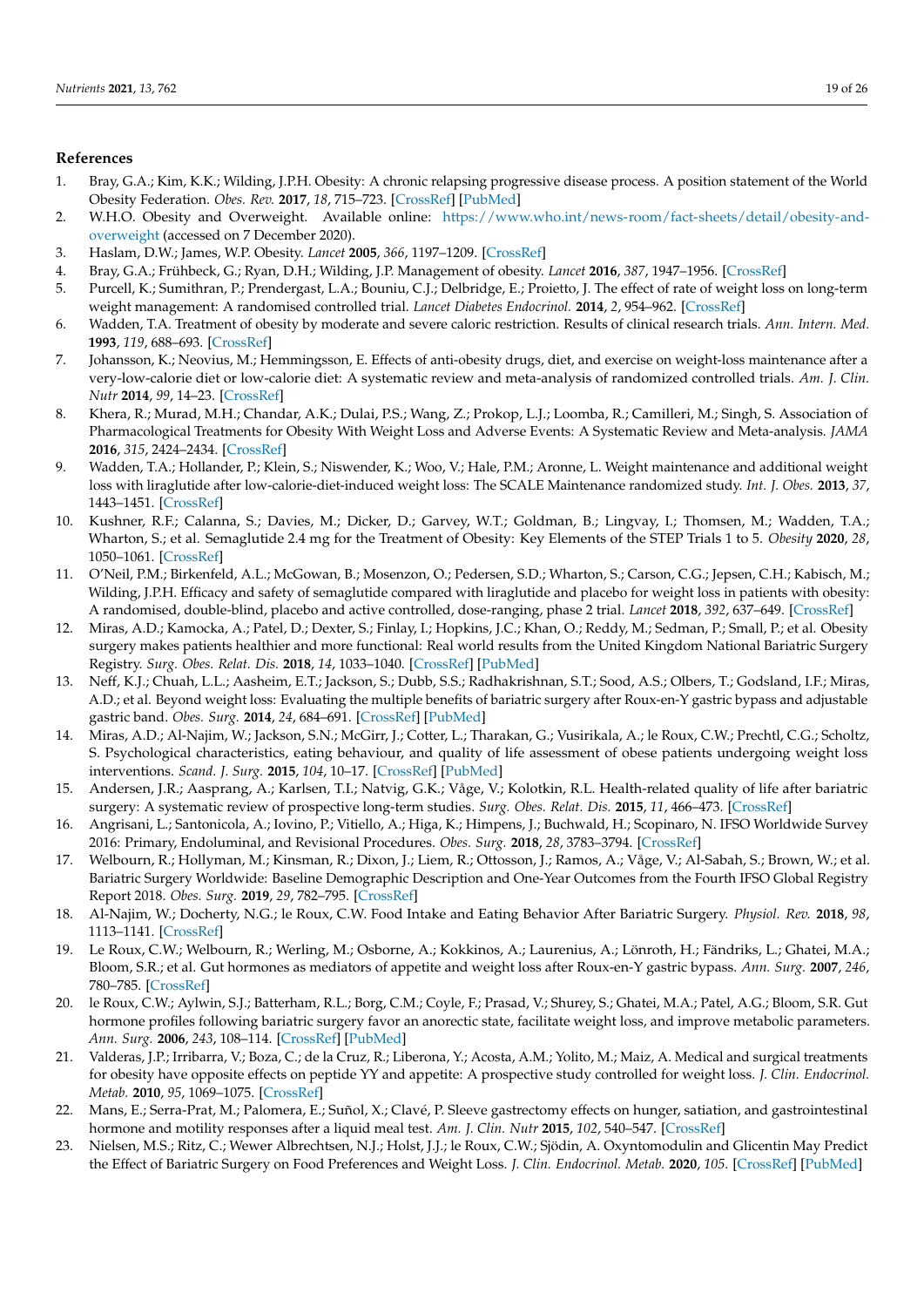- <span id="page-19-21"></span><span id="page-19-20"></span><span id="page-19-0"></span>24. Makaronidis, J.M.; Neilson, S.; Cheung, W.H.; Tymoszuk, U.; Pucci, A.; Finer, N.; Doyle, J.; Hashemi, M.; Elkalaawy, M.; Adamo, M.; et al. Reported appetite, taste and smell changes following Roux-en-Y gastric bypass and sleeve gastrectomy: Effect of gender, type 2 diabetes and relationship to post-operative weight loss. *Appetite* **2016**, *107*, 93–105. [\[CrossRef\]](http://doi.org/10.1016/j.appet.2016.07.029) [\[PubMed\]](http://www.ncbi.nlm.nih.gov/pubmed/27453553)
- <span id="page-19-1"></span>25. Weiss, E.C.; Galuska, D.A.; Kettel Khan, L.; Gillespie, C.; Serdula, M.K. Weight regain in U.S. adults who experienced substantial weight loss, 1999–2002. *Am. J. Prev. Med.* **2007**, *33*, 34–40. [\[CrossRef\]](http://doi.org/10.1016/j.amepre.2007.02.040)
- <span id="page-19-2"></span>26. Fildes, A.; Charlton, J.; Rudisill, C.; Littlejohns, P.; Prevost, A.T.; Gulliford, M.C. Probability of an Obese Person Attaining Normal Body Weight: Cohort Study Using Electronic Health Records. *Am. J. Public Health* **2015**, *105*, e54–e59. [\[CrossRef\]](http://doi.org/10.2105/AJPH.2015.302773)
- <span id="page-19-3"></span>27. Sumithran, P.; Prendergast, L.A.; Delbridge, E.; Purcell, K.; Shulkes, A.; Kriketos, A.; Proietto, J. Long-term persistence of hormonal adaptations to weight loss. *N. Engl. J. Med.* **2011**, *365*, 1597–1604. [\[CrossRef\]](http://doi.org/10.1056/NEJMoa1105816) [\[PubMed\]](http://www.ncbi.nlm.nih.gov/pubmed/22029981)
- <span id="page-19-24"></span><span id="page-19-4"></span>28. Anton, S.D.; Han, H.; York, E.; Martin, C.K.; Ravussin, E.; Williamson, D.A. Effect of calorie restriction on subjective ratings of appetite. *J. Hum. Nutr. Diet.* **2009**, *22*, 141–147. [\[CrossRef\]](http://doi.org/10.1111/j.1365-277X.2008.00943.x)
- <span id="page-19-5"></span>29. Miras, A.D.; le Roux, C.W. Mechanisms underlying weight loss after bariatric surgery. *Nat. Rev. Gastroenterol. Hepatol.* **2013**, *10*, 575–584. [\[CrossRef\]](http://doi.org/10.1038/nrgastro.2013.119) [\[PubMed\]](http://www.ncbi.nlm.nih.gov/pubmed/23835488)
- <span id="page-19-6"></span>30. Maclean, P.S.; Bergouignan, A.; Cornier, M.A.; Jackman, M.R. Biology's response to dieting: The impetus for weight regain. *Am. J. Physiol. Regul. Integr. Comp. Physiol.* **2011**, *301*, R581–R600. [\[CrossRef\]](http://doi.org/10.1152/ajpregu.00755.2010)
- <span id="page-19-7"></span>31. Zhao, X.; Han, Q.; Gang, X.; Lv, Y.; Liu, Y.; Sun, C.; Wang, G. The Role of Gut Hormones in Diet-Induced Weight Change: A Systematic Review. *Horm. Metab. Res.* **2017**, *49*, 816–825. [\[CrossRef\]](http://doi.org/10.1055/s-0043-115646)
- <span id="page-19-8"></span>32. Papamargaritis, D.; le Roux, C.W.; Sioka, E.; Koukoulis, G.; Tzovaras, G.; Zacharoulis, D. Changes in gut hormone profile and glucose homeostasis after laparoscopic sleeve gastrectomy. *Surg. Obes. Relat. Dis.* **2013**, *9*, 192–201. [\[CrossRef\]](http://doi.org/10.1016/j.soard.2012.08.007)
- <span id="page-19-19"></span>33. Perakakis, N.; Kokkinos, A.; Peradze, N.; Tentolouris, N.; Ghaly, W.; Pilitsi, E.; Upadhyay, J.; Alexandrou, A.; Mantzoros, C.S. Circulating levels of gastrointestinal hormones in response to the most common types of bariatric surgery and predictive value for weight loss over one year: Evidence from two independent trials. *Metabolism* **2019**, *101*, 153997. [\[CrossRef\]](http://doi.org/10.1016/j.metabol.2019.153997)
- <span id="page-19-9"></span>34. Yousseif, A.; Emmanuel, J.; Karra, E.; Millet, Q.; Elkalaawy, M.; Jenkinson, A.D.; Hashemi, M.; Adamo, M.; Finer, N.; Fiennes, A.G.; et al. Differential effects of laparoscopic sleeve gastrectomy and laparoscopic gastric bypass on appetite, circulating acyl-ghrelin, peptide YY3–36 and active GLP-1 levels in non-diabetic humans. *Obes. Surg.* **2014**, *24*, 241–252. [\[CrossRef\]](http://doi.org/10.1007/s11695-013-1066-0)
- <span id="page-19-10"></span>35. Jackness, C.; Karmally, W.; Febres, G.; Conwell, I.M.; Ahmed, L.; Bessler, M.; McMahon, D.J.; Korner, J. Very low-calorie diet mimics the early beneficial effect of Roux-en-Y gastric bypass on insulin sensitivity and β-cell Function in type 2 diabetic patients. *Diabetes* **2013**, *62*, 3027–3032. [\[CrossRef\]](http://doi.org/10.2337/db12-1762)
- <span id="page-19-22"></span>36. Steven, S.; Hollingsworth, K.G.; Small, P.K.; Woodcock, S.A.; Pucci, A.; Aribasala, B.; Al-Mrabeh, A.; Batterham, R.L.; Taylor, R. Calorie restriction and not glucagon-like peptide-1 explains the acute improvement in glucose control after gastric bypass in Type 2 diabetes. *Diabet. Med.* **2016**, *33*, 1723–1731. [\[CrossRef\]](http://doi.org/10.1111/dme.13257)
- <span id="page-19-11"></span>37. Jørgensen, N.B.; Dirksen, C.; Bojsen-Møller, K.N.; Jacobsen, S.H.; Worm, D.; Hansen, D.L.; Kristiansen, V.B.; Naver, L.; Madsbad, S.; Holst, J.J. Exaggerated glucagon-like peptide 1 response is important for improved β-cell function and glucose tolerance after Roux-en-Y gastric bypass in patients with type 2 diabetes. *Diabetes* **2013**, *62*, 3044–3052. [\[CrossRef\]](http://doi.org/10.2337/db13-0022) [\[PubMed\]](http://www.ncbi.nlm.nih.gov/pubmed/23649520)
- <span id="page-19-12"></span>38. Pérez-Pevida, B.; Escalada, J.; Miras, A.D.; Frühbeck, G. Mechanisms Underlying Type 2 Diabetes Remission After Metabolic Surgery. *Front. Endocrinol.* **2019**, *10*, 641. [\[CrossRef\]](http://doi.org/10.3389/fendo.2019.00641) [\[PubMed\]](http://www.ncbi.nlm.nih.gov/pubmed/31608010)
- <span id="page-19-23"></span>39. Bojsen-Møller, K.N.; Dirksen, C.; Jørgensen, N.B.; Jacobsen, S.H.; Serup, A.K.; Albers, P.H.; Hansen, D.L.; Worm, D.; Naver, L.; Kristiansen, V.B.; et al. Early enhancements of hepatic and later of peripheral insulin sensitivity combined with increased postprandial insulin secretion contribute to improved glycemic control after Roux-en-Y gastric bypass. *Diabetes* **2014**, *63*, 1725–1737. [\[CrossRef\]](http://doi.org/10.2337/db13-1307) [\[PubMed\]](http://www.ncbi.nlm.nih.gov/pubmed/24241533)
- <span id="page-19-13"></span>40. Jacobsen, S.H.; Olesen, S.C.; Dirksen, C.; Jørgensen, N.B.; Bojsen-Møller, K.N.; Kielgast, U.; Worm, D.; Almdal, T.; Naver, L.S.; Hvolris, L.E.; et al. Changes in gastrointestinal hormone responses, insulin sensitivity, and beta-cell function within 2 weeks after gastric bypass in non-diabetic subjects. *Obes. Surg.* **2012**, *22*, 1084–1096. [\[CrossRef\]](http://doi.org/10.1007/s11695-012-0621-4)
- <span id="page-19-14"></span>41. Drucker, D.J. The biology of incretin hormones. *Cell Metab.* **2006**, *3*, 153–165. [\[CrossRef\]](http://doi.org/10.1016/j.cmet.2006.01.004)
- <span id="page-19-15"></span>42. Kreymann, B.; Williams, G.; Ghatei, M.A.; Bloom, S.R. Glucagon-like peptide-1 7–36: A physiological incretin in man. *Lancet* **1987**, *2*, 1300–1304. [\[CrossRef\]](http://doi.org/10.1016/S0140-6736(87)91194-9)
- <span id="page-19-16"></span>43. Nguyen, N.Q.; Debreceni, T.L.; Burgess, J.E.; Bellon, M.; Wishart, J.; Standfield, S.; Malbert, C.H.; Horowitz, M. Impact of gastric emptying and small intestinal transit on blood glucose, intestinal hormones, glucose absorption in the morbidly obese. *Int. J. Obes.* **2018**, *42*, 1556–1564. [\[CrossRef\]](http://doi.org/10.1038/s41366-018-0012-6)
- <span id="page-19-17"></span>44. Stano, S.; Alam, F.; Wu, L.; Dutia, R.; Ng, S.N.; Sala, M.; McGinty, J.; Laferrère, B. Effect of meal size and texture on gastric pouch emptying and glucagon-like peptide 1 after gastric bypass surgery. *Surg. Obes. Relat. Dis.* **2017**, *13*, 1975–1983. [\[CrossRef\]](http://doi.org/10.1016/j.soard.2017.09.004) [\[PubMed\]](http://www.ncbi.nlm.nih.gov/pubmed/29055668)
- <span id="page-19-18"></span>45. Svane, M.S.; Bojsen-Møller, K.N.; Martinussen, C.; Dirksen, C.; Madsen, J.L.; Reitelseder, S.; Holm, L.; Rehfeld, J.F.; Kristiansen, V.B.; van Hall, G.; et al. Postprandial Nutrient Handling and Gastrointestinal Hormone Secretion After Roux-en-Y Gastric Bypass vs. Sleeve Gastrectomy. *Gastroenterology* **2019**, *156*, 1627–1641. [\[CrossRef\]](http://doi.org/10.1053/j.gastro.2019.01.262) [\[PubMed\]](http://www.ncbi.nlm.nih.gov/pubmed/30742833)
- 46. Dirksen, C.; Damgaard, M.; Bojsen-Møller, K.N.; Jørgensen, N.B.; Kielgast, U.; Jacobsen, S.H.; Naver, L.S.; Worm, D.; Holst, J.J.; Madsbad, S.; et al. Fast pouch emptying, delayed small intestinal transit, and exaggerated gut hormone responses after Roux-en-Y gastric bypass. *Neurogastroenterol. Motil.* **2013**, *25*, 346-e255. [\[CrossRef\]](http://doi.org/10.1111/nmo.12087)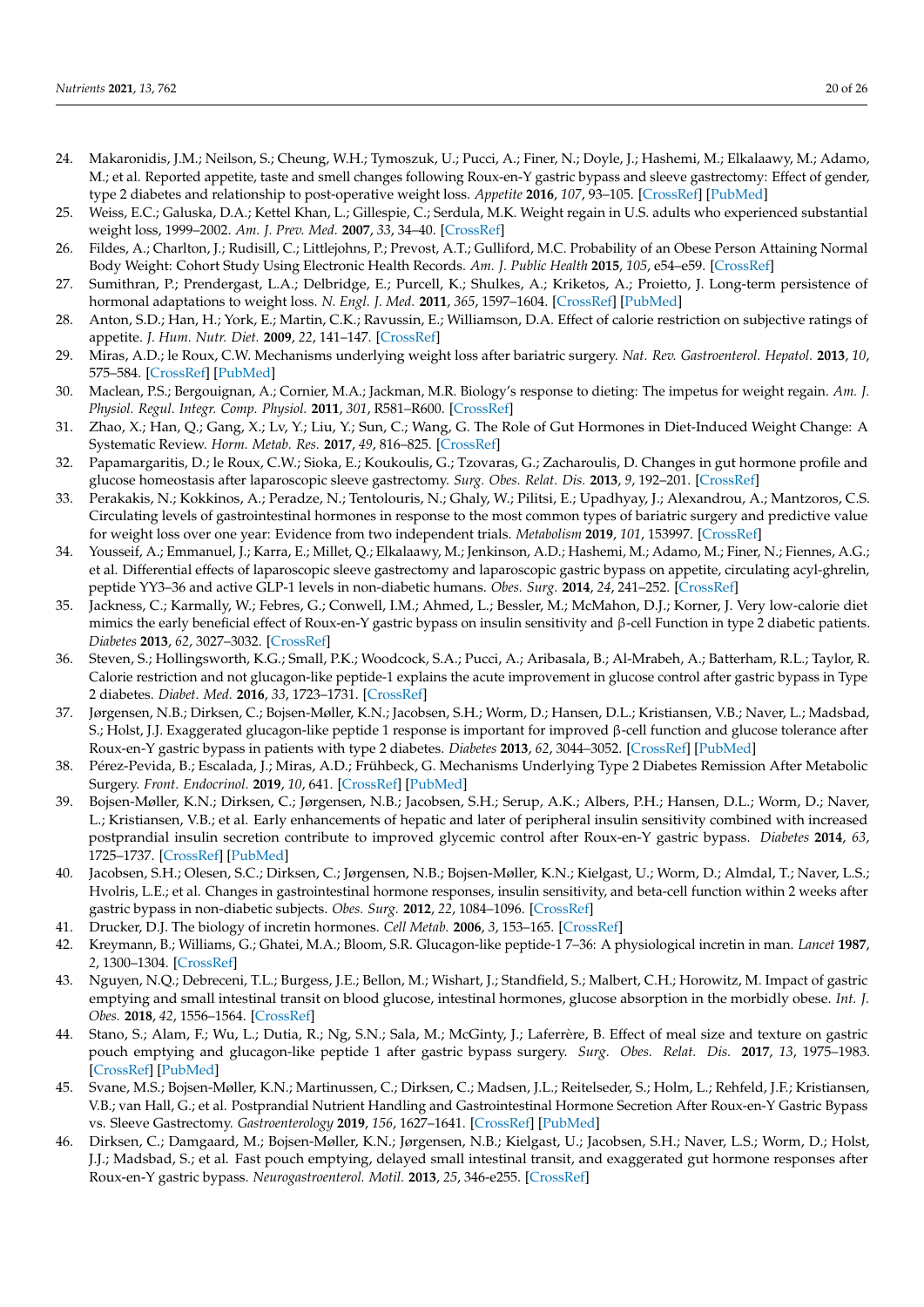- <span id="page-20-23"></span><span id="page-20-22"></span><span id="page-20-0"></span>47. Horowitz, M.; Cook, D.J.; Collins, P.J.; Harding, P.E.; Hooper, M.J.; Walsh, J.F.; Shearman, D.J. Measurement of gastric emptying after gastric bypass surgery using radionuclides. *Br. J. Surg.* **1982**, *69*, 655–657. [\[CrossRef\]](http://doi.org/10.1002/bjs.1800691108)
- <span id="page-20-1"></span>48. Falkén, Y.; Hellström, P.M.; Holst, J.J.; Näslund, E. Changes in glucose homeostasis after Roux-en-Y gastric bypass surgery for obesity at day three, two months, and one year after surgery: Role of gut peptides. *J. Clin. Endocrinol. Metab.* **2011**, *96*, 2227–2235. [\[CrossRef\]](http://doi.org/10.1210/jc.2010-2876)
- <span id="page-20-2"></span>49. Nguyen, N.Q.; Debreceni, T.L.; Bambrick, J.E.; Bellon, M.; Wishart, J.; Standfield, S.; Rayner, C.K.; Horowitz, M. Rapid gastric and intestinal transit is a major determinant of changes in blood glucose, intestinal hormones, glucose absorption and postprandial symptoms after gastric bypass. *Obesity* **2014**, *22*, 2003–2009. [\[CrossRef\]](http://doi.org/10.1002/oby.20791)
- <span id="page-20-3"></span>50. Yehoshua, R.T.; Eidelman, L.A.; Stein, M.; Fichman, S.; Mazor, A.; Chen, J.; Bernstine, H.; Singer, P.; Dickman, R.; Beglaibter, N.; et al. Laparoscopic sleeve gastrectomy—Volume and pressure assessment. *Obes. Surg.* **2008**, *18*, 1083–1088. [\[CrossRef\]](http://doi.org/10.1007/s11695-008-9576-x)
- <span id="page-20-4"></span>51. Mion, F.; Tolone, S.; Garros, A.; Savarino, E.; Pelascini, E.; Robert, M.; Poncet, G.; Valette, P.J.; Marjoux, S.; Docimo, L.; et al. High-resolution Impedance Manometry after Sleeve Gastrectomy: Increased Intragastric Pressure and Reflux are Frequent Events. *Obes. Surg.* **2016**, *26*, 2449–2456. [\[CrossRef\]](http://doi.org/10.1007/s11695-016-2127-y)
- <span id="page-20-5"></span>52. Melissas, J.; Daskalakis, M.; Koukouraki, S.; Askoxylakis, I.; Metaxari, M.; Dimitriadis, E.; Stathaki, M.; Papadakis, J.A. Sleeve gastrectomy-a "food limiting" operation. *Obes. Surg.* **2008**, *18*, 1251–1256. [\[CrossRef\]](http://doi.org/10.1007/s11695-008-9634-4) [\[PubMed\]](http://www.ncbi.nlm.nih.gov/pubmed/18663545)
- <span id="page-20-6"></span>53. Melissas, J.; Koukouraki, S.; Askoxylakis, J.; Stathaki, M.; Daskalakis, M.; Perisinakis, K.; Karkavitsas, N. Sleeve gastrectomy: A restrictive procedure? *Obes. Surg.* **2007**, *17*, 57–62. [\[CrossRef\]](http://doi.org/10.1007/s11695-007-9006-5)
- <span id="page-20-7"></span>54. Melissas, J.; Leventi, A.; Klinaki, I.; Perisinakis, K.; Koukouraki, S.; de Bree, E.; Karkavitsas, N. Alterations of global gastrointestinal motility after sleeve gastrectomy: A prospective study. *Ann. Surg.* **2013**, *258*, 976–982. [\[CrossRef\]](http://doi.org/10.1097/SLA.0b013e3182774522) [\[PubMed\]](http://www.ncbi.nlm.nih.gov/pubmed/23160151)
- <span id="page-20-8"></span>55. De Jong, J.R.; van Ramshorst, B.; Gooszen, H.G.; Smout, A.J.; Tiel-Van Buul, M.M. Weight loss after laparoscopic adjustable gastric banding is not caused by altered gastric emptying. *Obes. Surg.* **2009**, *19*, 287–292. [\[CrossRef\]](http://doi.org/10.1007/s11695-008-9746-x) [\[PubMed\]](http://www.ncbi.nlm.nih.gov/pubmed/18937018)
- <span id="page-20-9"></span>56. Usinger, L.; Hansen, K.B.; Kristiansen, V.B.; Larsen, S.; Holst, J.J.; Knop, F.K. Gastric emptying of orally administered glucose solutions and incretin hormone responses are unaffected by laparoscopic adjustable gastric banding. *Obes. Surg.* **2011**, *21*, 625–632. [\[CrossRef\]](http://doi.org/10.1007/s11695-011-0362-9) [\[PubMed\]](http://www.ncbi.nlm.nih.gov/pubmed/21287292)
- <span id="page-20-10"></span>57. Bojsen-Møller, K.N.; Jacobsen, S.H.; Dirksen, C.; Jørgensen, N.B.; Reitelseder, S.; Jensen, J.E.; Kristiansen, V.B.; Holst, J.J.; van Hall, G.; Madsbad, S. Accelerated protein digestion and amino acid absorption after Roux-en-Y gastric bypass. *Am. J. Clin. Nutr.* **2015**, *102*, 600–607. [\[CrossRef\]](http://doi.org/10.3945/ajcn.115.109298)
- <span id="page-20-11"></span>58. Jacobsen, S.H.; Bojsen-Møller, K.N.; Dirksen, C.; Jørgensen, N.B.; Clausen, T.R.; Wulff, B.S.; Kristiansen, V.B.; Worm, D.; Hansen, D.L.; Holst, J.J.; et al. Effects of gastric bypass surgery on glucose absorption and metabolism during a mixed meal in glucose-tolerant individuals. *Diabetologia* **2013**, *56*, 2250–2254. [\[CrossRef\]](http://doi.org/10.1007/s00125-013-3003-0)
- <span id="page-20-12"></span>59. Kuhre, R.E.; Frost, C.R.; Svendsen, B.; Holst, J.J. Molecular mechanisms of glucose-stimulated GLP-1 secretion from perfused rat small intestine. *Diabetes* **2015**, *64*, 370–382. [\[CrossRef\]](http://doi.org/10.2337/db14-0807)
- <span id="page-20-13"></span>60. Kuhre, R.E.; Christiansen, C.B.; Saltiel, M.Y.; Wewer Albrechtsen, N.J.; Holst, J.J. On the relationship between glucose absorption and glucose-stimulated secretion of GLP-1, neurotensin, and PYY from different intestinal segments in the rat. *Physiol. Rep.* **2017**, *5*. [\[CrossRef\]](http://doi.org/10.14814/phy2.13507)
- <span id="page-20-14"></span>61. Martinussen, C.; Veedfald, S.; Dirksen, C.; Bojsen-Møller, K.N.; Svane, M.S.; Wewer Albrechtsen, N.J.; van Hall, G.; Kristiansen, V.B.; Fenger, M.; Holst, J.J.; et al. The effect of acute dual SGLT1/SGLT2 inhibition on incretin release and glucose metabolism after gastric bypass surgery. *Am. J. Physiol. Endocrinol. Metab.* **2020**, *318*, E956–E964. [\[CrossRef\]](http://doi.org/10.1152/ajpendo.00023.2020)
- <span id="page-20-15"></span>62. Rhee, N.A.; Wahlgren, C.D.; Pedersen, J.; Mortensen, B.; Langholz, E.; Wandall, E.P.; Friis, S.U.; Vilmann, P.; Paulsen, S.J.; Kristiansen, V.B.; et al. Effect of Roux-en-Y gastric bypass on the distribution and hormone expression of small-intestinal enteroendocrine cells in obese patients with type 2 diabetes. *Diabetologia* **2015**, *58*, 2254–2258. [\[CrossRef\]](http://doi.org/10.1007/s00125-015-3696-3)
- <span id="page-20-16"></span>63. Gribble, F.M.; Reimann, F. Function and mechanisms of enteroendocrine cells and gut hormones in metabolism. *Nat. Rev. Endocrinol.* **2019**, *15*, 226–237. [\[CrossRef\]](http://doi.org/10.1038/s41574-019-0168-8)
- <span id="page-20-17"></span>64. Davis, D.B.; Khoraki, J.; Ziemelis, M.; Sirinvaravong, S.; Han, J.Y.; Campos, G.M. Roux en Y gastric bypass hypoglycemia resolves with gastric feeding or reversal: Confirming a non-pancreatic etiology. *Mol. Metab.* **2018**, *9*, 15–27. [\[CrossRef\]](http://doi.org/10.1016/j.molmet.2017.12.011) [\[PubMed\]](http://www.ncbi.nlm.nih.gov/pubmed/29449181)
- <span id="page-20-18"></span>65. Pournaras, D.J.; Aasheim, E.T.; Bueter, M.; Ahmed, A.R.; Welbourn, R.; Olbers, T.; le Roux, C.W. Effect of bypassing the proximal gut on gut hormones involved with glycemic control and weight loss. *Surg. Obes. Relat. Dis.* **2012**, *8*, 371–374. [\[CrossRef\]](http://doi.org/10.1016/j.soard.2012.01.021)
- <span id="page-20-19"></span>66. Patti, M.E.; Houten, S.M.; Bianco, A.C.; Bernier, R.; Larsen, P.R.; Holst, J.J.; Badman, M.K.; Maratos-Flier, E.; Mun, E.C.; Pihlajamaki, J.; et al. Serum bile acids are higher in humans with prior gastric bypass: Potential contribution to improved glucose and lipid metabolism. *Obesity* **2009**, *17*, 1671–1677. [\[CrossRef\]](http://doi.org/10.1038/oby.2009.102) [\[PubMed\]](http://www.ncbi.nlm.nih.gov/pubmed/19360006)
- 67. Nielsen, S.; Svane, M.S.; Kuhre, R.E.; Clausen, T.R.; Kristiansen, V.B.; Rehfeld, J.F.; Holst, J.J.; Madsbad, S.; Bojsen-Moller, K.N. Chenodeoxycholic acid stimulates glucagon-like peptide-1 secretion in patients after Roux-en-Y gastric bypass. *Physiol. Rep.* **2017**, *5*. [\[CrossRef\]](http://doi.org/10.14814/phy2.13140) [\[PubMed\]](http://www.ncbi.nlm.nih.gov/pubmed/28202805)
- <span id="page-20-20"></span>68. Kuhre, R.E.; Wewer Albrechtsen, N.J.; Larsen, O.; Jepsen, S.L.; Balk-Møller, E.; Andersen, D.B.; Deacon, C.F.; Schoonjans, K.; Reimann, F.; Gribble, F.M.; et al. Bile acids are important direct and indirect regulators of the secretion of appetite- and metabolism-regulating hormones from the gut and pancreas. *Mol. Metab.* **2018**, *11*, 84–95. [\[CrossRef\]](http://doi.org/10.1016/j.molmet.2018.03.007)
- <span id="page-20-21"></span>69. Belgaumkar, A.P.; Vincent, R.P.; Carswell, K.A.; Hughes, R.D.; Alaghband-Zadeh, J.; Mitry, R.R.; le Roux, C.W.; Patel, A.G. Changes in Bile Acid Profile After Laparoscopic Sleeve Gastrectomy are Associated with Improvements in Metabolic Profile and Fatty Liver Disease. *Obes. Surg.* **2016**, *26*, 1195–1202. [\[CrossRef\]](http://doi.org/10.1007/s11695-015-1878-1)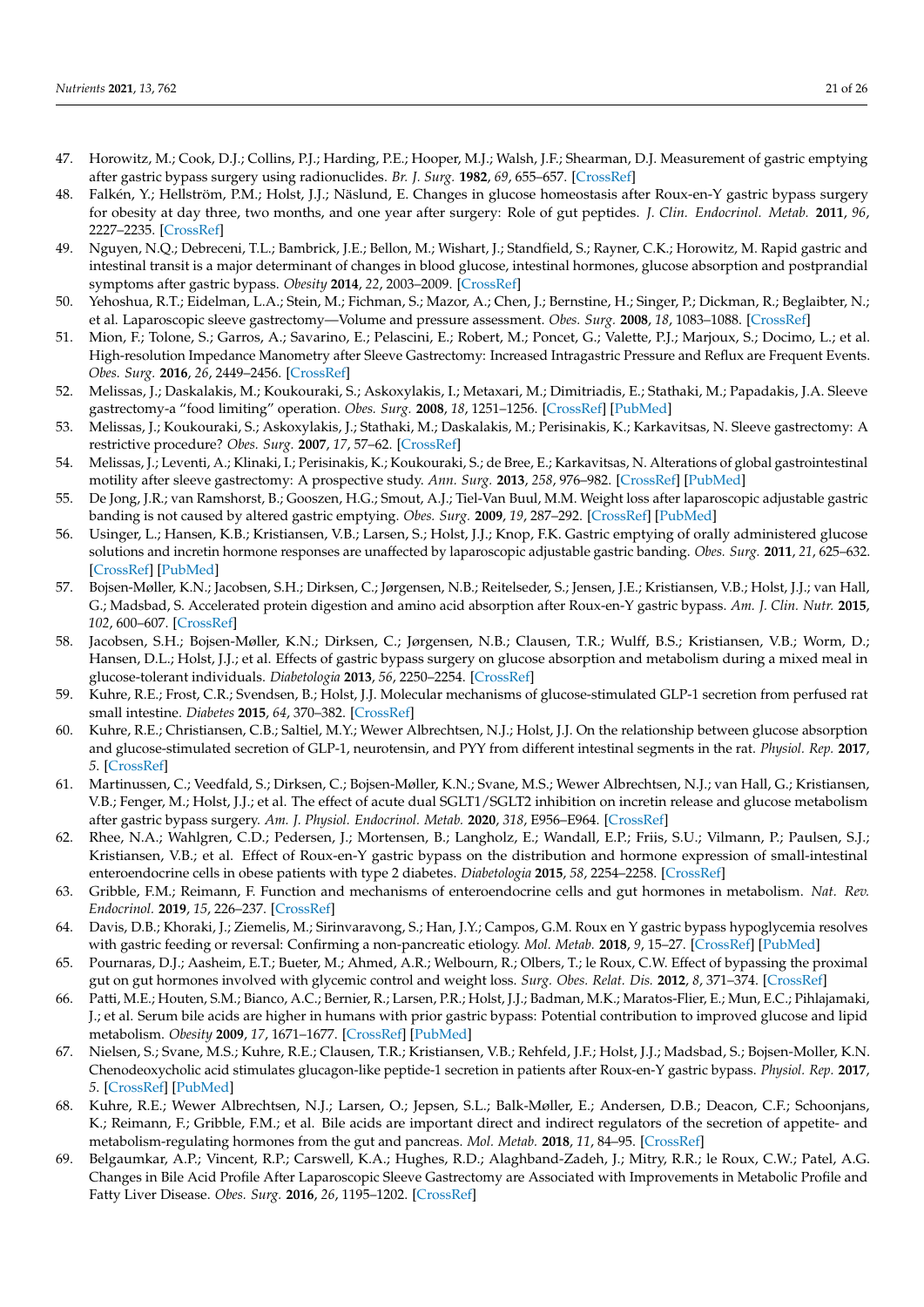- <span id="page-21-1"></span>70. Nemati, R.; Lu, J.; Dokpuang, D.; Booth, M.; Plank, L.D.; Murphy, R. Increased Bile Acids and FGF19 After Sleeve Gastrectomy and Roux-en-Y Gastric Bypass Correlate with Improvement in Type 2 Diabetes in a Randomized Trial. *Obes. Surg.* **2018**, *28*, 2672–2686. [\[CrossRef\]](http://doi.org/10.1007/s11695-018-3216-x)
- 71. Chen, Y.; Lu, J.; Nemati, R.; Plank, L.D.; Murphy, R. Acute Changes of Bile Acids and FGF19 After Sleeve Gastrectomy and Roux-en-Y Gastric Bypass. *Obes. Surg.* **2019**, *29*, 3605–3621. [\[CrossRef\]](http://doi.org/10.1007/s11695-019-04040-x) [\[PubMed\]](http://www.ncbi.nlm.nih.gov/pubmed/31273649)
- <span id="page-21-2"></span>72. Eiken, A.; Fuglsang, S.; Eiken, M.; Svane, M.S.; Kuhre, R.E.; Wewer Albrechtsen, N.J.; Hansen, S.H.; Trammell, S.A.J.; Svenningsen, J.S.; Rehfeld, J.F.; et al. Bilio-enteric flow and plasma concentrations of bile acids after gastric bypass and sleeve gastrectomy. *Int J. Obes.* **2020**, *44*, 1872–1883. [\[CrossRef\]](http://doi.org/10.1038/s41366-020-0578-7) [\[PubMed\]](http://www.ncbi.nlm.nih.gov/pubmed/32317753)
- <span id="page-21-25"></span><span id="page-21-0"></span>73. Steinert, R.E.; Peterli, R.; Keller, S.; Meyer-Gerspach, A.C.; Drewe, J.; Peters, T.; Beglinger, C. Bile acids and gut peptide secretion after bariatric surgery: A 1-year prospective randomized pilot trial. *Obesity* **2013**, *21*, E660–E668. [\[CrossRef\]](http://doi.org/10.1002/oby.20522)
- <span id="page-21-24"></span><span id="page-21-3"></span>74. Dutia, R.; Embrey, M.; O'Brien, C.S.; Haeusler, R.A.; Agénor, K.K.; Homel, P.; McGinty, J.; Vincent, R.P.; Alaghband-Zadeh, J.; Staels, B.; et al. Temporal changes in bile acid levels and 12α-hydroxylation after Roux-en-Y gastric bypass surgery in type 2 diabetes. *Int J. Obe.s* **2015**, *39*, 806–813. [\[CrossRef\]](http://doi.org/10.1038/ijo.2015.1) [\[PubMed\]](http://www.ncbi.nlm.nih.gov/pubmed/25599611)
- <span id="page-21-17"></span><span id="page-21-4"></span>75. Müller, T.D.; Nogueiras, R.; Andermann, M.L.; Andrews, Z.B.; Anker, S.D.; Argente, J.; Batterham, R.L.; Benoit, S.C.; Bowers, C.Y.; Broglio, F.; et al. Ghrelin. *Mol. Metab.* **2015**, *4*, 437–460. [\[CrossRef\]](http://doi.org/10.1016/j.molmet.2015.03.005)
- <span id="page-21-21"></span>76. Tong, J.; Davis, H.W.; Gastaldelli, A.; D'Alessio, D. Ghrelin Impairs Prandial Glucose Tolerance and Insulin Secretion in Healthy Humans Despite Increasing GLP-1. *J. Clin. Endocrinol. Metab.* **2016**, *101*, 2405–2414. [\[CrossRef\]](http://doi.org/10.1210/jc.2015-4154) [\[PubMed\]](http://www.ncbi.nlm.nih.gov/pubmed/27055279)
- <span id="page-21-5"></span>77. Tong, J.; Prigeon, R.L.; Davis, H.W.; Bidlingmaier, M.; Kahn, S.E.; Cummings, D.E.; Tschöp, M.H.; D'Alessio, D. Ghrelin suppresses glucose-stimulated insulin secretion and deteriorates glucose tolerance in healthy humans. *Diabetes* **2010**, *59*, 2145–2151. [\[CrossRef\]](http://doi.org/10.2337/db10-0504)
- <span id="page-21-18"></span><span id="page-21-6"></span>78. Cummings, D.E.; Frayo, R.S.; Marmonier, C.; Aubert, R.; Chapelot, D. Plasma ghrelin levels and hunger scores in humans initiating meals voluntarily without time- and food-related cues. *Am. J. Physiol. Endocrinol. Metab.* **2004**, *287*, E297–E304. [\[CrossRef\]](http://doi.org/10.1152/ajpendo.00582.2003)
- <span id="page-21-19"></span><span id="page-21-7"></span>79. Cummings, D.E.; Weigle, D.S.; Frayo, R.S.; Breen, P.A.; Ma, M.K.; Dellinger, E.P.; Purnell, J.Q. Plasma ghrelin levels after diet-induced weight loss or gastric bypass surgery. *N. Engl. J. Med.* **2002**, *346*, 1623–1630. [\[CrossRef\]](http://doi.org/10.1056/NEJMoa012908)
- <span id="page-21-23"></span><span id="page-21-8"></span>80. Barazzoni, R.; Zanetti, M.; Nagliati, C.; Cattin, M.R.; Ferreira, C.; Giuricin, M.; Palmisano, S.; Edalucci, E.; Dore, F.; Guarnieri, G.; et al. Gastric bypass does not normalize obesity-related changes in ghrelin profile and leads to higher acylated ghrelin fraction. *Obesity* **2013**, *21*, 718–722. [\[CrossRef\]](http://doi.org/10.1002/oby.20272)
- <span id="page-21-20"></span><span id="page-21-9"></span>81. Meek, C.L.; Lewis, H.B.; Reimann, F.; Gribble, F.M.; Park, A.J. The effect of bariatric surgery on gastrointestinal and pancreatic peptide hormones. *Peptides* **2016**, *77*, 28–37. [\[CrossRef\]](http://doi.org/10.1016/j.peptides.2015.08.013)
- <span id="page-21-22"></span><span id="page-21-10"></span>82. Papamargaritis, D.; Miras, A.D.; le Roux, C.W. Influence of diabetes surgery on gut hormones and incretins. *Nutr. Hosp.* **2013**, *28* (Suppl. S2), 95–103. [\[CrossRef\]](http://doi.org/10.3305/nh.2013.28.sup2.6719)
- <span id="page-21-13"></span>83. McCarty, T.R.; Jirapinyo, P.; Thompson, C.C. Effect of Sleeve Gastrectomy on Ghrelin, GLP-1, PYY, and GIP Gut Hormones: A Systematic Review and Meta-analysis. *Ann. Surg* **2020**, *272*, 72–80. [\[CrossRef\]](http://doi.org/10.1097/SLA.0000000000003614) [\[PubMed\]](http://www.ncbi.nlm.nih.gov/pubmed/31592891)
- 84. Langer, F.B.; Reza Hoda, M.A.; Bohdjalian, A.; Felberbauer, F.X.; Zacherl, J.; Wenzl, E.; Schindler, K.; Luger, A.; Ludvik, B.; Prager, G. Sleeve gastrectomy and gastric banding: Effects on plasma ghrelin levels. *Obes. Surg.* **2005**, *15*, 1024–1029. [\[CrossRef\]](http://doi.org/10.1381/0960892054621125)
- <span id="page-21-14"></span>85. Peterli, R.; Wölnerhanssen, B.; Peters, T.; Devaux, N.; Kern, B.; Christoffel-Courtin, C.; Drewe, J.; von Flüe, M.; Beglinger, C. Improvement in glucose metabolism after bariatric surgery: Comparison of laparoscopic Roux-en-Y gastric bypass and laparoscopic sleeve gastrectomy: A prospective randomized trial. *Ann. Surg.* **2009**, *250*, 234–241. [\[CrossRef\]](http://doi.org/10.1097/SLA.0b013e3181ae32e3) [\[PubMed\]](http://www.ncbi.nlm.nih.gov/pubmed/19638921)
- <span id="page-21-11"></span>86. Ybarra, J.; Bobbioni-Harsch, E.; Chassot, G.; Huber, O.; Morel, P.; Assimacopoulos-Jeannet, F.; Golay, A. Persistent correlation of ghrelin plasma levels with body mass index both in stable weight conditions and during gastric-bypass-induced weight loss. *Obes. Surg.* **2009**, *19*, 327–331. [\[CrossRef\]](http://doi.org/10.1007/s11695-008-9748-8)
- 87. Sundbom, M.; Holdstock, C.; Engström, B.E.; Karlsson, F.A. Early changes in ghrelin following Roux-en-Y gastric bypass: Influence of vagal nerve functionality? *Obes. Surg.* **2007**, *17*, 304–310. [\[CrossRef\]](http://doi.org/10.1007/s11695-007-9056-8)
- 88. Xu, H.C.; Pang, Y.C.; Chen, J.W.; Cao, J.Y.; Sheng, Z.; Yuan, J.H.; Wang, R.; Zhang, C.S.; Wang, L.X.; Dong, J. Systematic Review and Meta-analysis of the Change in Ghrelin Levels After Roux-en-Y Gastric Bypass. *Obes. Surg.* **2019**, *29*, 1343–1351. [\[CrossRef\]](http://doi.org/10.1007/s11695-018-03686-3) [\[PubMed\]](http://www.ncbi.nlm.nih.gov/pubmed/30684171)
- <span id="page-21-15"></span>89. Bose, M.; Machineni, S.; Oliván, B.; Teixeira, J.; McGinty, J.J.; Bawa, B.; Koshy, N.; Colarusso, A.; Laferrère, B. Superior appetite hormone profile after equivalent weight loss by gastric bypass compared to gastric banding. *Obesity* **2010**, *18*, 1085–1091. [\[CrossRef\]](http://doi.org/10.1038/oby.2009.473)
- <span id="page-21-12"></span>90. Peterli, R.; Steinert, R.E.; Woelnerhanssen, B.; Peters, T.; Christoffel-Courtin, C.; Gass, M.; Kern, B.; von Fluee, M.; Beglinger, C. Metabolic and hormonal changes after laparoscopic Roux-en-Y gastric bypass and sleeve gastrectomy: A randomized, prospective trial. *Obes. Surg.* **2012**, *22*, 740–748. [\[CrossRef\]](http://doi.org/10.1007/s11695-012-0622-3) [\[PubMed\]](http://www.ncbi.nlm.nih.gov/pubmed/22354457)
- <span id="page-21-16"></span>91. Tsouristakis, A.I.; Febres, G.; McMahon, D.J.; Tchang, B.; Conwell, I.M.; Tsang, A.J.; Ahmed, L.; Bessler, M.; Korner, J. Long-Term Modulation of Appetitive Hormones and Sweet Cravings After Adjustable Gastric Banding and Roux-en-Y Gastric Bypass. *Obes. Surg.* **2019**, *29*, 3698–3705. [\[CrossRef\]](http://doi.org/10.1007/s11695-019-04111-z) [\[PubMed\]](http://www.ncbi.nlm.nih.gov/pubmed/31376135)
- 92. Stoeckli, R.; Chanda, R.; Langer, I.; Keller, U. Changes of body weight and plasma ghrelin levels after gastric banding and gastric bypass. *Obes. Res.* **2004**, *12*, 346–350. [\[CrossRef\]](http://doi.org/10.1038/oby.2004.43)
- 93. Wang, Y.; Liu, J. Plasma ghrelin modulation in gastric band operation and sleeve gastrectomy. *Obes. Surg.* **2009**, *19*, 357–362. [\[CrossRef\]](http://doi.org/10.1007/s11695-008-9688-3)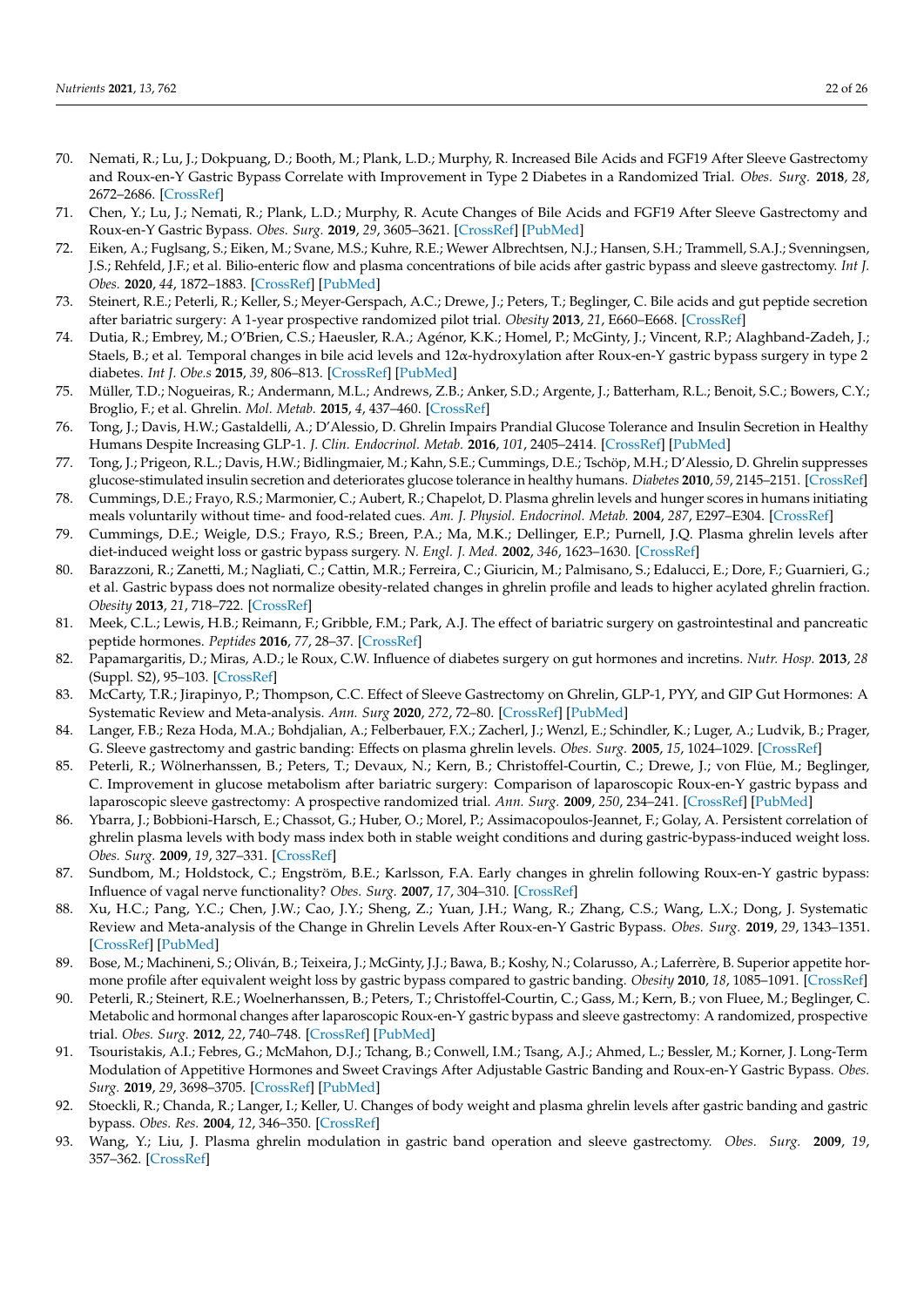- <span id="page-22-28"></span><span id="page-22-27"></span><span id="page-22-26"></span><span id="page-22-25"></span><span id="page-22-24"></span><span id="page-22-21"></span><span id="page-22-0"></span>94. Korner, J.; Inabnet, W.; Febres, G.; Conwell, I.M.; McMahon, D.J.; Salas, R.; Taveras, C.; Schrope, B.; Bessler, M. Prospective study of gut hormone and metabolic changes after adjustable gastric banding and Roux-en-Y gastric bypass. *Int. J. Obes.* **2009**, *33*, 786–795. [\[CrossRef\]](http://doi.org/10.1038/ijo.2009.79)
- <span id="page-22-1"></span>95. Mentis, N.; Vardarli, I.; Köthe, L.D.; Holst, J.J.; Deacon, C.F.; Theodorakis, M.; Meier, J.J.; Nauck, M.A. GIP does not potentiate the antidiabetic effects of GLP-1 in hyperglycemic patients with type 2 diabetes. *Diabetes* **2011**, *60*, 1270–1276. [\[CrossRef\]](http://doi.org/10.2337/db10-1332)
- <span id="page-22-23"></span><span id="page-22-2"></span>96. Højberg, P.V.; Vilsbøll, T.; Rabøl, R.; Knop, F.K.; Bache, M.; Krarup, T.; Holst, J.J.; Madsbad, S. Four weeks of near-normalisation of blood glucose improves the insulin response to glucagon-like peptide-1 and glucose-dependent insulinotropic polypeptide in patients with type 2 diabetes. *Diabetologia* **2009**, *52*, 199–207. [\[CrossRef\]](http://doi.org/10.1007/s00125-008-1195-5)
- <span id="page-22-29"></span><span id="page-22-3"></span>97. Alexiadou, K.; Cuenco, J.; Howard, J.; Wewer Albrechtsen, N.J.; Ilesanmi, I.; Kamocka, A.; Tharakan, G.; Behary, P.; Bech, P.R.; Ahmed, A.R.; et al. Proglucagon peptide secretion profiles in type 2 diabetes before and after bariatric surgery: 1-year prospective study. *BMJ Open Diabetes Res. Care* **2020**, *8*. [\[CrossRef\]](http://doi.org/10.1136/bmjdrc-2019-001076)
- 98. Laferrère, B.; Heshka, S.; Wang, K.; Khan, Y.; McGinty, J.; Teixeira, J.; Hart, A.B.; Olivan, B. Incretin levels and effect are markedly enhanced 1 month after Roux-en-Y gastric bypass surgery in obese patients with type 2 diabetes. *Diabetes Care* **2007**, *30*, 1709–1716. [\[CrossRef\]](http://doi.org/10.2337/dc06-1549)
- <span id="page-22-20"></span>99. Laferrère, B.; Teixeira, J.; McGinty, J.; Tran, H.; Egger, J.R.; Colarusso, A.; Kovack, B.; Bawa, B.; Koshy, N.; Lee, H.; et al. Effect of weight loss by gastric bypass surgery versus hypocaloric diet on glucose and incretin levels in patients with type 2 diabetes. *J. Clin. Endocrinol. Metab.* **2008**, *93*, 2479–2485. [\[CrossRef\]](http://doi.org/10.1210/jc.2007-2851)
- 100. Prior, S.L.; Churm, R.; Min, T.; Dunseath, G.J.; Barry, J.D.; Stephens, J.W. Temporal Effects of Sleeve Gastrectomy on Glucose-Insulin Homeostasis and Incretin Hormone Response at 1 and 6 Months. *Obes. Surg.* **2020**, *30*, 2243–2250. [\[CrossRef\]](http://doi.org/10.1007/s11695-020-04457-9) [\[PubMed\]](http://www.ncbi.nlm.nih.gov/pubmed/32067166)
- <span id="page-22-4"></span>101. Wallenius, V.; Dirinck, E.; Fändriks, L.; Maleckas, A.; le Roux, C.W.; Thorell, A. Glycemic Control after Sleeve Gastrectomy and Roux-En-Y Gastric Bypass in Obese Subjects with Type 2 Diabetes Mellitus. *Obes. Surg.* **2018**, *28*, 1461–1472. [\[CrossRef\]](http://doi.org/10.1007/s11695-017-3061-3)
- <span id="page-22-5"></span>102. Rodieux, F.; Giusti, V.; D'Alessio, D.A.; Suter, M.; Tappy, L. Effects of gastric bypass and gastric banding on glucose kinetics and gut hormone release. *Obesity* **2008**, *16*, 298–305. [\[CrossRef\]](http://doi.org/10.1038/oby.2007.83) [\[PubMed\]](http://www.ncbi.nlm.nih.gov/pubmed/18239636)
- 103. Bunt, J.C.; Blackstone, R.; Thearle, M.S.; Vinales, K.L.; Votruba, S.; Krakoff, J. Changes in glycemia, insulin and gut hormone responses to a slowly ingested solid low-carbohydrate mixed meal after laparoscopic gastric bypass or band surgery. *Int. J. Obes.* **2017**, *41*, 706–713. [\[CrossRef\]](http://doi.org/10.1038/ijo.2017.22)
- <span id="page-22-22"></span><span id="page-22-6"></span>104. Shak, J.R.; Roper, J.; Perez-Perez, G.I.; Tseng, C.H.; Francois, F.; Gamagaris, Z.; Patterson, C.; Weinshel, E.; Fielding, G.A.; Ren, C.; et al. The effect of laparoscopic gastric banding surgery on plasma levels of appetite-control, insulinotropic, and digestive hormones. *Obes. Surg.* **2008**, *18*, 1089–1096. [\[CrossRef\]](http://doi.org/10.1007/s11695-008-9454-6) [\[PubMed\]](http://www.ncbi.nlm.nih.gov/pubmed/18408980)
- <span id="page-22-7"></span>105. Müller, T.D.; Finan, B.; Bloom, S.R.; D'Alessio, D.; Drucker, D.J.; Flatt, P.R.; Fritsche, A.; Gribble, F.; Grill, H.J.; Habener, J.F.; et al. Glucagon-like peptide 1 (GLP-1). *Mol. Metab.* **2019**, *30*, 72–130. [\[CrossRef\]](http://doi.org/10.1016/j.molmet.2019.09.010)
- <span id="page-22-8"></span>106. Holst, J.J. The physiology of glucagon-like peptide 1. *Physiol. Rev.* **2007**, *87*, 1409–1439. [\[CrossRef\]](http://doi.org/10.1152/physrev.00034.2006) [\[PubMed\]](http://www.ncbi.nlm.nih.gov/pubmed/17928588)
- <span id="page-22-9"></span>107. Deane, A.M.; Nguyen, N.Q.; Stevens, J.E.; Fraser, R.J.; Holloway, R.H.; Besanko, L.K.; Burgstad, C.; Jones, K.L.; Chapman, M.J.; Rayner, C.K.; et al. Endogenous glucagon-like peptide-1 slows gastric emptying in healthy subjects, attenuating postprandial glycemia. *J. Clin. Endocrinol. Metab.* **2010**, *95*, 215–221. [\[CrossRef\]](http://doi.org/10.1210/jc.2009-1503) [\[PubMed\]](http://www.ncbi.nlm.nih.gov/pubmed/19892837)
- <span id="page-22-10"></span>108. Gu, L.; Lin, K.; Du, N.; Ng, D.M.; Lou, D.; Chen, P. Differences in the effects of laparoscopic sleeve gastrectomy and laparoscopic Roux-en-Y gastric bypass on gut hormones: Systematic and meta-analysis. *Surg. Obes. Relat. Dis.* **2020**. [\[CrossRef\]](http://doi.org/10.1007/s11695-020-04488-2) [\[PubMed\]](http://www.ncbi.nlm.nih.gov/pubmed/32077060)
- <span id="page-22-11"></span>109. Papamargaritis, D.; Panteliou, E.; Miras, A.D.; le Roux, C.W. Mechanisms of weight loss, diabetes control and changes in food choices after gastrointestinal surgery. *Curr. Atheroscler. Rep.* **2012**, *14*, 616–623. [\[CrossRef\]](http://doi.org/10.1007/s11883-012-0283-7)
- <span id="page-22-12"></span>110. le Roux, C.W.; Batterham, R.L.; Aylwin, S.J.; Patterson, M.; Borg, C.M.; Wynne, K.J.; Kent, A.; Vincent, R.P.; Gardiner, J.; Ghatei, M.A.; et al. Attenuated peptide YY release in obese subjects is associated with reduced satiety. *Endocrinology* **2006**, *147*, 3–8. [\[CrossRef\]](http://doi.org/10.1210/en.2005-0972)
- <span id="page-22-13"></span>111. Chen, C.H.; Stephens, R.L., Jr.; Rogers, R.C. PYY and NPY: Control of gastric motility via action on Y1 and Y2 receptors in the DVC. *Neurogastroenterol. Motil.* **1997**, *9*, 109–116. [\[CrossRef\]](http://doi.org/10.1046/j.1365-2982.1997.d01-26.x)
- 112. Karra, E.; Chandarana, K.; Batterham, R.L. The role of peptide YY in appetite regulation and obesity. *J. Physiol.* **2009**, *587*, 19–25. [\[CrossRef\]](http://doi.org/10.1113/jphysiol.2008.164269)
- <span id="page-22-14"></span>113. Batterham, R.L.; Cohen, M.A.; Ellis, S.M.; Le Roux, C.W.; Withers, D.J.; Frost, G.S.; Ghatei, M.A.; Bloom, S.R. Inhibition of food intake in obese subjects by peptide YY3–36. *N. Engl. J. Med.* **2003**, *349*, 941–948. [\[CrossRef\]](http://doi.org/10.1056/NEJMoa030204)
- <span id="page-22-15"></span>114. Arakawa, R.; Febres, G.; Cheng, B.; Krikhely, A.; Bessler, M.; Korner, J. Prospective study of gut hormone and metabolic changes after laparoscopic sleeve gastrectomy and Roux-en-Y gastric bypass. *PLoS ONE* **2020**, *15*, e0236133. [\[CrossRef\]](http://doi.org/10.1371/journal.pone.0236133)
- <span id="page-22-16"></span>115. Dimitriadis, G.K.; Randeva, M.S.; Miras, A.D. Potential Hormone Mechanisms of Bariatric Surgery. *Curr. Obes. Rep.* **2017**, *6*, 253–265. [\[CrossRef\]](http://doi.org/10.1007/s13679-017-0276-5)
- <span id="page-22-17"></span>116. Pocai, A. Unraveling oxyntomodulin, GLP1's enigmatic brother. *J. Endocrinol.* **2012**, *215*, 335–346. [\[CrossRef\]](http://doi.org/10.1530/JOE-12-0368)
- <span id="page-22-18"></span>117. Wynne, K.; Park, A.J.; Small, C.J.; Patterson, M.; Ellis, S.M.; Murphy, K.G.; Wren, A.M.; Frost, G.S.; Meeran, K.; Ghatei, M.A.; et al. Subcutaneous oxyntomodulin reduces body weight in overweight and obese subjects: A double-blind, randomized, controlled trial. *Diabetes* **2005**, *54*, 2390–2395. [\[CrossRef\]](http://doi.org/10.2337/diabetes.54.8.2390)
- <span id="page-22-19"></span>118. Wynne, K.; Park, A.J.; Small, C.J.; Meeran, K.; Ghatei, M.A.; Frost, G.S.; Bloom, S.R. Oxyntomodulin increases energy expenditure in addition to decreasing energy intake in overweight and obese humans: A randomised controlled trial. *Int. J. Obes.* **2006**, *30*, 1729–1736. [\[CrossRef\]](http://doi.org/10.1038/sj.ijo.0803344) [\[PubMed\]](http://www.ncbi.nlm.nih.gov/pubmed/16619056)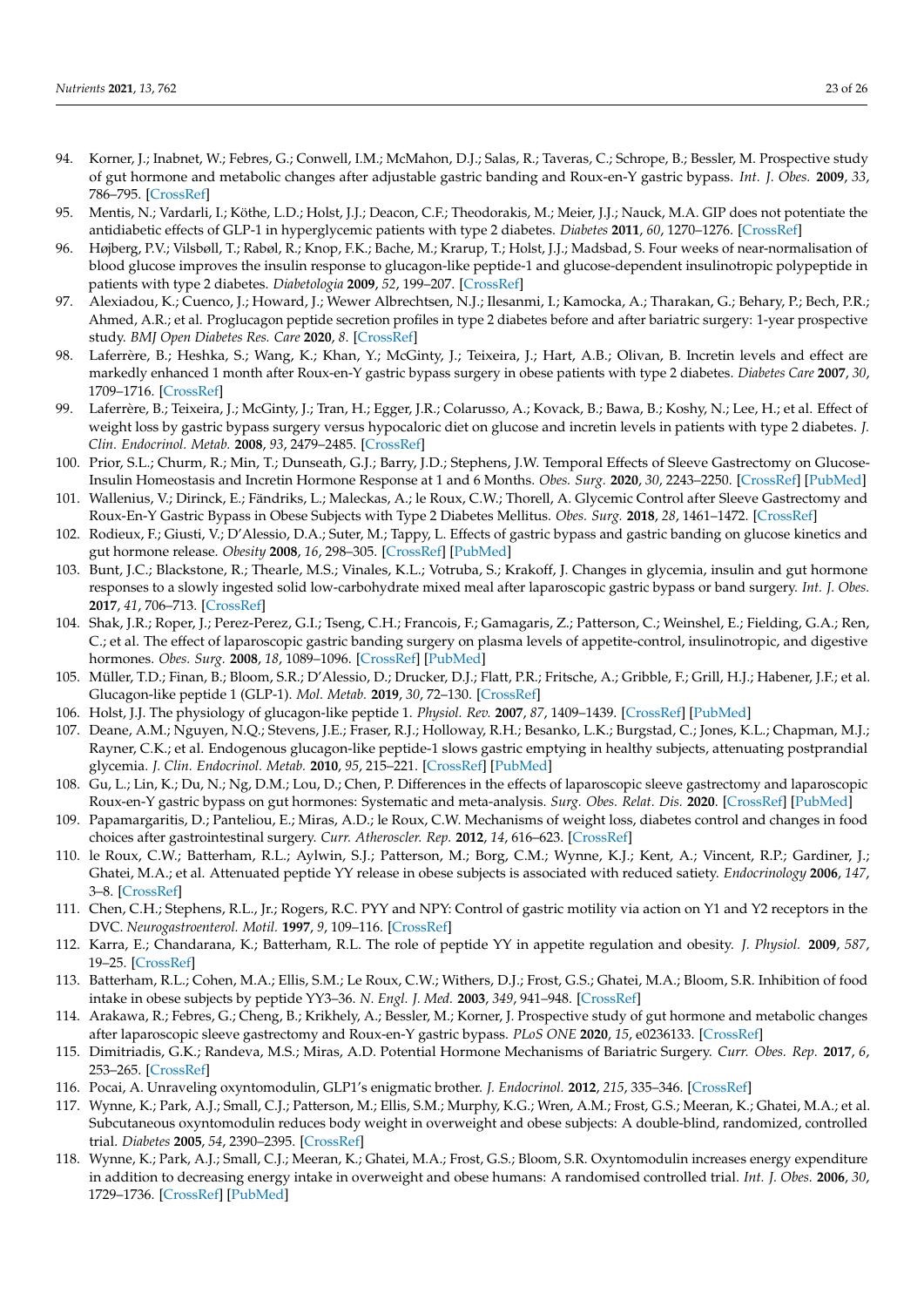- <span id="page-23-15"></span><span id="page-23-14"></span><span id="page-23-4"></span><span id="page-23-0"></span>119. Laferrère, B.; Swerdlow, N.; Bawa, B.; Arias, S.; Bose, M.; Oliván, B.; Teixeira, J.; McGinty, J.; Rother, K.I. Rise of oxyntomodulin in response to oral glucose after gastric bypass surgery in patients with type 2 diabetes. *J. Clin. Endocrinol. Metab.* **2010**, *95*, 4072–4076. [\[CrossRef\]](http://doi.org/10.1210/jc.2009-2767) [\[PubMed\]](http://www.ncbi.nlm.nih.gov/pubmed/20501690)
- <span id="page-23-1"></span>120. Said, H. (Ed.) Chapter 2—Gastrointestinal hormones. In *Physiology of the Gastrointestinal Tract*, 6th ed.; Academic Press: Cambridge, MA, USA, 2018. [\[CrossRef\]](http://doi.org/10.1016/B978-0-12-809954-4.00002-5)
- <span id="page-23-2"></span>121. Kokkinos, A.; Tsilingiris, D.; le Roux, C.W.; Rubino, F.; Mantzoros, C.S. Will medications that mimic gut hormones or target their receptors eventually replace bariatric surgery? *Metabolism* **2019**, *100*, 153960. [\[CrossRef\]](http://doi.org/10.1016/j.metabol.2019.153960)
- <span id="page-23-3"></span>122. Werling, M.; Fändriks, L.; Vincent, R.P.; Cross, G.F.; le Roux, C.W.; Olbers, T. Preoperative assessment of gut hormones does not correlate to weight loss after Roux-en-Y gastric bypass surgery. *Surg. Obes. Relat. Dis.* **2014**, *10*, 822–828. [\[CrossRef\]](http://doi.org/10.1016/j.soard.2014.04.018)
- <span id="page-23-5"></span>123. De Hollanda, A.; Jiménez, A.; Corcelles, R.; Lacy, A.M.; Patrascioiu, I.; Vidal, J. Gastrointestinal hormones and weight loss response after Roux-en-Y gastric bypass. *Surg. Obes. Relat. Dis.* **2014**, *10*, 814–819. [\[CrossRef\]](http://doi.org/10.1016/j.soard.2014.01.022) [\[PubMed\]](http://www.ncbi.nlm.nih.gov/pubmed/24969090)
- <span id="page-23-9"></span>124. de Hollanda, A.; Casals, G.; Delgado, S.; Jiménez, A.; Viaplana, J.; Lacy, A.M.; Vidal, J. Gastrointestinal Hormones and Weight Loss Maintenance Following Roux-en-Y Gastric Bypass. *J. Clin. Endocrinol. Metab.* **2015**, *100*, 4677–4684. [\[CrossRef\]](http://doi.org/10.1210/jc.2015-3065)
- <span id="page-23-6"></span>125. Dirksen, C.; Jørgensen, N.B.; Bojsen-Møller, K.N.; Kielgast, U.; Jacobsen, S.H.; Clausen, T.R.; Worm, D.; Hartmann, B.; Rehfeld, J.F.; Damgaard, M.; et al. Gut hormones, early dumping and resting energy expenditure in patients with good and poor weight loss response after Roux-en-Y gastric bypass. *Int. J. Obes.* **2013**, *37*, 1452–1459. [\[CrossRef\]](http://doi.org/10.1038/ijo.2013.15)
- <span id="page-23-7"></span>126. De Hollanda, A.; Ruiz, T.; Jiménez, A.; Flores, L.; Lacy, A.; Vidal, J. Patterns of Weight Loss Response Following Gastric Bypass and Sleeve Gastrectomy. *Obes. Surg.* **2015**, *25*, 1177–1183. [\[CrossRef\]](http://doi.org/10.1007/s11695-014-1512-7) [\[PubMed\]](http://www.ncbi.nlm.nih.gov/pubmed/25421881)
- <span id="page-23-8"></span>127. Bonouvrie, D.S.; Uittenbogaart, M.; Luijten, A.; van Dielen, F.M.H.; Leclercq, W.K.G. Lack of Standard Definitions of Primary and Secondary (Non)responders After Primary Gastric Bypass and Gastric Sleeve: A Systematic Review. *Obes. Surg.* **2019**, *29*, 691–697. [\[CrossRef\]](http://doi.org/10.1007/s11695-018-3610-4) [\[PubMed\]](http://www.ncbi.nlm.nih.gov/pubmed/30554304)
- <span id="page-23-10"></span>128. Abstract Discussion. *Obes. Rev.* **2020**, *21*, e13115. [\[CrossRef\]](http://doi.org/10.1111/obr.13115)
- <span id="page-23-11"></span>129. Farthing, M.J. Octreotide in dumping and short bowel syndromes. *Digestion* **1993**, *54* (Suppl. S1), 47–52. [\[CrossRef\]](http://doi.org/10.1159/000201077) [\[PubMed\]](http://www.ncbi.nlm.nih.gov/pubmed/8359568)
- <span id="page-23-12"></span>130. Svane, M.S.; Jørgensen, N.B.; Bojsen-Møller, K.N.; Dirksen, C.; Nielsen, S.; Kristiansen, V.B.; Toräng, S.; Wewer Albrechtsen, N.J.; Rehfeld, J.F.; Hartmann, B.; et al. Peptide YY and glucagon-like peptide-1 contribute to decreased food intake after Roux-en-Y gastric bypass surgery. *Int. J. Obes.* **2016**, *40*, 1699–1706. [\[CrossRef\]](http://doi.org/10.1038/ijo.2016.121) [\[PubMed\]](http://www.ncbi.nlm.nih.gov/pubmed/27434221)
- <span id="page-23-30"></span><span id="page-23-13"></span>131. Holst, J.J.; Madsbad, S.; Bojsen-Møller, K.N.; Svane, M.S.; Jørgensen, N.B.; Dirksen, C.; Martinussen, C. Mechanisms in bariatric surgery: Gut hormones, diabetes resolution, and weight loss. *Surg. Obes. Relat. Dis.* **2018**, *14*, 708–714. [\[CrossRef\]](http://doi.org/10.1016/j.soard.2018.03.003) [\[PubMed\]](http://www.ncbi.nlm.nih.gov/pubmed/29776493)
- <span id="page-23-28"></span><span id="page-23-16"></span>132. Yoshino, M.; Kayser, B.D.; Yoshino, J.; Stein, R.I.; Reeds, D.; Eagon, J.C.; Eckhouse, S.R.; Watrous, J.D.; Jain, M.; Knight, R.; et al. Effects of Diet versus Gastric Bypass on Metabolic Function in Diabetes. *N. Engl. J. Med.* **2020**, *383*, 721–732. [\[CrossRef\]](http://doi.org/10.1056/NEJMoa2003697) [\[PubMed\]](http://www.ncbi.nlm.nih.gov/pubmed/32813948)
- <span id="page-23-29"></span><span id="page-23-17"></span>133. Jørgensen, N.B.; Jacobsen, S.H.; Dirksen, C.; Bojsen-Møller, K.N.; Naver, L.; Hvolris, L.; Clausen, T.R.; Wulff, B.S.; Worm, D.; Lindqvist Hansen, D.; et al. Acute and long-term effects of Roux-en-Y gastric bypass on glucose metabolism in subjects with Type 2 diabetes and normal glucose tolerance. *Am. J. Physiol. Endocrinol. Metab.* **2012**, *303*, E122–E131. [\[CrossRef\]](http://doi.org/10.1152/ajpendo.00073.2012)
- <span id="page-23-31"></span><span id="page-23-18"></span>134. Kotronen, A.; Vehkavaara, S.; Seppälä-Lindroos, A.; Bergholm, R.; Yki-Järvinen, H. Effect of liver fat on insulin clearance. *Am. J. Physiol. Endocrinol. Metab.* **2007**, *293*, E1709–E1715. [\[CrossRef\]](http://doi.org/10.1152/ajpendo.00444.2007)
- <span id="page-23-32"></span><span id="page-23-19"></span>135. Dirksen, C.; Hansen, D.L.; Madsbad, S.; Hvolris, L.E.; Naver, L.S.; Holst, J.J.; Worm, D. Postprandial diabetic glucose tolerance is normalized by gastric bypass feeding as opposed to gastric feeding and is associated with exaggerated GLP-1 secretion: A case report. *Diabetes Care* **2010**, *33*, 375–377. [\[CrossRef\]](http://doi.org/10.2337/dc09-1374) [\[PubMed\]](http://www.ncbi.nlm.nih.gov/pubmed/19918005)
- <span id="page-23-20"></span>136. Kashyap, S.R.; Daud, S.; Kelly, K.R.; Gastaldelli, A.; Win, H.; Brethauer, S.; Kirwan, J.P.; Schauer, P.R. Acute effects of gastric bypass versus gastric restrictive surgery on beta-cell function and insulinotropic hormones in severely obese patients with type 2 diabetes. *Int. J. Obes.* **2010**, *34*, 462–471. [\[CrossRef\]](http://doi.org/10.1038/ijo.2009.254)
- <span id="page-23-26"></span>137. Nannipieri, M.; Mari, A.; Anselmino, M.; Baldi, S.; Barsotti, E.; Guarino, D.; Camastra, S.; Bellini, R.; Berta, R.D.; Ferrannini, E. The role of beta-cell function and insulin sensitivity in the remission of type 2 diabetes after gastric bypass surgery. *J. Clin. Endocrinol. Metab.* **2011**, *96*, E1372–E1379. [\[CrossRef\]](http://doi.org/10.1210/jc.2011-0446)
- <span id="page-23-21"></span>138. Martinussen, C.; Bojsen-Møller, K.N.; Dirksen, C.; Jacobsen, S.H.; Jørgensen, N.B.; Kristiansen, V.B.; Holst, J.J.; Madsbad, S. Immediate enhancement of first-phase insulin secretion and unchanged glucose effectiveness in patients with type 2 diabetes after Roux-en-Y gastric bypass. *Am. J. Physiol. Endocrinol. Metab.* **2015**, *308*, E535–E544. [\[CrossRef\]](http://doi.org/10.1152/ajpendo.00506.2014)
- <span id="page-23-22"></span>139. Jiménez, A.; Casamitjana, R.; Viaplana-Masclans, J.; Lacy, A.; Vidal, J. GLP-1 action and glucose tolerance in subjects with remission of type 2 diabetes after gastric bypass surgery. *Diabetes Care* **2013**, *36*, 2062–2069. [\[CrossRef\]](http://doi.org/10.2337/dc12-1535) [\[PubMed\]](http://www.ncbi.nlm.nih.gov/pubmed/23359363)
- <span id="page-23-25"></span>140. Vetter, M.L.; Wadden, T.A.; Teff, K.L.; Khan, Z.F.; Carvajal, R.; Ritter, S.; Moore, R.H.; Chittams, J.L.; Iagnocco, A.; Murayama, K.; et al. GLP-1 plays a limited role in improved glycemia shortly after Roux-en-Y gastric bypass: A comparison with intensive lifestyle modification. *Diabetes* **2015**, *64*, 434–446. [\[CrossRef\]](http://doi.org/10.2337/db14-0558)
- <span id="page-23-23"></span>141. Shah, A.; Holter, M.M.; Rimawi, F.; Mark, V.; Dutia, R.; McGinty, J.; Levin, B.; Laferrère, B. Insulin Clearance After Oral and Intravenous Glucose Following Gastric Bypass and Gastric Banding Weight Loss. *Diabetes Care* **2019**, *42*, 311–317. [\[CrossRef\]](http://doi.org/10.2337/dc18-1036)
- <span id="page-23-24"></span>142. Jiménez, A.; Mari, A.; Casamitjana, R.; Lacy, A.; Ferrannini, E.; Vidal, J. GLP-1 and glucose tolerance after sleeve gastrectomy in morbidly obese subjects with type 2 diabetes. *Diabetes* **2014**, *63*, 3372–3377. [\[CrossRef\]](http://doi.org/10.2337/db14-0357) [\[PubMed\]](http://www.ncbi.nlm.nih.gov/pubmed/24848069)
- <span id="page-23-27"></span>143. Craig, C.M.; Liu, L.F.; Deacon, C.F.; Holst, J.J.; McLaughlin, T.L. Critical role for GLP-1 in symptomatic post-bariatric hypoglycaemia. *Diabetologia* **2017**, *60*, 531–540. [\[CrossRef\]](http://doi.org/10.1007/s00125-016-4179-x)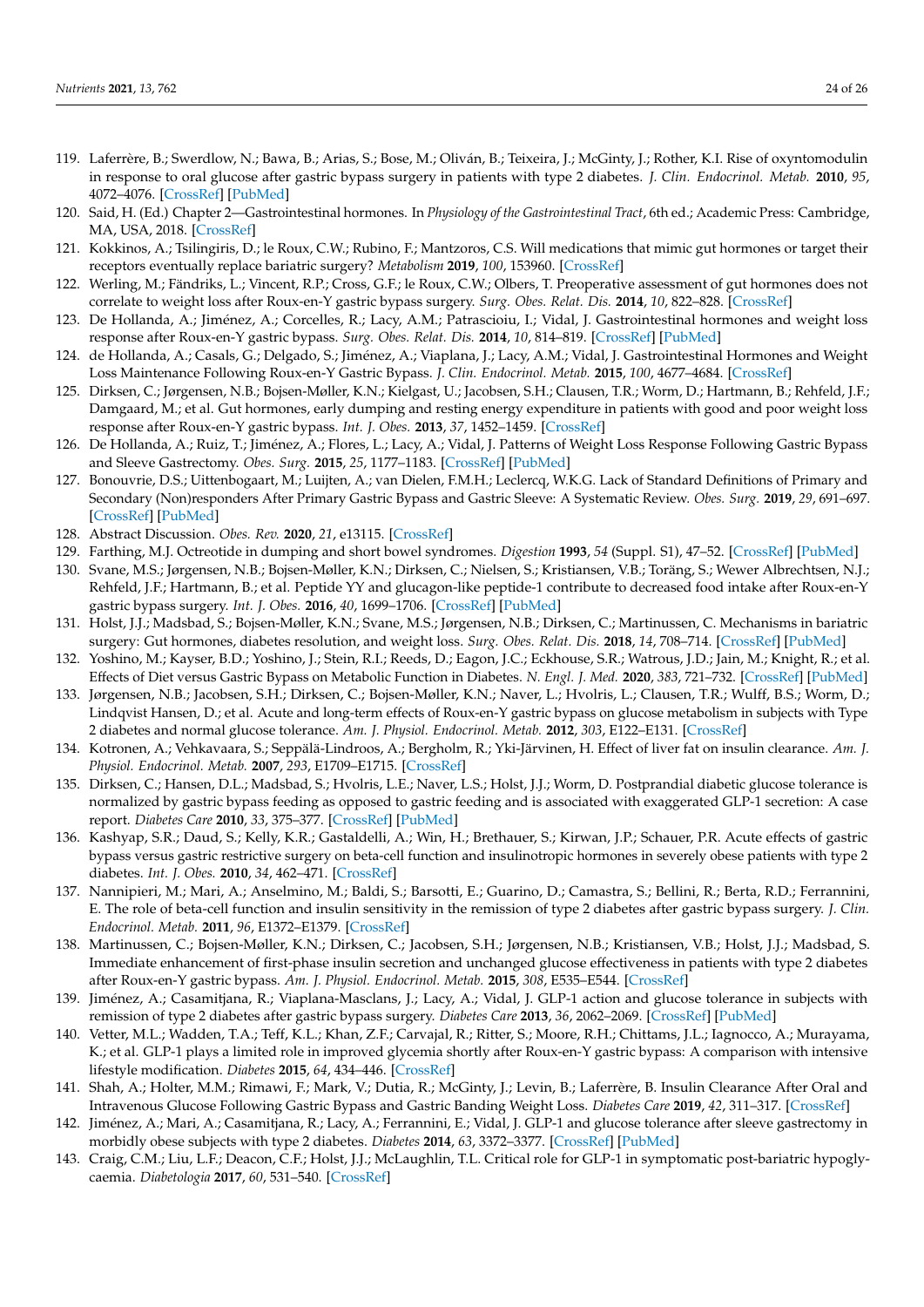- <span id="page-24-20"></span><span id="page-24-19"></span>144. Salehi, M.; Gastaldelli, A.; D'Alessio, D.A. Blockade of glucagon-like peptide 1 receptor corrects postprandial hypoglycemia after gastric bypass. *Gastroenterology* **2014**, *146*, 669–680.e662. [\[CrossRef\]](http://doi.org/10.1053/j.gastro.2013.11.044) [\[PubMed\]](http://www.ncbi.nlm.nih.gov/pubmed/24315990)
- 145. Shah, M.; Law, J.H.; Micheletto, F.; Sathananthan, M.; Dalla Man, C.; Cobelli, C.; Rizza, R.A.; Camilleri, M.; Zinsmeister, A.R.; Vella, A. Contribution of endogenous glucagon-like peptide 1 to glucose metabolism after Roux-en-Y gastric bypass. *Diabetes* **2014**, *63*, 483–493. [\[CrossRef\]](http://doi.org/10.2337/db13-0954) [\[PubMed\]](http://www.ncbi.nlm.nih.gov/pubmed/24089513)
- <span id="page-24-0"></span>146. Svane, M.S.; Bojsen-Møller, K.N.; Nielsen, S.; Jørgensen, N.B.; Dirksen, C.; Bendtsen, F.; Kristiansen, V.B.; Hartmann, B.; Holst, J.J.; Madsbad, S. Effects of endogenous GLP-1 and GIP on glucose tolerance after Roux-en-Y gastric bypass surgery. *Am. J. Physiol. Endocrinol. Metab.* **2016**, *310*, E505–E514. [\[CrossRef\]](http://doi.org/10.1152/ajpendo.00471.2015)
- <span id="page-24-1"></span>147. Douros, J.D.; Tong, J.; D'Alessio, D.A. The Effects of Bariatric Surgery on Islet Function, Insulin Secretion, and Glucose Control. *Endocr. Rev.* **2019**, *40*, 1394–1423. [\[CrossRef\]](http://doi.org/10.1210/er.2018-00183)
- <span id="page-24-2"></span>148. Holst, J.J.; Wewer Albrechtsen, N.J.; Pedersen, J.; Knop, F.K. Glucagon and Amino Acids Are Linked in a Mutual Feedback Cycle: The Liver-α-Cell Axis. *Diabetes* **2017**, *66*, 235–240. [\[CrossRef\]](http://doi.org/10.2337/db16-0994)
- <span id="page-24-3"></span>149. Jorsal, T.; Wewer Albrechtsen, N.J.; Christensen, M.M.; Mortensen, B.; Wandall, E.; Langholz, E.; Friis, S.; Worm, D.; Ørskov, C.; Støving, R.K.; et al. Investigating Intestinal Glucagon After Roux-en-Y Gastric Bypass Surgery. *J. Clin. Endocrinol. Metab.* **2019**, *104*, 6403–6416. [\[CrossRef\]](http://doi.org/10.1210/jc.2019-00062) [\[PubMed\]](http://www.ncbi.nlm.nih.gov/pubmed/31276156)
- <span id="page-24-4"></span>150. Wewer Albrechtsen, N.J.; Hartmann, B.; Veedfald, S.; Windeløv, J.A.; Plamboeck, A.; Bojsen-Møller, K.N.; Idorn, T.; Feldt-Rasmussen, B.; Knop, F.K.; Vilsbøll, T.; et al. Hyperglucagonaemia analysed by glucagon sandwich ELISA: Nonspecific interference or truly elevated levels? *Diabetologia* **2014**, *57*, 1919–1926. [\[CrossRef\]](http://doi.org/10.1007/s00125-014-3283-z)
- <span id="page-24-5"></span>151. Roberts, G.P.; Kay, R.G.; Howard, J.; Hardwick, R.H.; Reimann, F.; Gribble, F.M. Gastrectomy with Roux-en-Y reconstruction as a lean model of bariatric surgery. *Surg. Obes. Relat. Dis.* **2018**, *14*, 562–568. [\[CrossRef\]](http://doi.org/10.1016/j.soard.2018.01.039) [\[PubMed\]](http://www.ncbi.nlm.nih.gov/pubmed/29548882)
- <span id="page-24-6"></span>152. Nannipieri, M.; Baldi, S.; Mari, A.; Colligiani, D.; Guarino, D.; Camastra, S.; Barsotti, E.; Berta, R.; Moriconi, D.; Bellini, R.; et al. Roux-en-Y gastric bypass and sleeve gastrectomy: Mechanisms of diabetes remission and role of gut hormones. *J. Clin. Endocrinol. Metab.* **2013**, *98*, 4391–4399. [\[CrossRef\]](http://doi.org/10.1210/jc.2013-2538) [\[PubMed\]](http://www.ncbi.nlm.nih.gov/pubmed/24057293)
- <span id="page-24-7"></span>153. Vidal, J.; de Hollanda, A.; Jiménez, A. GLP-1 is not the key mediator of the health benefits of metabolic surgery. *Surg. Obes. Relat. Dis.* **2016**, *12*, 1225–1229. [\[CrossRef\]](http://doi.org/10.1016/j.soard.2016.02.029)
- <span id="page-24-8"></span>154. Madsbad, S.; Holst, J.J. GLP-1 as a mediator in the remission of type 2 diabetes after gastric bypass and sleeve gastrectomy surgery. *Diabetes* **2014**, *63*, 3172–3174. [\[CrossRef\]](http://doi.org/10.2337/db14-0935)
- <span id="page-24-9"></span>155. Gasbjerg, L.S.; Bergmann, N.C.; Stensen, S.; Christensen, M.B.; Rosenkilde, M.M.; Holst, J.J.; Nauck, M.; Knop, F.K. Evaluation of the incretin effect in humans using GIP and GLP-1 receptor antagonists. *Peptides* **2020**, *125*, 170183. [\[CrossRef\]](http://doi.org/10.1016/j.peptides.2019.170183)
- <span id="page-24-10"></span>156. Hutch, C.R.; Sandoval, D. The Role of GLP-1 in the Metabolic Success of Bariatric Surgery. *Endocrinology* **2017**, *158*, 4139–4151. [\[CrossRef\]](http://doi.org/10.1210/en.2017-00564)
- <span id="page-24-11"></span>157. Nauck, M.A.; Kind, J.; Köthe, L.D.; Holst, J.J.; Deacon, C.F.; Broschag, M.; He, Y.L.; Kjems, L.; Foley, J. Quantification of the Contribution of GLP-1 to Mediating Insulinotropic Effects of DPP-4 Inhibition With Vildagliptin in Healthy Subjects and Patients With Type 2 Diabetes Using Exendin [9–39] as a GLP-1 Receptor Antagonist. *Diabetes* **2016**, *65*, 2440–2447. [\[CrossRef\]](http://doi.org/10.2337/db16-0107) [\[PubMed\]](http://www.ncbi.nlm.nih.gov/pubmed/27207543)
- <span id="page-24-12"></span>158. Emous, M.; Wolffenbuttel, B.H.R.; Totté, E.; van Beek, A.P. The short- to mid-term symptom prevalence of dumping syndrome after primary gastric-bypass surgery and its impact on health-related quality of life. *Surg. Obes. Relat. Dis.* **2017**, *13*, 1489–1500. [\[CrossRef\]](http://doi.org/10.1016/j.soard.2017.04.028)
- 159. Varma, S.; Clark, J.M.; Schweitzer, M.; Magnuson, T.; Brown, T.T.; Lee, C.J. Weight regain in patients with symptoms of post-bariatric surgery hypoglycemia. *Surg. Obes. Relat. Dis.* **2017**, *13*, 1728–1734. [\[CrossRef\]](http://doi.org/10.1016/j.soard.2017.06.004)
- <span id="page-24-13"></span>160. Øhrstrøm, C.C.; Worm, D.; Hansen, D.L. Postprandial hyperinsulinemic hypoglycemia after Roux-en-Y gastric bypass: An update. *Surg. Obes. Relat. Dis.* **2017**, *13*, 345–351. [\[CrossRef\]](http://doi.org/10.1016/j.soard.2016.09.025)
- <span id="page-24-14"></span>161. Papamargaritis, D.; Koukoulis, G.; Sioka, E.; Zachari, E.; Bargiota, A.; Zacharoulis, D.; Tzovaras, G. Dumping symptoms and incidence of hypoglycaemia after provocation test at 6 and 12 months after laparoscopic sleeve gastrectomy. *Obes. Surg.* **2012**, *22*, 1600–1606. [\[CrossRef\]](http://doi.org/10.1007/s11695-012-0711-3)
- <span id="page-24-15"></span>162. Abrahamsson, N.; Edén Engström, B.; Sundbom, M.; Karlsson, F.A. Hypoglycemia in everyday life after gastric bypass and duodenal switch. *Eur. J. Endocrinol.* **2015**, *173*, 91–100. [\[CrossRef\]](http://doi.org/10.1530/EJE-14-0821)
- <span id="page-24-17"></span>163. Capristo, E.; Panunzi, S.; De Gaetano, A.; Spuntarelli, V.; Bellantone, R.; Giustacchini, P.; Birkenfeld, A.L.; Amiel, S.; Bornstein, S.R.; Raffaelli, M.; et al. Incidence of Hypoglycemia After Gastric Bypass vs. Sleeve Gastrectomy: A Randomized Trial. *J. Clin. Endocrinol. Metab* **2018**, *103*, 2136–2146. [\[CrossRef\]](http://doi.org/10.1210/jc.2017-01695)
- <span id="page-24-16"></span>164. Lee, C.J.; Clark, J.M.; Schweitzer, M.; Magnuson, T.; Steele, K.; Koerner, O.; Brown, T.T. Prevalence of and risk factors for hypoglycemic symptoms after gastric bypass and sleeve gastrectomy. *Obesity* **2015**, *23*, 1079–1084. [\[CrossRef\]](http://doi.org/10.1002/oby.21042)
- 165. Belligoli, A.; Sanna, M.; Serra, R.; Fabris, R.; Pra, C.D.; Conci, S.; Fioretto, P.; Prevedello, L.; Foletto, M.; Vettor, R.; et al. Incidence and Predictors of Hypoglycemia 1 Year After Laparoscopic Sleeve Gastrectomy. *Obes. Surg.* **2017**, *27*, 3179–3186. [\[CrossRef\]](http://doi.org/10.1007/s11695-017-2742-2)
- <span id="page-24-18"></span>166. Lupoli, R.; Lembo, E.; Ciciola, P.; Schiavo, L.; Pilone, V.; Capaldo, B. Continuous glucose monitoring in subjects undergoing bariatric surgery: Diurnal and nocturnal glycemic patterns. *Nutr. Metab. Cardiovasc. Dis.* **2020**, *30*, 1954–1960. [\[CrossRef\]](http://doi.org/10.1016/j.numecd.2020.06.029)
- 167. Emous, M.; Ubels, F.L.; van Beek, A.P. Diagnostic tools for post-gastric bypass hypoglycaemia. *Obes Rev.* **2015**, *16*, 843–856. [\[CrossRef\]](http://doi.org/10.1111/obr.12307) [\[PubMed\]](http://www.ncbi.nlm.nih.gov/pubmed/26315925)